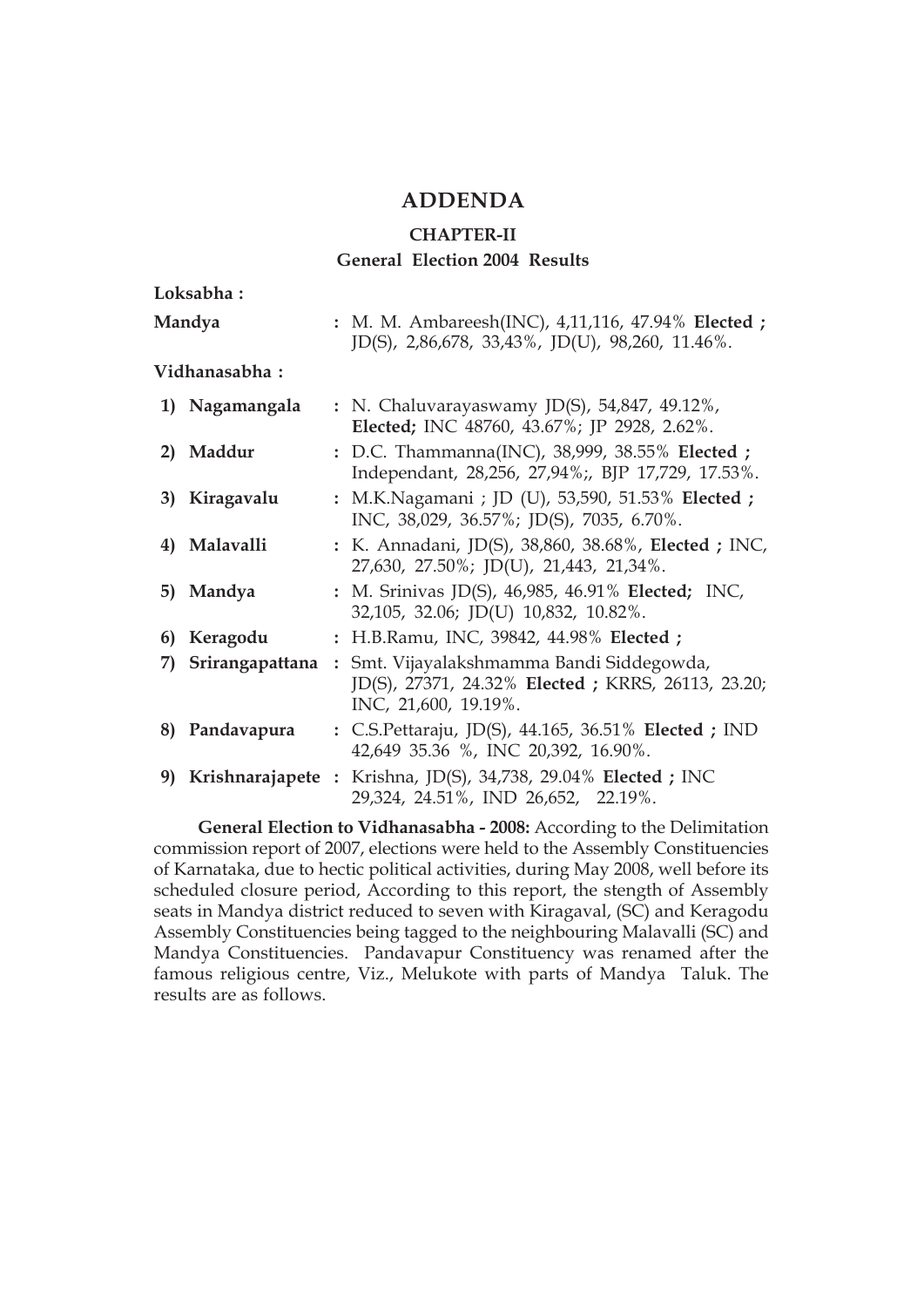| 1050 |                   | Mandya District Gazetteer                                                                                                |
|------|-------------------|--------------------------------------------------------------------------------------------------------------------------|
|      | 1) Nagamangala    | : Sureshgowda, INC 69,259, 49,40% Elected ; JD(S)<br>63,766, 45.48%; BJP 2618, 1.87%.                                    |
|      | Maddur            | : M.S. Siddaraju, JD(S), 49,954, 36.8% Elected; INC<br>42,364, 31.2%, BJP, 36,967, 27.3%.                                |
|      | 3) Malavalli (SC) | : PM Narendra Swamy, IND, 45,288, 31.40%, Elected ;<br>JD(S), 33,369, 23.14%, BJP 29,158, 20.22%.                        |
|      |                   | 5) Sreerangapattana: AB. Ramesh Bandisiddegowda, JD(S), 52,234, 36.98%<br>Elected; INC 47.07, 33.32%, SKP 27,547, 19.50% |
| 6)   | Melukote          | : C.S. Puttaraju JD(s), $66,626$ , 47.8% Elected; SKP<br>54681, 39.2%., INC, 4,600, 3.3%.                                |
|      |                   | Krishnarajapete: K.B. Chandrashekar, INC, 48,556, 35.72% Elected;<br>$JD(s)$ , 45.500, 33.47%, BJP, 27131, 19.96%.       |

**By-Election to Maddur Constituency (2008) :** Due to the sudden demise of sitting MLA M.S.Siddaraju, by Elections were Conducted in Dec.2008 and the result is as follow Smt. Kalpana Siddaraju JD(S) won the contest.

**General Election to Loksabha - 2009 :** According to the Delimitation Commision Report - 2007, the Parliamentary Election was conducted during April 2009. Accordingly , the Parliamentary Constituency of Mandya, besides its seven Assembly Constituencies (Viz., Malavalli (SC), Maddur, Mandya, Nagamangala, Melukote, Krishnarajapet, and Sreerangapatna), also include the neighbouring Assembly Constituency of Krishnarajanagar.(Mysore district). In the contest, while N. Chaluvarayaswamy of JD(S) Party was **Elected** ; by securing 3,84,127 (37.2%) Votes, INC, Candidate secured second Place by obtaining 3,60,450 (34.99%) Votes.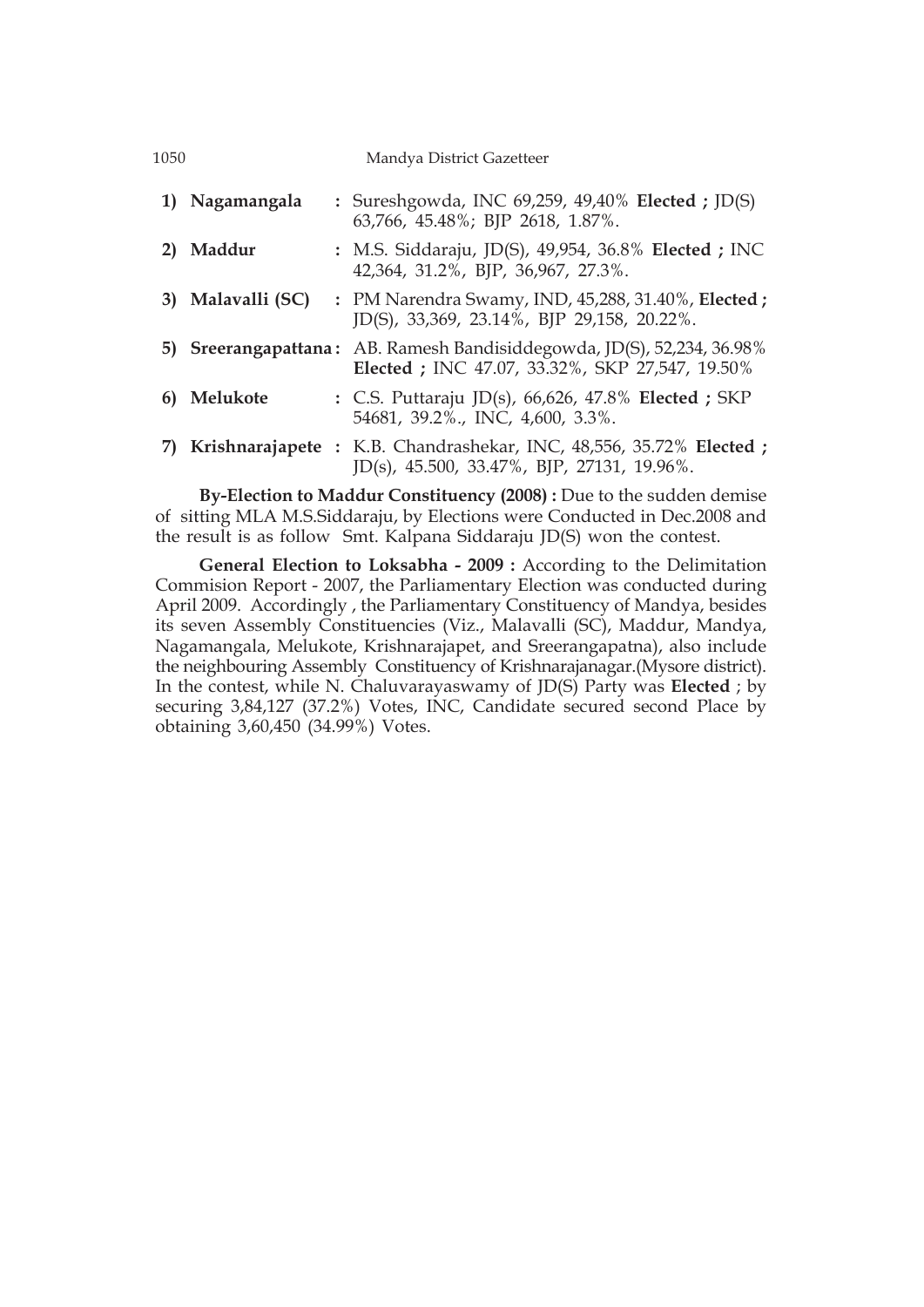# Chapter VIII : Econmic Trends **Chapter VIII : Econmic Trends**

# Sectoral Composition of Net District Income of Constant (1999-00)<br>Prices of Mandya District in 2005-06 **Sectoral Composition of Net District Income of Constant (1999-00) Prices of Mandya District in 2005-06**

Rs. Lakhs **Rs. Lakhs**

|                                                               | Secon Rail Transport<br>ways by other<br>neans                      | 5649                |
|---------------------------------------------------------------|---------------------------------------------------------------------|---------------------|
|                                                               |                                                                     |                     |
| $\begin{array}{c c c c c} \hline 0 & 10 & \hline \end{array}$ | Sector<br>dary<br>Total                                             | 42546 2690          |
| $\infty$                                                      | Supply<br>water<br>city<br>Gas<br>and                               | 8715   22945   3668 |
|                                                               | uction                                                              |                     |
|                                                               | regis<br>tered<br>Jд                                                |                     |
|                                                               | Regi<br>stered                                                      |                     |
| Lſ.                                                           | Total<br>sector                                                     | 95474 7218          |
| $\ddot{ }$                                                    | Quarry<br>ing<br>and                                                | 92                  |
| $\infty$                                                      | Fishing Mining Primary Manufacturing Constr Eletri                  | 1930                |
|                                                               | Forestry<br>and<br>Logging                                          | 5638                |
|                                                               | $\sqrt[4]{3}$ agriculture $\mid$<br>iusbandry<br>ncluding<br>Animal | 87814               |

| $\overline{\Omega}$ | Per<br>Captia<br>NDDP                                             | 13492  |
|---------------------|-------------------------------------------------------------------|--------|
| 20                  | Net<br>District<br>Dome<br>(in Rs.)                               | 252103 |
| <b>19</b>           | Tertiary<br>Sector<br>Total<br>stic<br>Product<br>(NDDP)          | 114083 |
| $\frac{18}{18}$     | Other<br>Servi<br>ces                                             | 26179  |
| $\overline{17}$     | Publi<br>Admini<br>Stration                                       | 2784   |
| 16                  | Real<br>Estate,<br>Owner<br>ship                                  | 25205  |
| 15                  | Banking<br>and<br>msur<br>msur<br>do f<br>Dwell<br>Dwell<br>Dwell | 17107  |
| 14                  | Trade,<br>Hotel<br>and<br>Restaur<br>Restaur                      | 24789  |
| 13                  | Communi  <br>cation                                               | 9617   |
| $\frac{1}{2}$       | Storage                                                           | 3      |

Source: State Domestict Product Karnataka 2007-08 **Source :** State Domestict Product Karnataka 2007-08

Addenda 1051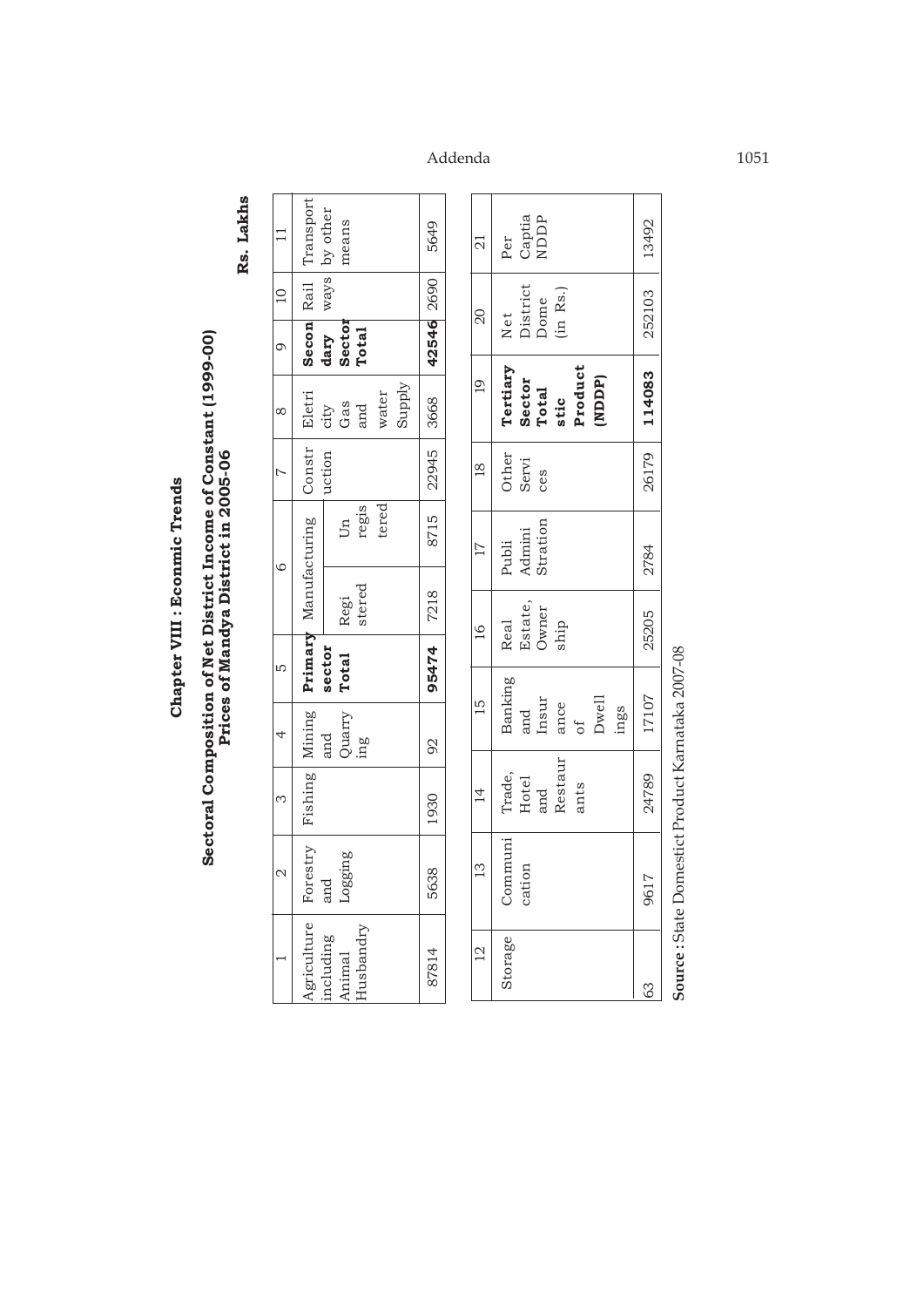Chapter VIII : Econmic Trends **Chapter VIII : Econmic Trends**

| Rs. Lakhs<br>$\mathbf{1}$ | Transport                | by other<br>means                                |                 | 6973   | $\overline{a}$  | Per         | Captia   | NDDP     |          |         |        |      | 16460     |
|---------------------------|--------------------------|--------------------------------------------------|-----------------|--------|-----------------|-------------|----------|----------|----------|---------|--------|------|-----------|
| $\Omega$                  | Rail                     | ways                                             |                 | 2516   |                 |             | District |          | (in Rs.) |         |        |      | 307553    |
| $\circ$                   | Secon                    | Sector<br><b>Total</b><br>dary                   |                 | 52970  | $\overline{20}$ | Net         |          | Dome     |          |         |        |      |           |
| $\infty$                  | Eletri                   | Gas<br>city<br>and                               | Supply<br>water | 4459   | $\overline{6}$  | Tertiary    | Sector   | Total    | stic     | Product | (NDDP) |      | 140432    |
| $\overline{z}$            | Constr                   | uction                                           |                 | 28636  | $\frac{8}{18}$  | Other       | Servi    | ces      |          |         |        |      | 32313     |
| $\circ$                   | Manufacturing            | regis<br>Un                                      | tered           | 10255  | $\overline{17}$ | Publi       | Admini   | Stration |          |         |        |      | 3502      |
|                           |                          | stered<br>Regi                                   |                 | 9620   | $\frac{6}{1}$   | <b>Real</b> | Estate,  | Owner    | ship     |         | Dwell  |      | 36783     |
| LO                        | Primary                  | sector<br><b>Total</b>                           |                 | 114151 |                 |             |          |          |          | უ<br>თ  |        | ings |           |
| 4                         | Mining                   | Quarry<br>and<br>$\mathop{\mathrm{im}}\nolimits$ |                 | 114    | $\frac{15}{1}$  | Banking     | and      | Insur    | ance     |         |        |      | 21152     |
| S                         | Fishing                  |                                                  |                 | 2084   | $\vec{4}$       | Trade,      | Hotel &  | Restaur  | ants     |         |        |      | 30294     |
| $\mathcal{Q}$             | Forestry                 | Logging<br>and<br>a                              |                 | 7194   | $\frac{1}{2}$   | Communi     | cation   |          |          |         |        |      | LO<br>681 |
|                           | Agriculture<br>including | Husbandry<br>Animal                              |                 | 104759 | $\overline{C}$  | Storage     |          |          |          |         |        |      | 84        |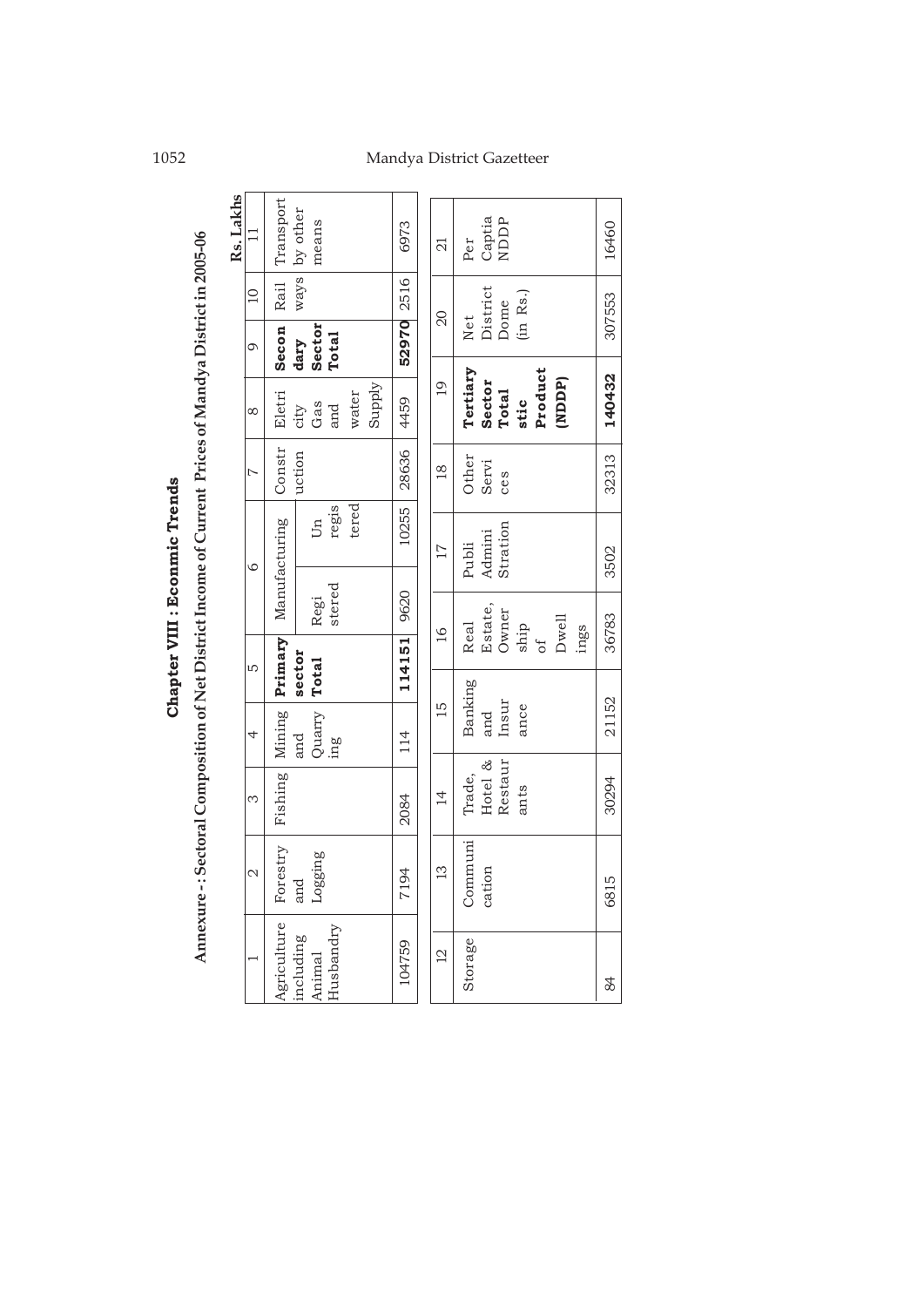| Sl.No.             | <b>Items</b>                                                                       | Units          | <b>District</b> | <b>State</b> |
|--------------------|------------------------------------------------------------------------------------|----------------|-----------------|--------------|
| I.                 | <b>GENERAL-A</b>                                                                   |                | Mandya          |              |
| $\mathbf{1}$       | Taluks, Hoblies, Villages and<br>Grama Panchayaths,<br>Municipalities/Coroprations |                |                 |              |
| 1.                 | Taluks as on 31-3-2008                                                             | <b>Nos</b>     | 07              | 176          |
| 2.                 | Hobies as on 31-3-2008                                                             | <b>Nos</b>     | 31              | 747          |
| 3.                 | <b>Villages</b>                                                                    |                |                 |              |
| $\mathbf{i}$       | Inhabited                                                                          | <b>Nos</b>     | 1369            | 27481        |
| $\mathbf{ii}$      | Uninhabited                                                                        | <b>Nos</b>     | 110             | 1925         |
| 4.                 | <b>Total Villages</b>                                                              | <b>Nos</b>     | 1479            | 29406        |
| 5.                 | Gram Panchayaths 2007-08                                                           | <b>Nos</b>     | 232             | 5628         |
| 6.                 | Town/ Urban Agglomerations<br>(as on 2001)                                         | <b>Nos</b>     | 08              | 270          |
| 7.                 | Municipalities/Corporations                                                        |                |                 |              |
| $\mathbf{i}$       | CC                                                                                 | <b>Nos</b>     | $\theta$        | 08           |
| ii)                | <b>CMC</b>                                                                         | <b>Nos</b>     | 01              | 44           |
| $\overline{iii}$ ) | <b>TMC</b>                                                                         | <b>Nos</b>     | 04              | 94           |
| iv)                | ${\rm TP}$                                                                         | <b>Nos</b>     | 02              | 68           |
| $\mathbf{v})$      | <b>NACs</b>                                                                        | <b>Nos</b>     | $\overline{0}$  | 05           |
| vi)                | Total                                                                              | <b>Nos</b>     | 07              | 219          |
| $\overline{2}$     | No. of Taluks categorized under<br>backwardness by the HPCRRI                      |                |                 |              |
| 1.                 | <b>Most Backward Taluks</b>                                                        | <b>Nos</b>     | $\theta$        | 39           |
| 2.                 | More Backward Taluks                                                               | <b>Nos</b>     | 03              | 43           |
| 3.                 | <b>Backward Taluks</b>                                                             | <b>Nos</b>     | 03              | 35           |
| 4.                 | Total                                                                              | <b>Nos</b>     | 06              | 114          |
| 3                  | <b>Sectorwise Consumption</b><br>of Electricity 2007-08                            |                |                 |              |
| 1.                 | Domestic Consumption                                                               | <b>Nos</b>     | 370930          | 11275666     |
|                    |                                                                                    | Units in Lakhs | 1025.39         | 61681.80     |

#### **AT A GLANCE - As on 2007-08 MANDYA DISTRICT**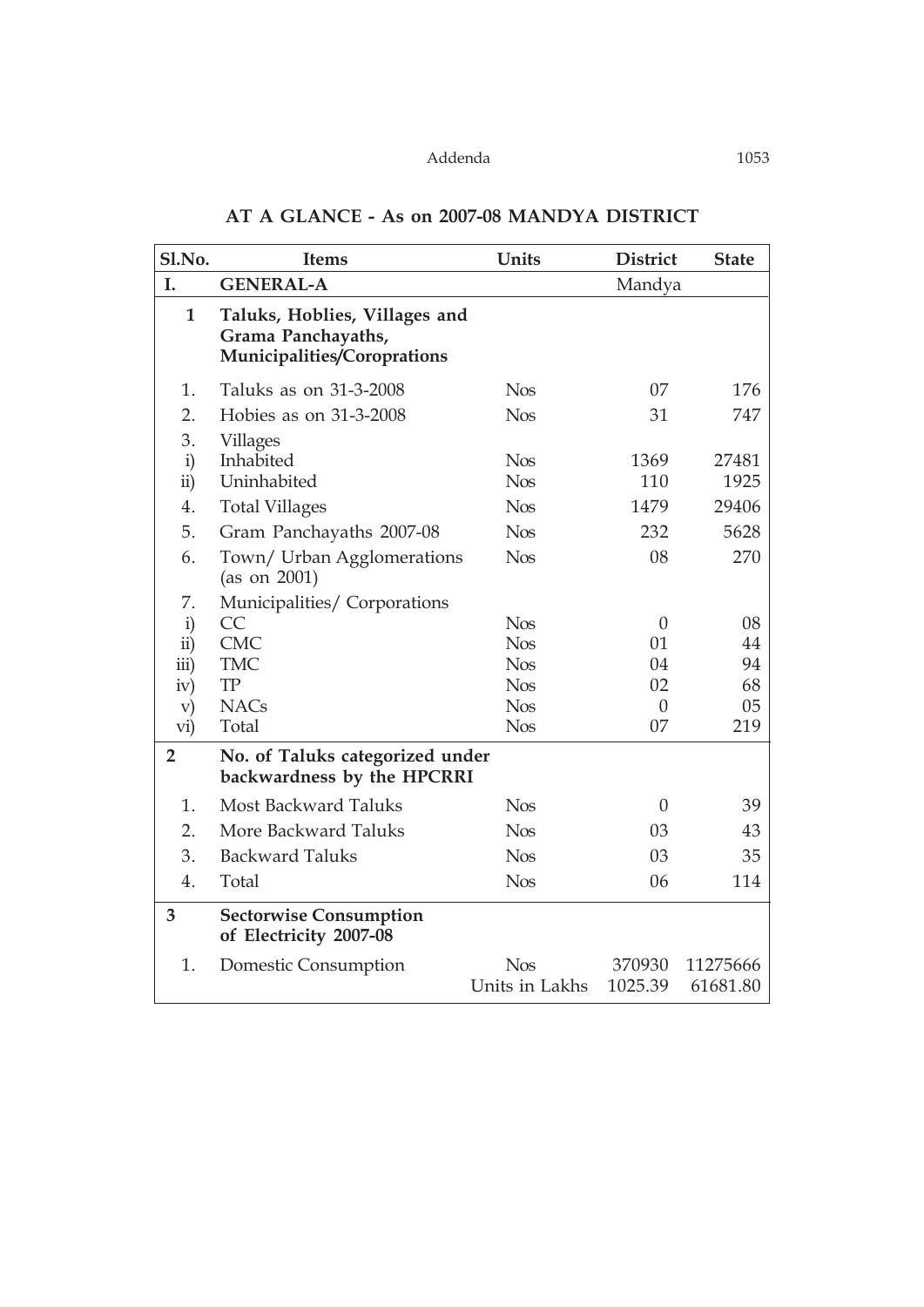| Sl.No.                  | <b>Items</b>                      | <b>Units</b>           | <b>District</b> | <b>State</b> |
|-------------------------|-----------------------------------|------------------------|-----------------|--------------|
| 2.                      | <b>Industrial Consumption</b>     | <b>Nos</b>             | 8017            | 275252       |
|                         |                                   | Units in Lakhs         | 533.36          | 67072.85     |
| 3.                      | <b>Commercial Consumption</b>     | <b>Nos</b>             | 29986           | 1237756      |
|                         |                                   | Units in Lakhs         | 212.20          | 37473.74     |
| 4.                      | L. P. Sets                        | <b>Nos</b>             | 57181           | 1714061      |
|                         |                                   | Units in Lakhs 4707.41 |                 | 94372.3      |
| 5.                      | Street Lights (Instalations)      | <b>Nos</b>             | 3119            | 86666        |
|                         |                                   | Units in Lakhs         | 136.75          | 6045.34      |
| 6.                      | Electrified 2007-08               | <b>Nos</b>             |                 | 561          |
|                         |                                   | Units in Lakhs         | 676             | 17999        |
| $\overline{\mathbf{4}}$ | Net District Income and           |                        |                 |              |
|                         | Percapita Income                  |                        |                 |              |
| 1.                      | Net District Income               |                        |                 |              |
|                         | (Rs.in Lakhs)                     |                        |                 |              |
| $\mathbf{i}$            | <b>At Current Prices</b>          |                        |                 |              |
|                         | $(2005-06)$                       | Lakhs                  | 307553          | 14566476     |
| $\ddot{\text{ii}})$     | <b>At Constant Prices</b>         |                        |                 |              |
|                         | $(1999 - 200)$                    | Lakhs                  | 252103          | 11683422     |
| 2.                      | Percapita Income (Rs)             |                        |                 |              |
| $\mathbf{i}$            | At Current Prices (2005-06)       | Rs.                    | 16460           | 26015        |
| $\overline{ii}$ )       | At Constant Prices (1999-200)     | Rs.                    | 13492           | 20866        |
| 5                       | <b>Applicants Registered in</b>   |                        |                 |              |
|                         | <b>Employment Exchanges</b>       |                        |                 |              |
|                         | as on 31-3-2008                   |                        |                 |              |
| 1.                      | Number of Employment Exchange Nos |                        | 01              | 32           |
| 2.                      | <b>Below Matriculation</b>        | <b>Nos</b>             | 1229            | 123378       |
| 3.                      | S. S. L. C. Passed                | <b>Nos</b>             | 10453           | 321511       |
| 4.                      | P. U. C. Passed                   | <b>Nos</b>             | 5303            | 117285       |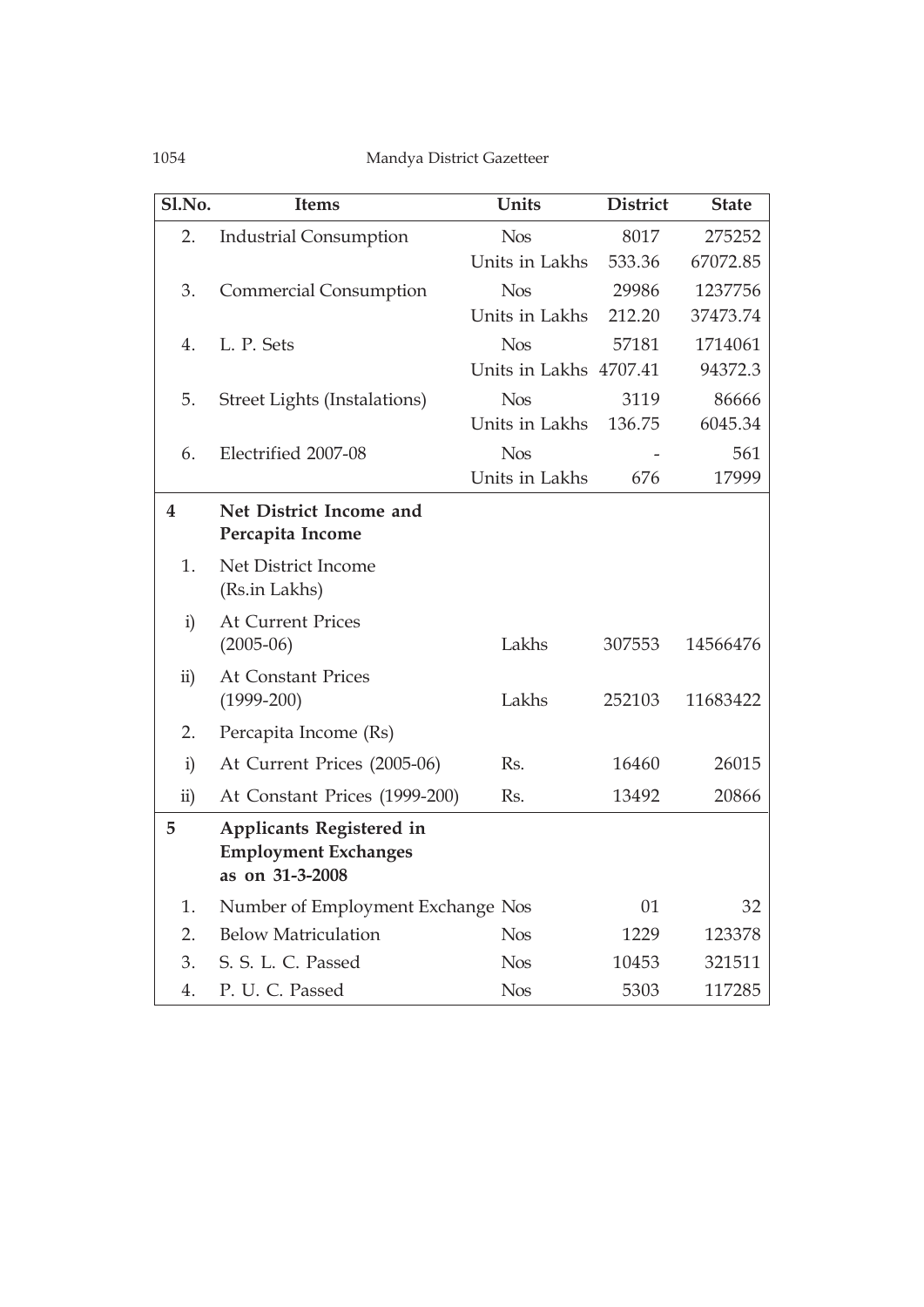| Sl.No.       | <b>Items</b>                                            | <b>Units</b> | <b>District</b> | <b>State</b> |
|--------------|---------------------------------------------------------|--------------|-----------------|--------------|
| 5.           | B. A. Graduates                                         | <b>Nos</b>   | 601             | 24973        |
| 6.           | <b>B.Sc. Graduates</b>                                  | <b>Nos</b>   | 155             | 9903         |
| 7.           | <b>B.Com.</b> Graduates                                 | <b>Nos</b>   | 152             | 13532        |
| 8.           | Stenographers                                           | <b>Nos</b>   | 40              | 2537         |
| 9.           | <b>ITI Certificate Holders</b>                          | <b>Nos</b>   | 948             | 57514        |
| 10.          | <b>Drivers</b>                                          | <b>Nos</b>   | 216             | 21742        |
| 11.          | B.Ed., B.P.Ed. Degree Holders                           | <b>Nos</b>   | 448             | 19640        |
| 12.          | Others                                                  | <b>Nos</b>   | $\theta$        | 13262        |
| 13.          | Diploma Holders                                         | <b>Nos</b>   | 148             | 22846        |
| 14.          | C.P. Ed. TCH and Nursery Trained                        | <b>Nos</b>   | 677             | 21780        |
| 15.          | <b>Typists</b>                                          | <b>Nos</b>   | 360             | 15705        |
| 16.          | Total                                                   | <b>Nos</b>   | 20730           | 785608       |
| 6            | <b>Fair Price Shops as</b><br>on 31-3-2008              |              |                 |              |
|              | Rural                                                   | <b>Nos</b>   | 634             | 14869        |
|              | Urban                                                   | <b>Nos</b>   | 86              | 5467         |
|              | Total                                                   | <b>Nos</b>   | 720             | 20336        |
| 7            | <b>Ration Card</b><br>holders as on 31-3-2008           |              |                 |              |
| 1.           | Below Poverty Line (BPL)                                | <b>Nos</b>   | 241146          | 5999145      |
| 2.           | Anthyodaya                                              | <b>Nos</b>   | 37208           | 1199527      |
| 3.           | Above Poverty Line (APL)                                | <b>Nos</b>   | 160043          | 5228572      |
| 4.           | Annapoorna                                              | <b>Nos</b>   | $\theta$        | 13409        |
| 5.           | Total                                                   | <b>Nos</b>   | 438397          | 12440653     |
| 8            | <b>Police Stations, Prisoners</b><br>and Others 2007-08 |              |                 |              |
| 1.           | <b>Police Stations</b>                                  | <b>Nos</b>   | 29              | 896          |
| 2.           | Prisons                                                 | <b>Nos</b>   | 01              | 100          |
| 3.           | Prisoners                                               |              |                 |              |
| $\mathbf{i}$ | Male                                                    | <b>Nos</b>   | 321             | 12372        |
| ii)          | Female                                                  | <b>Nos</b>   |                 | 588          |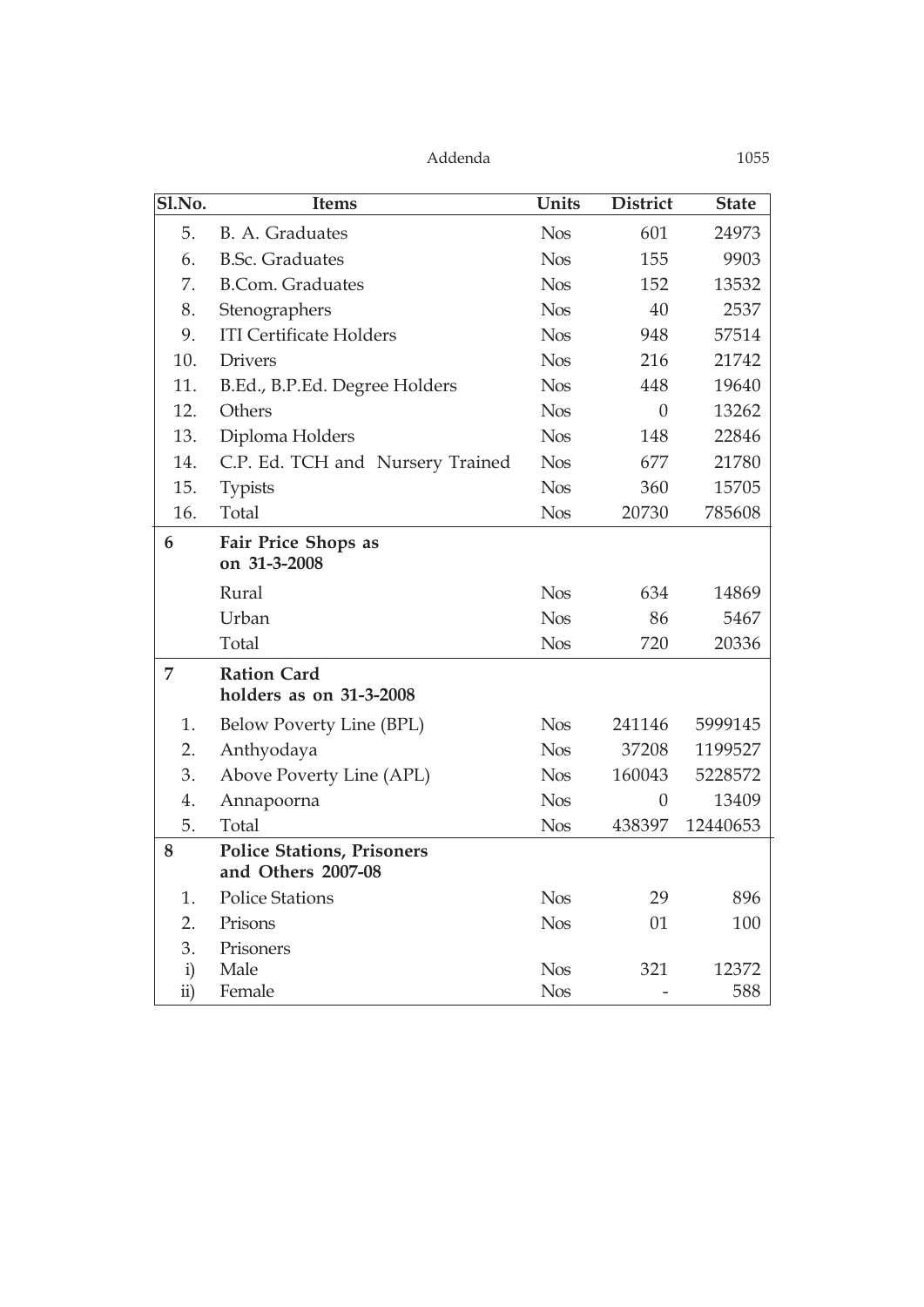| Sl.No.              | <b>Items</b>                                           | Units      | <b>District</b>  | <b>State</b> |
|---------------------|--------------------------------------------------------|------------|------------------|--------------|
| 4.                  | <b>Fire Stations</b>                                   | <b>Nos</b> | 05               | 136          |
| 5.                  | <b>Cinema Theatres</b>                                 |            |                  |              |
| $\mathbf{i}$        | Permanent                                              | <b>Nos</b> | 30               | 819          |
| $\overline{ii}$ )   | Temporary                                              | <b>Nos</b> | 17               | 160          |
| $\mathbf{I}$        | <b>AREA AND POPULATION</b>                             |            |                  |              |
| 9                   | Area and Population (Census 2001)                      |            |                  |              |
| 1.                  | Area (Sq. Kms) 2001 Census                             | <b>Nos</b> | 4961             | 191791       |
| 2.                  | Population (Census 2001)                               |            |                  |              |
|                     | Total                                                  | <b>Nos</b> | 1763705          | 52850562     |
|                     | Male                                                   | <b>Nos</b> | 888034           | 26898918     |
|                     | Female                                                 | <b>Nos</b> | 875671           | 25951644     |
| 3.                  | Decinial Growth rate 2001                              | Percentage | 07               | 17           |
| 10                  | <b>Urban Population</b>                                |            |                  |              |
| $\mathbf{i}$        | Urban                                                  | <b>Nos</b> | 282715           | 17961529     |
| $\overline{ii}$ )   | Male                                                   | <b>Nos</b> | 143758           | 9249960      |
| iii)                | Female                                                 | <b>Nos</b> | 138957           | 8711569      |
| 11                  | <b>Rural Population</b>                                |            |                  |              |
| $\mathbf{i}$        | Rural                                                  | <b>Nos</b> | 1480990          | 34889033     |
| ii)                 | Male                                                   | <b>Nos</b> | 744276           | 17648958     |
| iii)                | Female                                                 | <b>Nos</b> | 736714           | 17240075     |
| 12                  | Scheduled Castes Population to Total Population.       |            |                  |              |
| 1.                  | Population (Census 2001)                               |            |                  |              |
| $\mathbf{i}$        | <b>Scheduled Castes</b>                                | <b>Nos</b> | 247213           | 8563930      |
| $\ddot{\mathbf{i}}$ | Male                                                   | <b>Nos</b> | 123695           | 4339745      |
| iii)                | Female                                                 | <b>Nos</b> | 123518           | 4224185      |
| 2.                  | Percentage of Scheduled Caste                          |            | Percentage 14.02 | 16.20        |
|                     | Population to total                                    |            |                  |              |
| 13                  | <b>Scheduled Tribes Population to Total Population</b> |            |                  |              |
| 1.                  | Population (Census 2001)                               |            |                  |              |
| $\mathbf{i}$        | Scheduled Tribes                                       | <b>Nos</b> | 17193            | 3463986      |
| ii)                 | Male                                                   | <b>Nos</b> | 8693             | 1756238      |
| iii)                | Female                                                 | <b>Nos</b> | 8500             | 1707748      |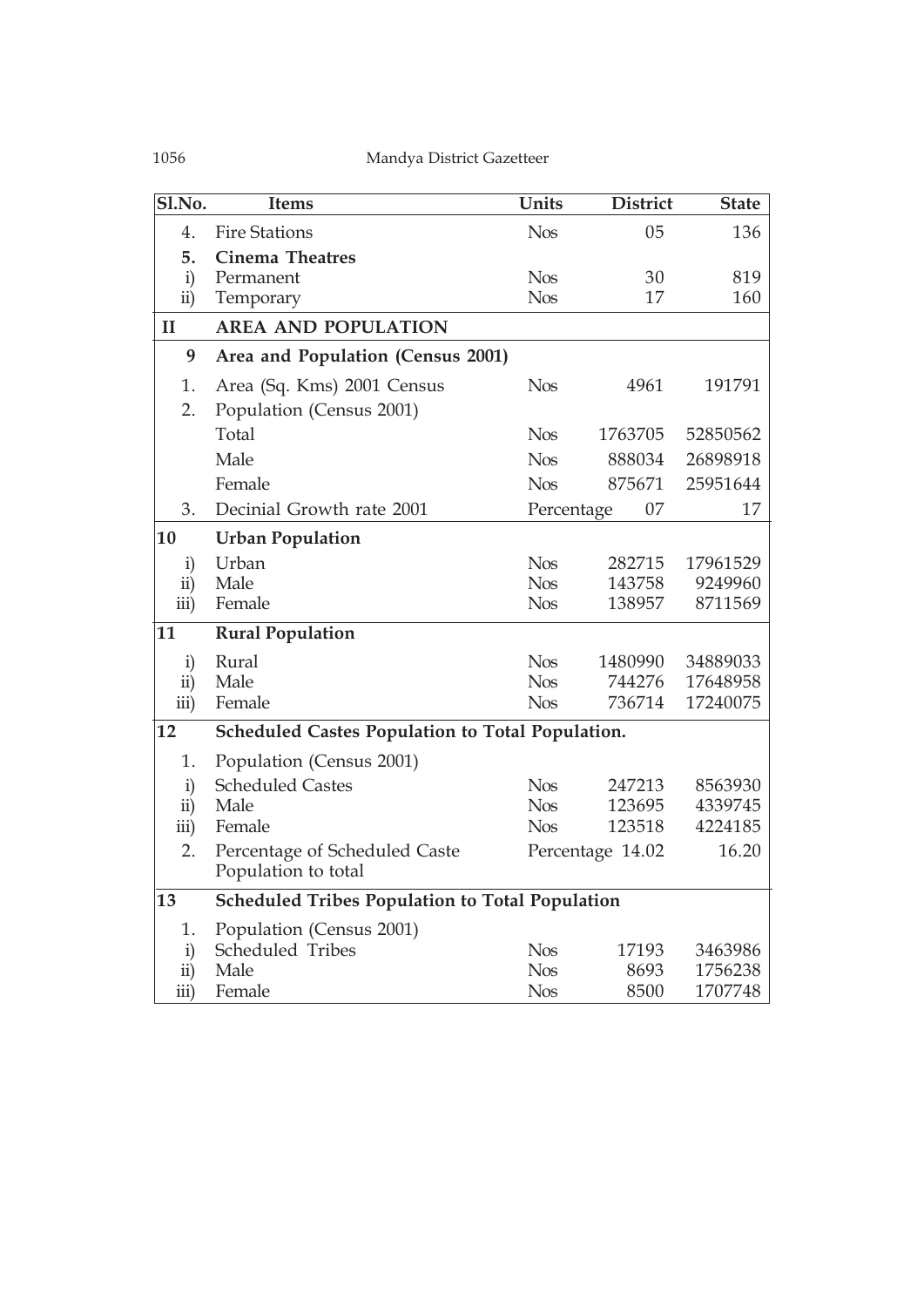| Sl.No.                    | <b>Items</b>                                         | Units      | <b>District</b> | <b>State</b>     |
|---------------------------|------------------------------------------------------|------------|-----------------|------------------|
| 2.                        | Percentage of Scheduled Tribs<br>Population to total | Percentage | 0.97            | 6.55             |
| 14                        | Density and Sex Ratio (2001 Census)                  |            |                 |                  |
| 1.                        | Density of population                                | <b>Nos</b> | 356             | 276              |
| 2.                        | Sex Ratio                                            | <b>Nos</b> | 985             | 965              |
| 3.                        | Sex Ratio 0-6 Age group                              | <b>Nos</b> | 934             | 946              |
| 15                        | Literacy Rate $(\%)$                                 |            |                 |                  |
|                           | Literacy rate $(\%)$ 2001 Census                     |            |                 |                  |
|                           | Total                                                | Percentage | 61.00           | 66.60            |
|                           | Male                                                 | Percentage | 70.50           | 76.10            |
|                           | Female                                               | Percentage | 51.50           | 56.90            |
| 16                        | <b>Religion wise Population</b>                      |            |                 |                  |
|                           | 2001 Census                                          |            |                 |                  |
| 1.                        | Hindu                                                |            |                 |                  |
| $\mathbf{i}$              | <b>Total Population</b>                              | Nos.       |                 | 1667640 44321279 |
| $\ddot{\text{ii}})$       | Percentage                                           | Percentage | 94.55           | 83.86            |
| 2.                        | Muslim                                               |            |                 |                  |
| $\mathbf{i}$              | <b>Total Population</b>                              | Nos.       |                 | 69890 64,63,127  |
| $\ddot{\text{ii}})$<br>3. | Percentage<br>Christian                              | Percentage | 3.96            | 12.23            |
| $\mathbf{i}$              | <b>Total Population</b>                              | Nos.       |                 | 8094 10,09,164   |
| $\overline{ii}$           | Percentage                                           | Percentage | 0.46            | 1.91             |
| 4.                        | Jain                                                 |            |                 |                  |
| $\mathbf{i}$              | <b>Total Population</b>                              | Nos.       | 3861            | 412659           |
| $\overline{ii}$           | Percentage                                           | Percentage | 0.22            | 0.78             |
| 5.                        | Others                                               |            |                 |                  |
| i)                        | <b>Total Population</b>                              | Nos.       | 14220           | 644333           |
| ii)                       | Percentage                                           | Percentage | 0.81            | 1.22             |
| 17                        | Religion wise Literacy                               |            |                 |                  |
|                           | rate 2001 Census $(\%)$                              |            |                 |                  |
| 1.                        | Hindu                                                |            |                 |                  |
| $\mathbf{i}$              | Literacy rate                                        | Percentage | 47.14           | 50.31            |
| $\overline{ii}$           | Female Literacy rate                                 | Percentage | 33.46           | 34.91            |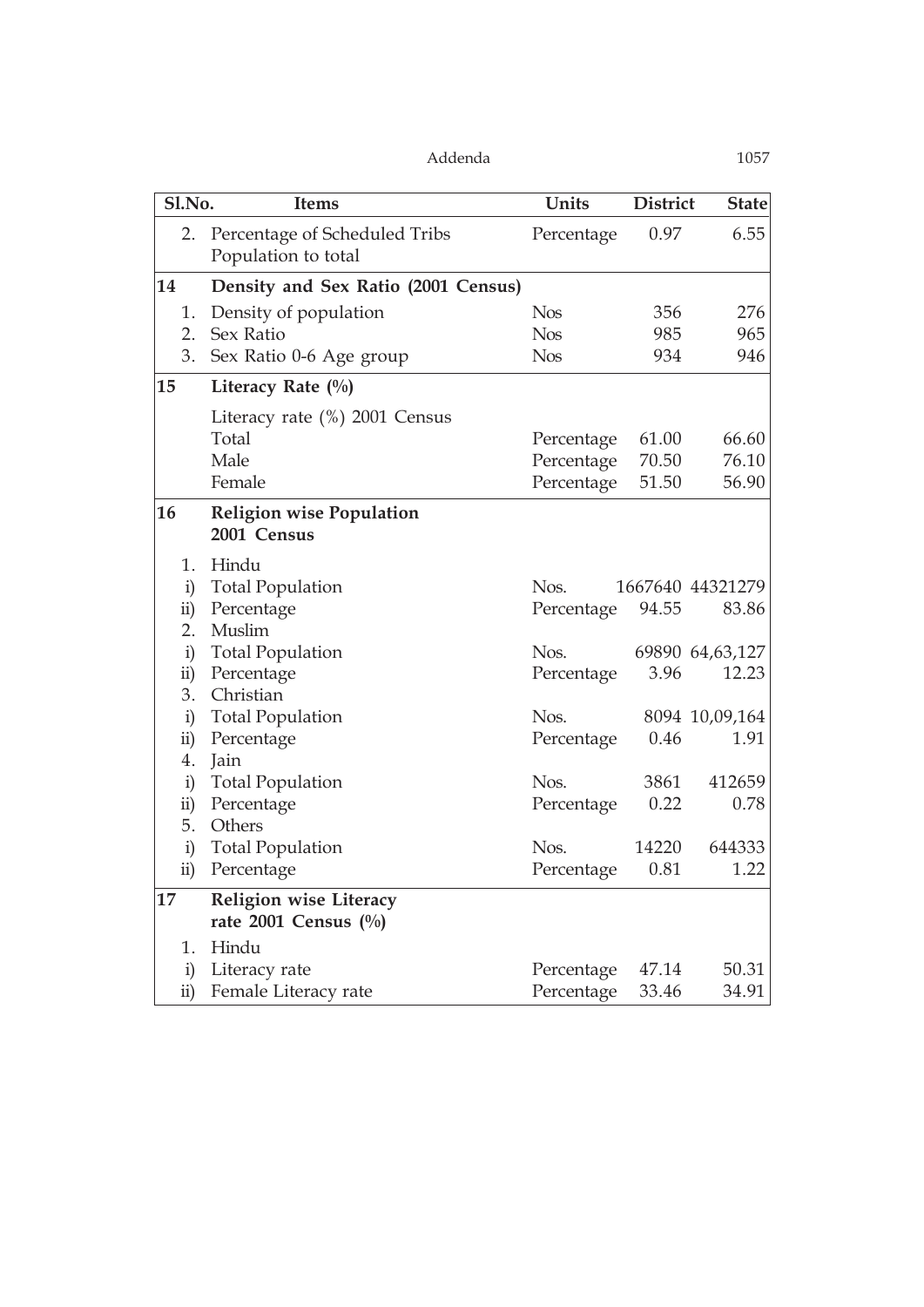| Sl.No.              | <b>Items</b>                                                | Units      | <b>District</b> | <b>State</b> |
|---------------------|-------------------------------------------------------------|------------|-----------------|--------------|
| 2.                  | Muslim                                                      |            |                 |              |
| $\mathbf{i}$        | Literacy rate                                               | Percentage | 60.54           | 50.88        |
| $\ddot{\rm n}$      | Female Literacy rate                                        | Percentage | 50.58           | 36.84        |
| 3.                  | Christian                                                   |            |                 |              |
| $\mathbf{i}$        | Literacy rate                                               | Percentage | 73.97           | 74.89        |
| $\ddot{\rm n}$      | Female Literacy rate                                        | Percentage | 66.17           | 64.24        |
| 4.                  | Jain                                                        |            |                 |              |
| $\mathbf{i}$        | Literacy rate                                               | Percentage | 82.84           | 70.74        |
| $\ddot{\rm n}$      | Female Literacy rate                                        | Percentage | 70.07           | 56.41        |
| 5.                  | <b>Buddhist</b>                                             |            |                 |              |
| $\mathbf{i}$        | Literacy rate                                               | Percentage | 52.01           | 36.69        |
| $\ddot{\rm n}$      | Female Literacy rate                                        | Percentage | 35.57           | 19.63        |
| 6.                  | Sikh                                                        |            |                 |              |
| $\mathbf{i}$        | Literacy rate                                               | Percentage | 70.92           | 70.22        |
| $\ddot{\mathbf{u}}$ | Female Literacy rate                                        | Percentage | 50.00           | 54.09        |
| 7.                  | Others                                                      |            |                 |              |
| $\mathbf{i}$        | Literacy rate                                               | Percentage | 51.51           | 52.19        |
| $\ddot{\rm n}$      | Female Literacy rate                                        | Percentage | 37.54           | 35.77        |
| 8.                  | Religion not Stated                                         |            |                 |              |
| $\mathbf{i}$        | Literacy rate                                               | Percentage | 41.32           | 41.56        |
| $\ddot{\mathbf{u}}$ | Female Literacy rate                                        | Percentage | 31.83           | 30.43        |
| 18                  | <b>Classification of Workers</b><br>$(2001 \text{ Census})$ |            |                 |              |
| 1.                  | Workers                                                     |            |                 |              |
| $\mathbf{i}$        | Main                                                        | Nos.       | 682440          | 19364759     |
| $\ddot{\mathbf{u}}$ | Marginal                                                    | Nos.       | 157979          | 4170032      |
| 2.                  | Non-Workers                                                 | Nos.       | 923286          | 29315771     |
| 3.                  | <b>Classification of Workers</b>                            |            |                 |              |
|                     | $(2001 \text{ Census})$                                     |            |                 |              |
| $\mathbf{i}$        | Cultivators                                                 | Nos.       | 411246          | 6883856      |
| $\ddot{\rm n}$      | Agricultural labourers                                      | Nos.       | 206111          | 6226942      |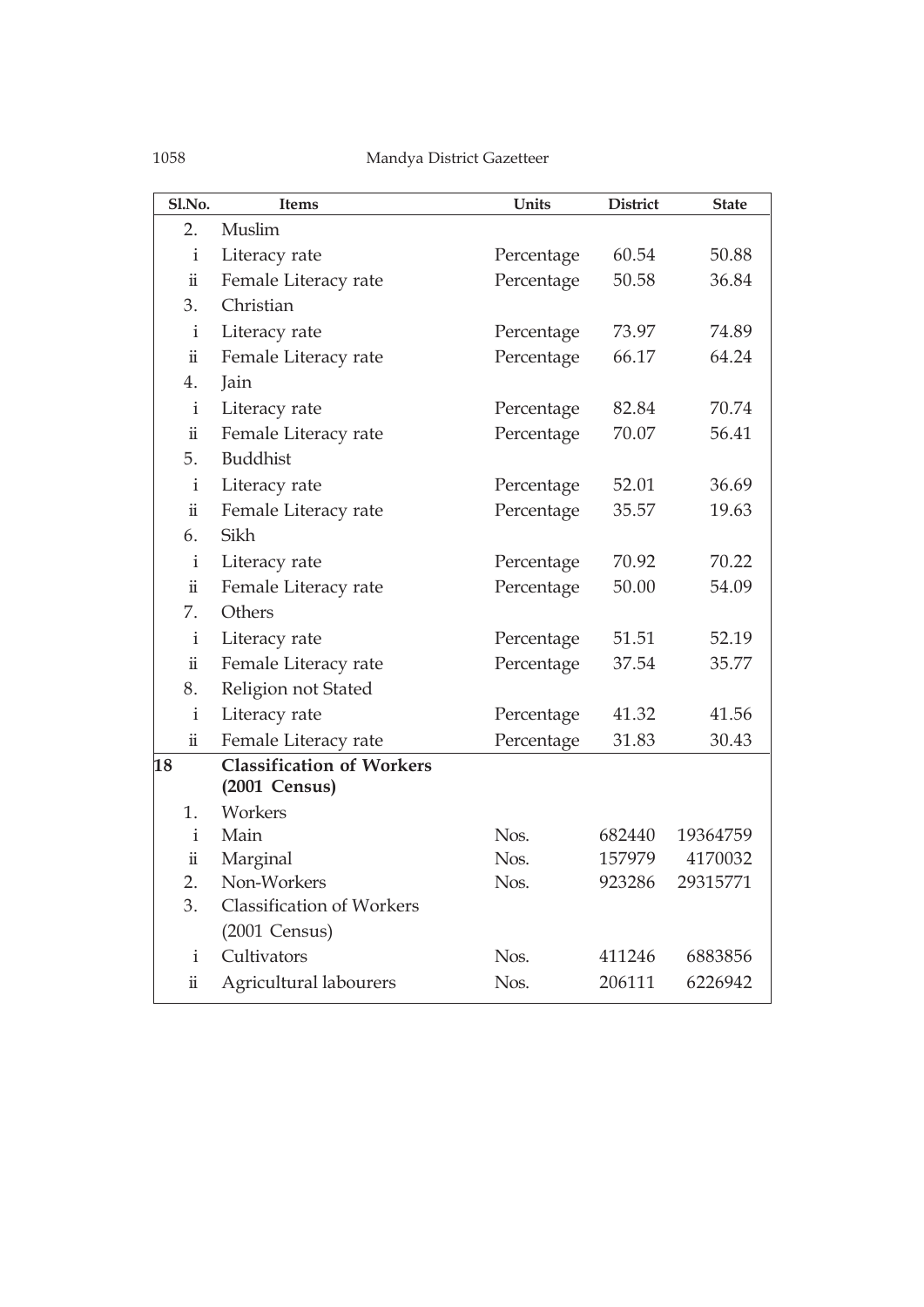| Sl.No.               | <b>Items</b>                                                                   | Units       | <b>District</b>    | <b>State</b>       |
|----------------------|--------------------------------------------------------------------------------|-------------|--------------------|--------------------|
| $\dddot{\mathbf{m}}$ | Workers in Household Industry                                                  | Nos.        | 17587              | 959665             |
| iv                   | Other Workers                                                                  | Nos.        | 205475             | 9464328            |
| $\rm V$              | <b>Total Workers</b>                                                           | Nos.        | 840419             | 23534791           |
| Ш                    | <b>RAINFALL</b>                                                                |             |                    |                    |
| 19                   | <b>District Annual Rainfall</b><br>and Rainydays for 2006 and<br>2007 (in mms) |             |                    |                    |
| 1.                   | Normal                                                                         |             |                    |                    |
| $\mathbf{i}$         | Rainydays                                                                      | in mms      | 37                 | 57                 |
| $\ddot{\mathbf{u}}$  | Rainfall                                                                       | in mms      | 648                | 1177               |
| 2.                   | Actual 2006 and 2007                                                           |             |                    |                    |
| $\mathbf{i}$         | Rainydays                                                                      | in mms      | 30&38              | 57&61              |
| $\ddot{\mathbf{u}}$  | Rainfall                                                                       | in mms      |                    | 485&647 1403&1578  |
| 3.                   | Variation wrt* Normal<br>Rainfall for the year 2006<br>in percentage           | in mms      | $-25$              | 19                 |
| 4.                   | Variation wrt* Normal<br>Rainfall for the year 2007<br>in percentage           | in mms      | $\Omega$           | 34                 |
| $ {\bf IV} $         | <b>AGRICULTURE</b>                                                             |             |                    | District Karnataka |
| 20                   | Land utilization 2006-07<br>(Hectares)                                         |             |                    |                    |
| 1.                   | Geographical Area                                                              |             | In Hectares 498244 | 19049836           |
| 2.                   | Forest                                                                         |             | In Hectares 24765  | 3071833            |
| 3.                   | Land not available for<br>cultivation (2006-07)                                |             |                    |                    |
| $\mathbf{i}$         | Non-Agricultural                                                               | In Hectares | 60906              | 1363115            |
| $\ddot{\rm n}$       | Barren                                                                         | In Hectares | 21519              | 787779             |
| iii                  | Total                                                                          | In Hectares | 82425              | 2150894            |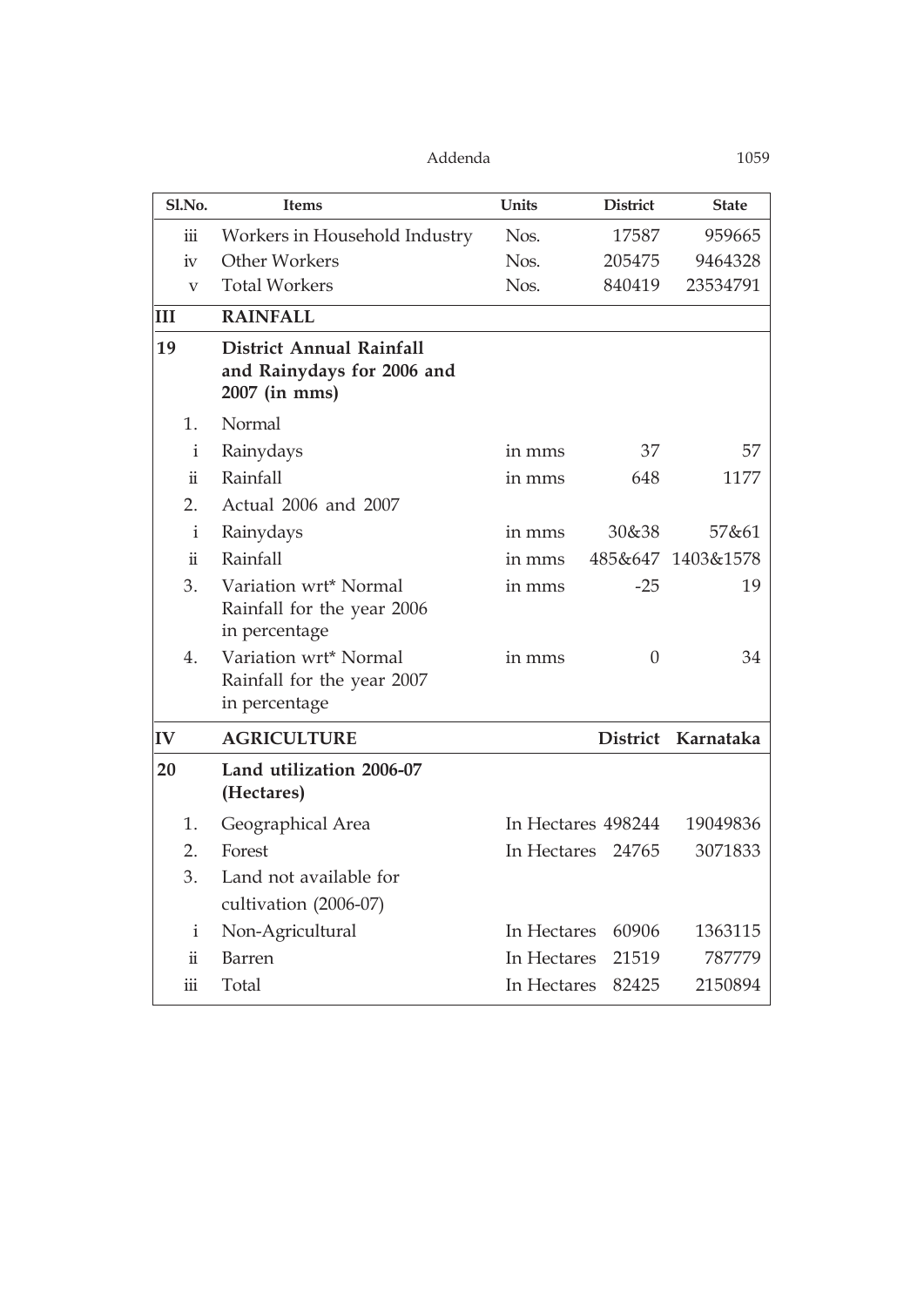| Sl.No.                  | <b>Items</b>                                | Units       | <b>District</b> | <b>State</b> |
|-------------------------|---------------------------------------------|-------------|-----------------|--------------|
| 4.                      | Other uncultivated land (2006-07)           |             |                 |              |
| $\mathbf{i}$            | Cultivable waste                            | In Hectares | 41955           | 416493       |
| $\ddot{\rm n}$          | <b>Permanent Pasture</b>                    | In Hectares | 38049           | 933656       |
| $\overline{\text{iii}}$ | <b>Trees and Groves</b>                     | In Hectares | 3382            | 292460       |
|                         | Total                                       | In Hectares | 83386           | 1642609      |
| 5.                      | Fallow Land (2006-07)                       |             |                 |              |
| $\mathbf{i}$            | Current                                     |             | 46749           | 1565419      |
| $\ddot{\mathbf{i}}$     | Others                                      | Hectares    | 35872           | 514619       |
|                         | Total                                       | Hectares    | 82621           | 2080038      |
| 6.                      | Area Sown (2006-07)                         |             |                 |              |
| $\mathbf{i}$            | <b>Net</b>                                  | Hectares    | 225047          | 10104963     |
| $\ddot{\mathbf{u}}$     | More than once                              | Hectares    | 37880           | 2333346      |
|                         | Total                                       | Hectares    | 262927          | 12438309     |
| 21                      | Agricultural land holdings and area 2005-06 |             |                 |              |
| 1.                      | Marginal (Below 1 Ha.)                      |             |                 |              |
| i                       | Number                                      | <b>Nos</b>  | 425131          | 3655882      |
| $\ddot{\mathbf{u}}$     | Area                                        | Hectares    | 139990          | 1651491      |
| 2.                      | Small (1-2 Ha.)                             |             |                 |              |
| $\mathbf{i}$            | Number                                      | <b>Nos</b>  | 70631           | 2013198      |
| $\ddot{\mathbf{u}}$     | Area                                        | Hectares    | 95418           | 2875807      |
| 3.                      | Semi Medium (2-4 Ha.)                       |             |                 |              |
| $\mathbf{i}$            | Number                                      | <b>Nos</b>  | 24231           | 1278210      |
| $\ddot{\mathbf{u}}$     | Area                                        | Hectares    | 63232           | 3468133      |
| 4.                      | Medium (4-10 Ha.)                           |             |                 |              |
| i                       | Number                                      | <b>Nos</b>  | 4291            | 554128       |
| $\ddot{\mathbf{u}}$     | Area                                        | Hectares    | 22572           | 3206228      |
| 5.                      | Large (More than 10 Ha.)                    |             |                 |              |
| $\mathbf{i}$            | Number                                      | <b>Nos</b>  | 187             | 79455        |
| $\ddot{\rm n}$          | Area                                        | Hectares    | 2848            | 1183062      |
|                         | Total                                       |             |                 |              |
| i                       | Number                                      | <b>Nos</b>  | 524471          | 7580873      |
| $\ddot{\rm n}$          | Area                                        | Hectares    | 324060          | 12384721     |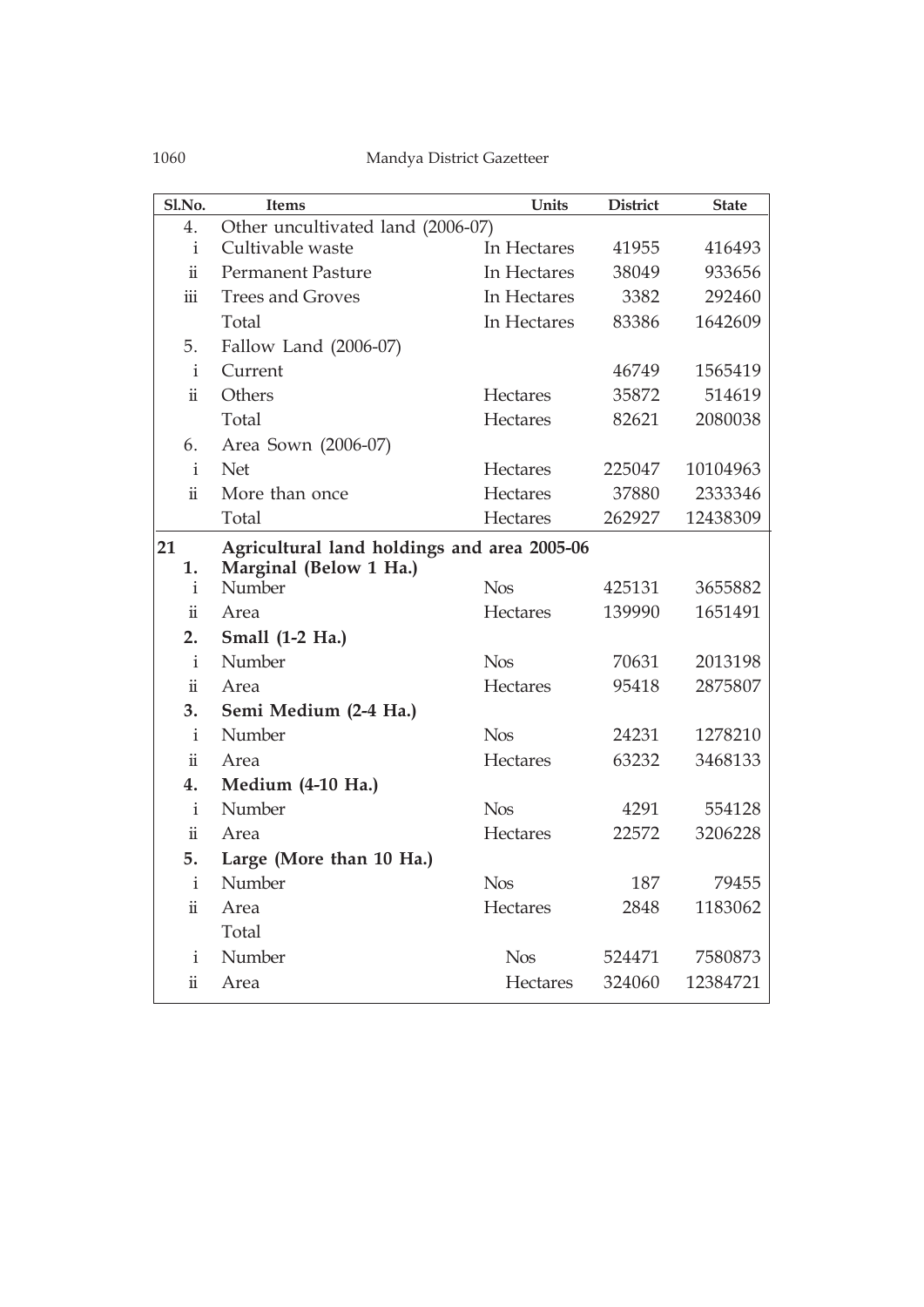| Sl.No | <b>Items</b>                           | Units           | <b>District</b> | <b>State</b> |
|-------|----------------------------------------|-----------------|-----------------|--------------|
| 22    | Net Area Irrigated 2006-07             |                 |                 |              |
| 1.    | Canals                                 | <b>Hectares</b> | 92916           | 1030438      |
| 2.    | Tanks                                  | Hectares        | 18840           | 191691       |
| 3.    | Wells                                  | Hectares        | 7057            | 372236       |
| 4.    | <b>Borewells</b>                       | <b>Hectares</b> | 4512            | 955216       |
| 5.    | Lift Irrigation                        | Hectares        | 470             | 118698       |
| 6.    | <b>Other Sources</b>                   | Hectares        | 2409            | 278031       |
|       | <b>Total</b>                           | Hectares        | 126204          | 2946310      |
| 23    | Area under important crops<br>2006-07  |                 |                 |              |
| 1.    | Paddy                                  | <b>Hectares</b> | 69544           | 1395676      |
| 2.    | Ragi                                   | <b>Hectares</b> | 20661           | 605771       |
| 3.    | Jowar                                  | Hectares        | 115             | 1419311      |
| 4.    | Bajra                                  | <b>Hectares</b> | $\overline{0}$  | 387736       |
| 5.    | Maize                                  | <b>Hectares</b> | 3252            | 960532       |
| 6.    | Wheat                                  | Hectares        | $\overline{0}$  | 269494       |
| 7.    | <b>Minor Millets</b>                   | Hectares        | $\theta$        | 39586        |
|       | <b>Total Cereals and Minor Millets</b> | Hectares        | 93572           | 5078106      |
| 8.    | Gram                                   | Hectares        | 45              | 650809       |
| 9.    | Tur                                    | <b>Hectares</b> | 744             | 595697       |
| 10.   | <b>Other Pulses</b>                    | Hectares        | $\theta$        | 17186        |
|       | <b>Total Pulses</b>                    | Hectares        | 78350           | 2315690      |
| 11.   | Groundnut                              | Hectares        | 2464            | 763524       |
| 12.   | Sugarcane (H*)                         | Hectares        | 18847           | 269440       |
| 13.   | Cotton                                 | Hectares        | $\theta$        | 375982       |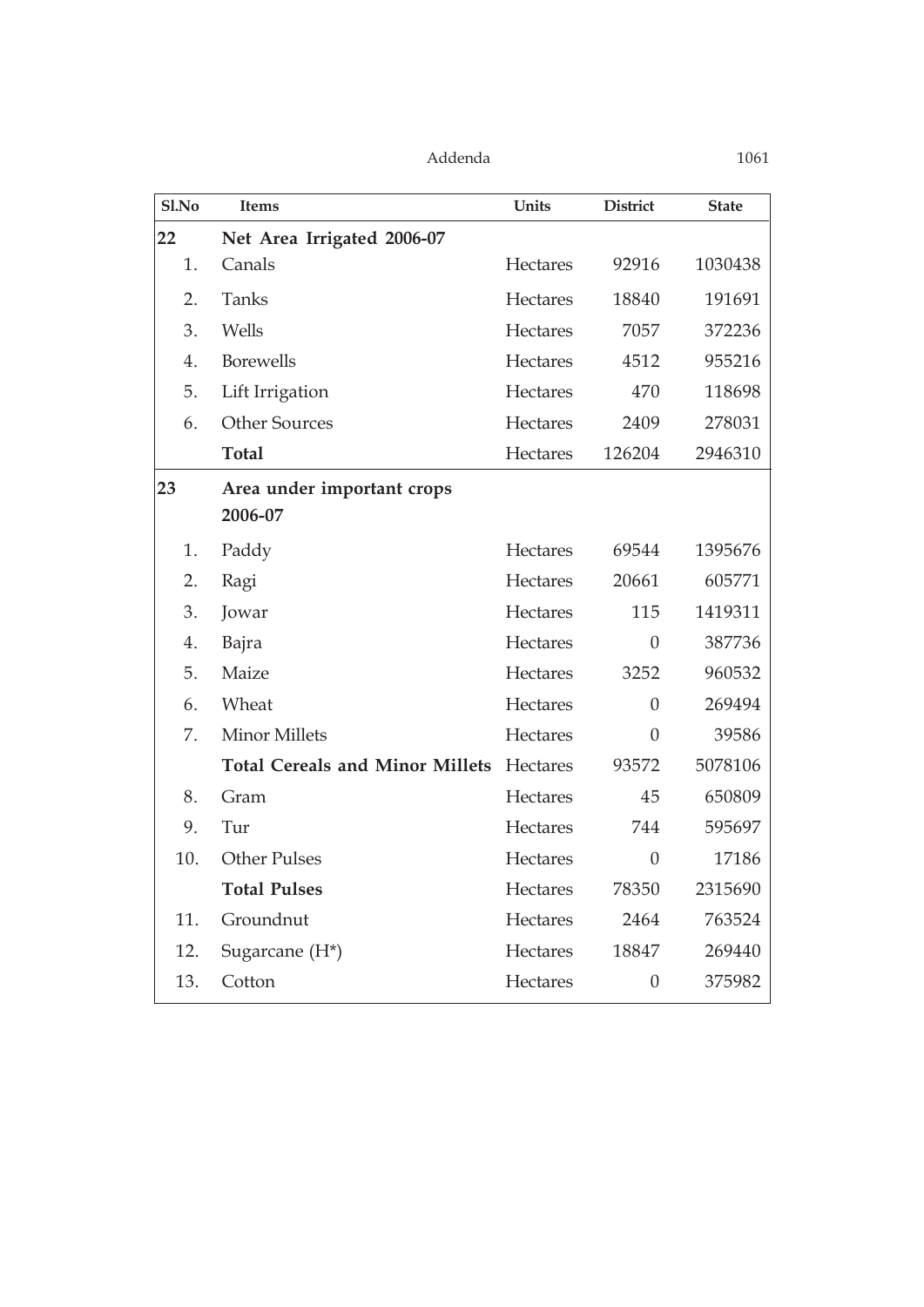| Sl.No.         | <b>Items</b>                             | Units             | <b>District</b>  | <b>State</b> |
|----------------|------------------------------------------|-------------------|------------------|--------------|
| 24             | Production of important crops<br>2006-07 |                   |                  |              |
| 1.             | <b>Rice</b>                              | M. Tonnes         | 209673           | 3645526      |
| 2.             | Ragi                                     | M. Tonnes         | 30460            | 664985       |
| 3.             | Jowar                                    | M. Tonnes         | 202              | 1129547      |
| 4.             | Bajra                                    | M. Tonnes         | $\boldsymbol{0}$ | 163361       |
| 5.             | Maize                                    | M. Tonnes         | 6664             | 2641529      |
| 6.             | Wheat                                    | M. Tonnes         | $\Omega$         | 223806       |
| 7.             | <b>Minor Millets</b>                     | M. Tonnes         | $\Omega$         | 21403        |
|                | Total Cereals & Minor Millets            | M. Tonnes         | 246999           | 8490157      |
| 8.             | Gram                                     | M. Tonnes         | 32               | 298461       |
| 9.             | Tur                                      | M. Tonnes         | 328              | 262673       |
| 10.            | <b>Other Pulses</b>                      | M. Tonnes         | $\theta$         | 5079         |
|                | <b>Total Pulses</b>                      | M. Tonnes         | 13567            | 838855       |
| 11.            | Groundnut                                | M. Tonnes         | 1038             | 327160       |
| 12.            | Sugarcane (Harvest)                      | M. Tonnes 2076939 |                  | 23641948     |
| 13.            | Cotton Lint (in Bales)                   | <b>Bales</b>      | $\theta$         | 536329       |
| 25             | Sericulture 2007-08                      |                   |                  |              |
| 1.             | Area under Mulberry                      | <b>Hectares</b>   | 15008            | 91434        |
| 2.             | Cocoon Production                        | Tonnes            | 10477.00         | 60795.50     |
| 26             | Distribution of Fertilizers 2007-08      |                   |                  |              |
| 1.             | Nitrogen                                 | Tonnes            | 51238            | 790402       |
| 2.             | Phosphorus                               | Tonnes            | 14502            | 386789       |
| 3.             | Potash                                   | Tonnes            | 14789            | 330203       |
|                | <b>Total</b>                             | Tonnes            | 80529            | 1507394      |
| $\mathbf V$    | <b>ANIMAL HUSBANDARY</b>                 |                   |                  |              |
| 27             | Livestock census 2003                    |                   |                  |              |
| 1.             | Cattle                                   |                   |                  |              |
| $\mathbf i$    | Indigenious                              | <b>Nos</b>        | 209805           | 7983360      |
| $\ddot{\rm n}$ | Exotic                                   | <b>Nos</b>        | 01               | 2120         |
| $\rm iii$      | <b>Cross Breed</b>                       | <b>Nos</b>        | 104610           | 1610450      |
|                | <b>Total</b>                             | <b>Nos</b>        | 314416           | 9595930      |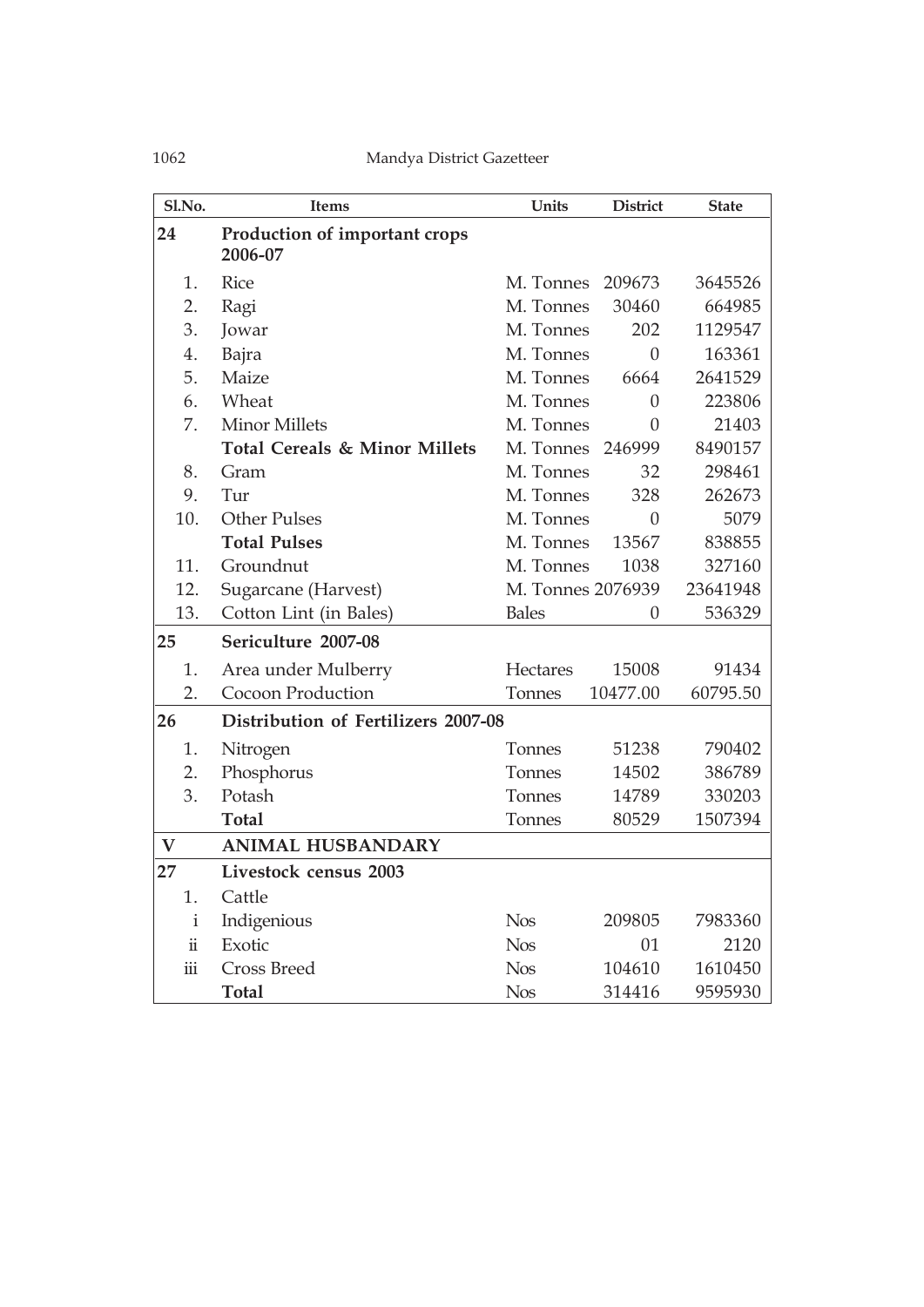| Sl.No.                  | <b>Items</b>                           | Units             | <b>District</b>  | <b>State</b> |
|-------------------------|----------------------------------------|-------------------|------------------|--------------|
| 2.                      | <b>Buffaloes</b>                       | <b>Nos</b>        | 169658           | 4023832      |
| 3.                      | Sheep                                  |                   |                  |              |
| $\mathbf{i}$            | Indigenious                            | <b>Nos</b>        | 350740           | 7259673      |
| $\ddot{\rm{1}}$         | Exotic                                 | <b>Nos</b>        | $\boldsymbol{0}$ | 1519         |
| $\dddot{\mathbf{m}}$    | <b>Cross Breed</b>                     | <b>Nos</b>        | 38               | 11049        |
|                         | <b>Total</b>                           | <b>Nos</b>        | 350778           | 7272241      |
| 4.                      | Goats (No)                             | <b>Nos</b>        | 209875           | 4491473      |
| 5.                      | Pigs                                   |                   |                  |              |
| $\mathbf{i}$            | Indigenious                            | <b>Nos</b>        | 8724             | 297609       |
| $\ddot{\rm n}$          | Exotic                                 | <b>Nos</b>        | 102              | 3136         |
| $\overline{\text{iii}}$ | <b>Cross Breed</b>                     | <b>Nos</b>        | 742              | 19688        |
|                         | <b>Total</b>                           | <b>Nos</b>        | 9568             | 320433       |
| 6.                      | Rabbits                                | <b>Nos</b>        | 329              | 6402         |
| 7.                      | Dogs                                   | <b>Nos</b>        | 68601            | 2609185      |
| 8.                      | Others                                 | <b>Nos</b>        | 201              | 39038        |
| 9.                      | <b>Total Livestock</b>                 | <b>Nos</b>        | 1123426          | 28358534     |
| 10.                     | Poultry                                | <b>Nos</b>        | 735678           | 24450809     |
| 28                      | Veterinary Institutions as on          |                   |                  |              |
|                         | 31-3-2008 (in numbers)                 |                   |                  |              |
| 1.                      | Hospitals                              | <b>Nos</b>        | 23               | 347          |
| 2.                      | Dispensaries                           | <b>Nos</b>        | 99               | 1914         |
| 3.                      | <b>Primary Veterinary Centres</b>      | <b>Nos</b>        | 65               | 1209         |
| 4.                      | <b>Mobile Dispensaries</b>             | <b>Nos</b>        | 07               | 174          |
| 5.                      | <b>Artificial Insemination Centres</b> | <b>Nos</b>        | 08               | 401          |
|                         | <b>Total</b>                           | <b>Nos</b>        | 202              | 4045         |
| 29                      | Fisheries 2007-08                      |                   |                  |              |
| 1.                      | Fish Catch (M. Tonnes)                 | M. Tonnes 8148.09 |                  | 297689.26    |
| 2.                      | Ice Plants                             |                   |                  |              |
| $\mathbf{i}$            | Nos.                                   | <b>Nos</b>        | $\theta$         | 203          |
| $\ddot{\rm n}$<br>3.    | Capacity (M. Tonnes)                   | M. Tonnes         | 0.00             | 2726.45      |
| $\mathbf{i}$            | Cold Storage<br>Nos.                   | <b>Nos</b>        | $\theta$         | 42           |
| ii                      | Capacity (M. Tonnes)                   | M. Tonnes         | 0.00             | 3315.00      |
|                         |                                        |                   |                  |              |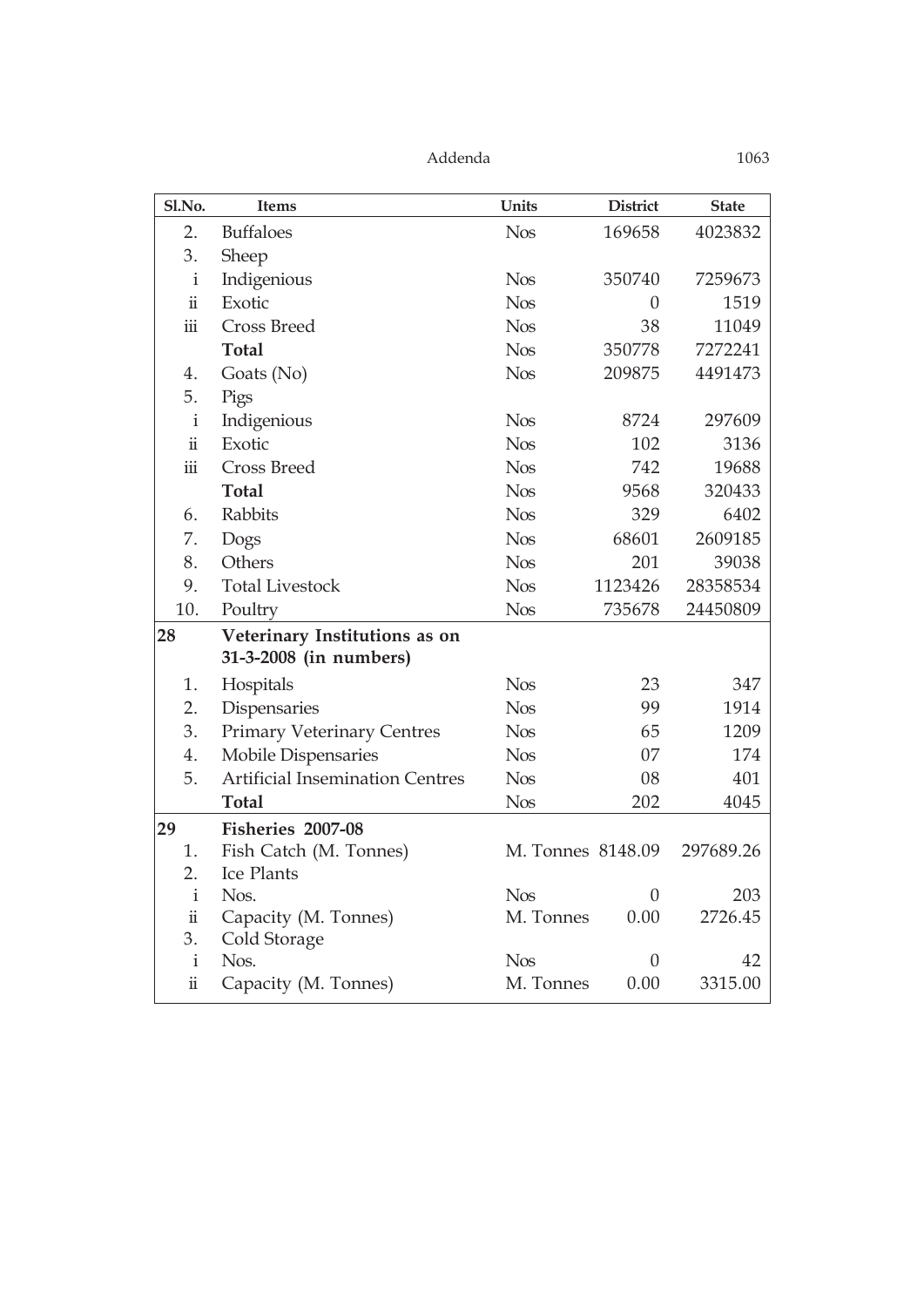| Sl.No.              | <b>Items</b>                                  | <b>Units</b> | <b>District</b> | <b>State</b> |
|---------------------|-----------------------------------------------|--------------|-----------------|--------------|
| VI                  | <b>INDUSTRIES</b>                             |              |                 |              |
| 30                  | Number of Factories as on 31-3-2008           |              |                 |              |
| 1.                  | <b>Textiles</b>                               | <b>Nos</b>   | $\theta$        | 342          |
| 2.                  | Chemical                                      | <b>Nos</b>   | 06              | 660          |
| 3.                  | Engineering                                   | <b>Nos</b>   | 04              | 1413         |
| 4.                  | Others                                        | <b>Nos</b>   | 46              | 8946         |
| 5.                  | <b>Numbers of Factories</b>                   |              |                 |              |
|                     | as on 31-3-2008                               |              |                 |              |
| i                   | Total                                         | <b>Nos</b>   | 56              | 11361        |
| $\ddot{\rm n}$      | <b>Employees</b>                              | <b>Nos</b>   | 7234            | 1191181      |
| 6.                  | Industrial Estates / Sheds                    |              |                 |              |
| $\mathbf{i}$        | <b>Estates</b>                                | <b>Nos</b>   | 06              | 159          |
| $\ddot{\mathbf{u}}$ | Sheds                                         | <b>Nos</b>   | 134             | 5756         |
| 31                  | Small Scale Industrial Units Setup 2007-08    |              |                 |              |
| 1.                  | During the year                               |              |                 |              |
| $\mathbf{i}$        | Units                                         | <b>Nos</b>   | 322             | 14984        |
| $\ddot{\rm n}$      | Employment                                    | <b>Nos</b>   | 1372            | 123399       |
| 2.                  | <b>Cumulative Numbers</b>                     |              |                 |              |
| $\mathbf{i}$        | Units                                         | <b>Nos</b>   | 8590            | 362020       |
| $\ddot{\rm n}$      | Employment                                    | <b>Nos</b>   | 39030           | 2068027      |
| 32                  | Sugar Factories (01-10-2007<br>to 30-09-2008) |              |                 |              |
|                     | Working                                       | <b>Nos</b>   | 05              | 47           |
|                     | <b>Cane Crushed</b>                           | <b>MTs</b>   | 3626943         | 26567267     |
|                     | <b>Sugar Produced</b>                         | <b>MTs</b>   | 328300          | 2930534      |
| VII                 | <b>BANK</b>                                   |              |                 |              |
| 33                  | Banks (March 2008)                            |              |                 |              |
| 1.                  | <b>Regional Rural Banks</b>                   | <b>Nos</b>   | 27              | 1151         |
| $\mathbf{i}$        | All Scheduled Commercial                      | <b>Nos</b>   | 132             | 5390         |
|                     | <b>Banks</b>                                  |              |                 |              |
| $\ddot{\rm n}$      | <b>Total Deposits</b>                         | Crores       | 1304            | 210350       |
| 3.                  | <b>Total Credit</b>                           | Crores       | 1149            | 164112       |
| 4.                  | Credit Deposit Ratio                          | $\%$         | 88.11           | 78.02        |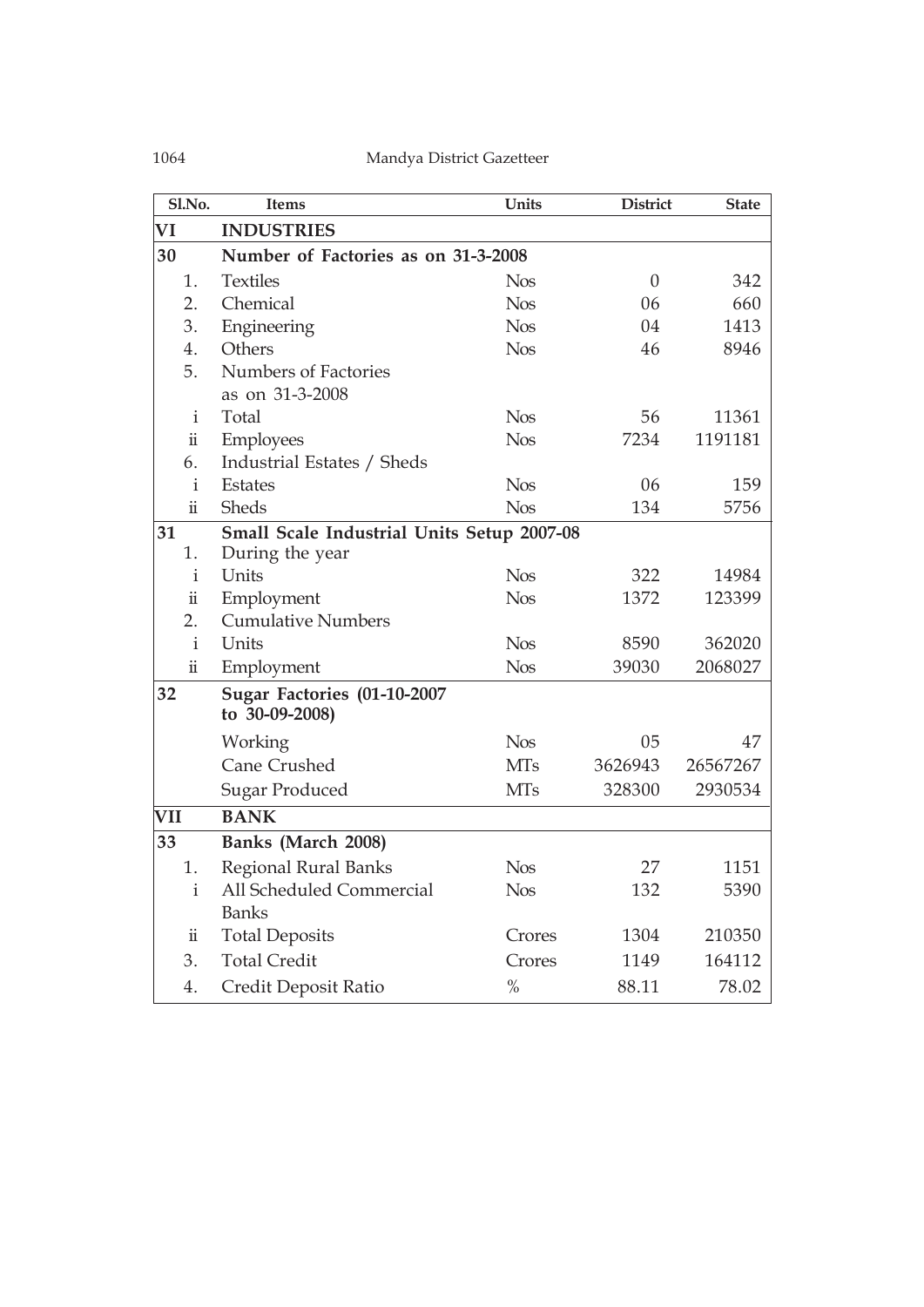| Sl.No            | <b>Items</b>                                                                | Units      | <b>District</b> | <b>State</b> |
|------------------|-----------------------------------------------------------------------------|------------|-----------------|--------------|
| VIII             | <b>CO-OPERATION AND</b><br><b>AGRICULTURAL MARKETING</b><br>as on 31-3-2007 |            |                 |              |
| 34               | <b>Urban Co-operative Banks</b>                                             |            |                 |              |
| 1.               | <b>Main Offices</b>                                                         | <b>Nos</b> | 03              | 289          |
| $\overline{2}$ . | <b>Branches</b>                                                             | <b>Nos</b> | $\theta$        | 573          |
| 3.               | Deposits (Rs.in Lakhs)                                                      | Lakhs      | 1508.94         | 869442.39    |
| 4.               | Loan Advanced (Rs. In Lakhs)                                                | Lakhs      | 1020.65         | 510783.70    |
| 5.               | Other Co-operative Banks (Nos)                                              | <b>Nos</b> | 230             | 4738         |
| 6.               | P.L.D. Banks (Nos)                                                          | <b>Nos</b> | 07              | 177          |
|                  | <b>Total Loans</b>                                                          | lakh       | 2941.66         | 104309.17    |
| 35               | <b>Credit Co-operative Societies as</b><br>on 31-3-2007                     |            |                 |              |
| 1.               | Agricultural                                                                | <b>Nos</b> | 239             | 4959         |
| 2.               | Non-Agricultural                                                            | <b>Nos</b> | 48              | 3958         |
|                  | <b>Total</b>                                                                | <b>Nos</b> | 287             | 8917         |
| 36               | Non-Credit Co-operative<br>Societies as on 31-3-2007<br>(in numbers)        |            |                 |              |
| 1.               | Marketing                                                                   | <b>Nos</b> | 10              | 329          |
| 2.               | Housing                                                                     | <b>Nos</b> | 30              | 1457         |
| 3.               | Milk                                                                        | <b>Nos</b> | 875             | 10667        |
| 4.               | Others                                                                      | <b>Nos</b> | 427             | 11592        |
|                  | <b>Total</b>                                                                | <b>Nos</b> | 1342            | 24045        |
| 37               | <b>Liquidated Co-operative</b><br>Societies as on<br>31-3-2007 (in numbers) |            |                 |              |
| 1.               | Credit                                                                      | <b>Nos</b> | 05              | 342          |
| 2.               | Non-Credit                                                                  | <b>Nos</b> | 60              | 2175         |
|                  | <b>Total</b>                                                                | <b>Nos</b> | 65              | 2517         |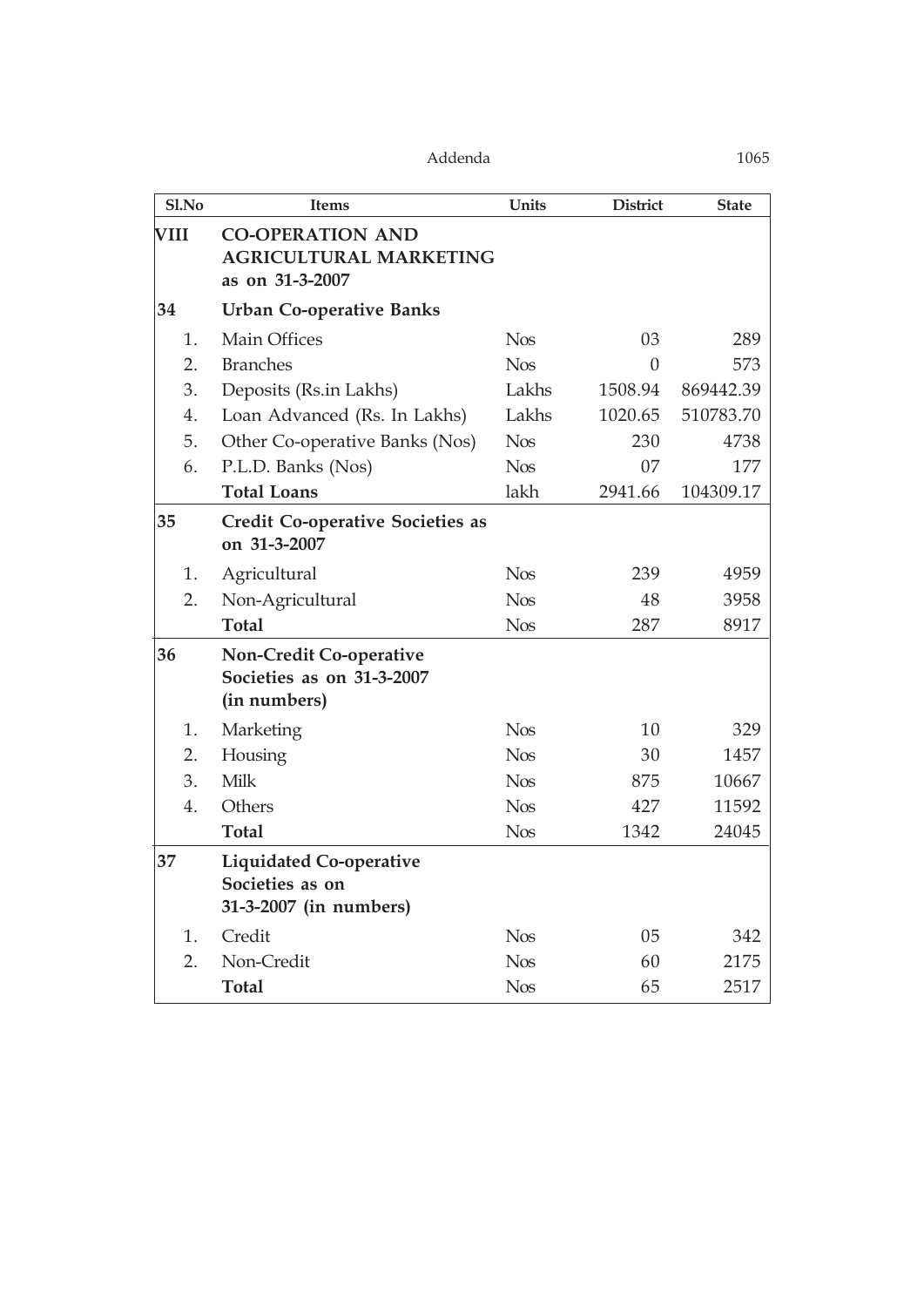| Sl.No. | <b>Items</b>                                                                                          | Units      | <b>District</b> | <b>State</b> |
|--------|-------------------------------------------------------------------------------------------------------|------------|-----------------|--------------|
| 38     | Loans given by Agricultural<br><b>Credit Co-operative Societies</b><br>as on 31-3-2007 (Rs.in Crores) |            |                 |              |
| 1.     | <b>Short Term</b>                                                                                     | Crores     | 98.82           | 2133.03      |
| 2.     | Medium Term                                                                                           | Crores     | 3.33            | 137.80       |
|        | <b>Total</b>                                                                                          | Crores     | 102.15          | 2270.83      |
| 39     | <b>Agricultural Regulated</b><br>Markets as on 2006-07                                                |            |                 |              |
| 1.     | Main Markets (No)                                                                                     | <b>Nos</b> | 06              | 146          |
| 2.     | Sub-Markets (No)                                                                                      | <b>Nos</b> | 10              | 352          |
| 3.     | Total Markets (No)                                                                                    | <b>Nos</b> | 16              | 498          |
| 4.     | Turnover (Rs. In Lakhs)                                                                               | Lakhs      | 23689.00        | 1108809.25   |
| IX     | <b>TRANSPORT AND</b><br><b>COMMUNICATION</b><br>as on 31-03-2008                                      |            |                 |              |
| 40     | Motor Vehicles (in numbers)                                                                           |            |                 |              |
| 1.     | Motor Cycles                                                                                          | <b>Nos</b> | 95004           | 5273962      |
| 2.     | Cars                                                                                                  | <b>Nos</b> | 5264            | 798447       |
| 3.     | Cabs                                                                                                  | <b>Nos</b> | 113             | 55876        |
| 4.     | <b>Auto Rikshaws</b>                                                                                  | <b>Nos</b> | 4046            | 249520       |
| 5.     | Omni Buses                                                                                            | <b>Nos</b> | 161             | 70840        |
| 6.     | Goods Vehicles                                                                                        | <b>Nos</b> | 3940            | 256938       |
| 7.     | Others                                                                                                | <b>Nos</b> | 20712           | 813815       |
|        | <b>Total</b>                                                                                          | <b>Nos</b> | 129240          | 7519098      |
| 41     | <b>Railway Route Length</b><br>as on 31-3-2005 (in Kms)                                               |            |                 |              |
| 1.     | <b>Broad Gauge</b>                                                                                    | Kms.       | 140.55          | 2761.11      |
| 2.     | Meter Gauge                                                                                           | Kms.       | $\overline{0}$  | 410.65       |
| 3.     | Total                                                                                                 | Kms.       | 140.55          | 3171.76      |
| 4.     | Railway Stations (No.)                                                                                | Nos.       | 15              | 354          |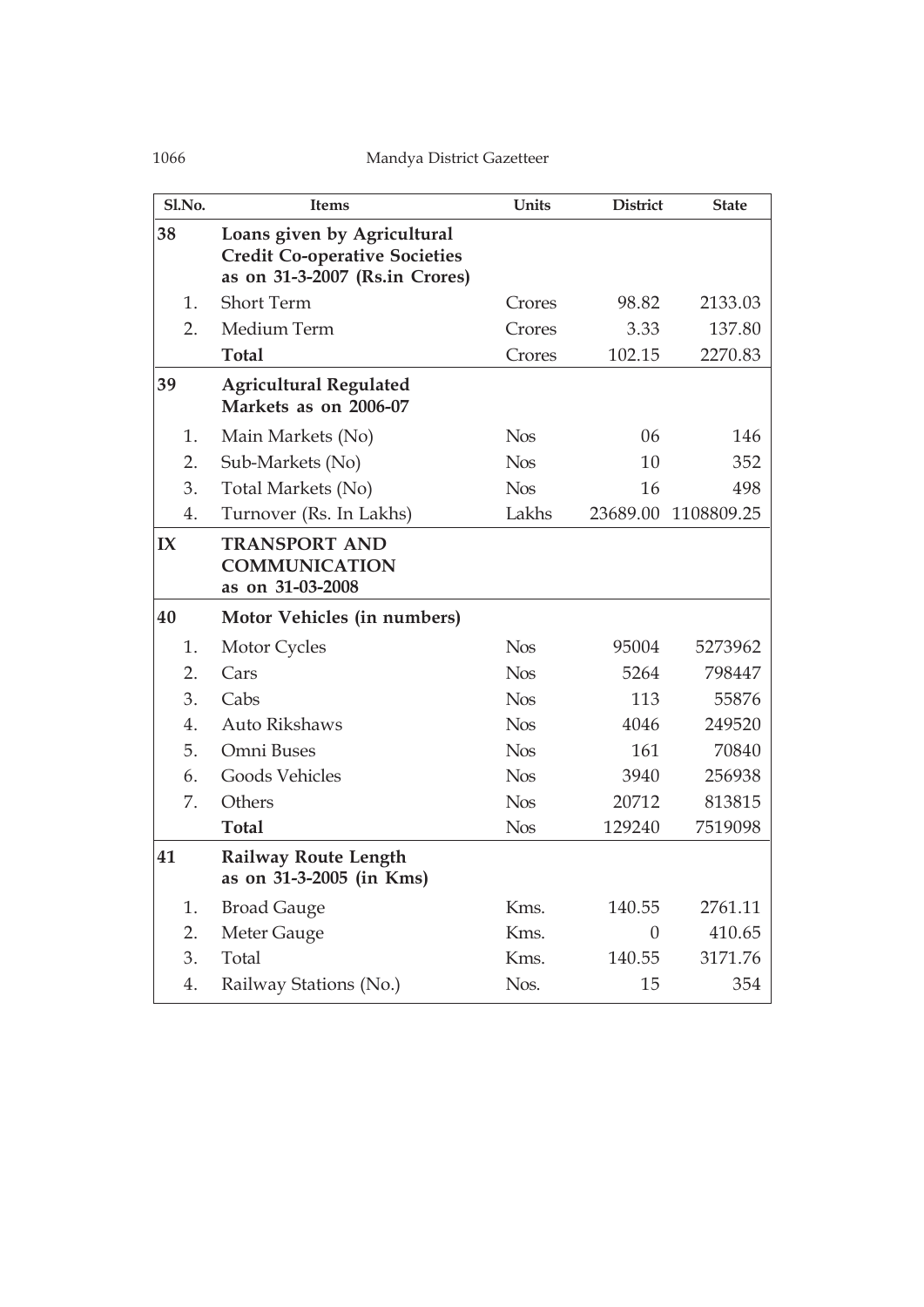| Sl.No.              | <b>Items</b>                                                                            | Units      | <b>District</b> | <b>State</b> |
|---------------------|-----------------------------------------------------------------------------------------|------------|-----------------|--------------|
| 42                  | Road Length (in Kms)<br>P.W.D. Road length (Kms.)<br>(as on $31-3-2008$ )               |            |                 |              |
| 1.                  | National Highway                                                                        | Kms.       | 73              | 3973         |
| 2.                  | State Highway                                                                           | Kms.       | 467             | 20738        |
| 3.                  | Major District Roads                                                                    | Kms.       | 2918            | 37943        |
|                     | <b>Total</b>                                                                            | Kms.       | 3458            | 62654        |
| 4.                  | <b>Surfaced Roads</b>                                                                   | Kms.       | 3458            | 62654        |
| 5.                  | Major Bridges                                                                           | Kms.       | 18              | 508          |
| 43                  | Rural Roads Length as<br>on 31-3-2008 (in Kms.)                                         |            |                 |              |
| 1.                  | B.T.                                                                                    | Kms.       | 1832.88         | 43119.18     |
| 2.                  | W.B.M.                                                                                  | Kms.       | 1102.10         | 21767.38     |
| 3.                  | <b>Unsurfaced Roads</b>                                                                 | Kms.       | 4797.47         | 79838.78     |
|                     | <b>Total</b>                                                                            | Kms.       | 7732.45         | 144725.34    |
| 44                  | Post Offices, Telephone<br><b>Exchanges, Telephones</b><br>as on 31-3-2008 (in numbers) |            |                 |              |
| 1.                  | <b>Post Offices</b>                                                                     | <b>Nos</b> | 364             | 9826         |
| 2.                  | Telephone Exchanges                                                                     | <b>Nos</b> | 65              | 2727         |
| 3.                  | Telephones                                                                              | <b>Nos</b> | 33349           | 2610353      |
| $\boldsymbol{\chi}$ | <b>EDUCATION</b>                                                                        |            |                 |              |
| 45                  | EDUCATION as on 30-9-2007                                                               |            |                 |              |
| 1.                  | Primary Schools                                                                         |            |                 |              |
| $\mathbf{i}$        | Number                                                                                  | <b>Nos</b> | 2147            | 56441        |
| $\ddot{\mathbf{u}}$ | Students                                                                                | <b>Nos</b> | 195509          | 7666769      |
| 2.                  | <b>High Schools</b>                                                                     |            |                 |              |
| $\mathbf{i}$        | Number                                                                                  | <b>Nos</b> | 404             | 11835        |
| $\ddot{\rm n}$      | Students                                                                                | <b>Nos</b> | 83767           | 2478625      |
| 3.                  | Pre-Univesity                                                                           |            |                 |              |
| $\mathbf{i}$        | Number of Colleges                                                                      | <b>Nos</b> | 130             | 3458         |
| $\ddot{\rm n}$      | Students 1 <sup>st</sup> year                                                           | <b>Nos</b> | 16661           | 529230       |
| $\rm iii$           | Students 2 <sup>nd</sup> year                                                           | <b>Nos</b> | 11998           | 433203       |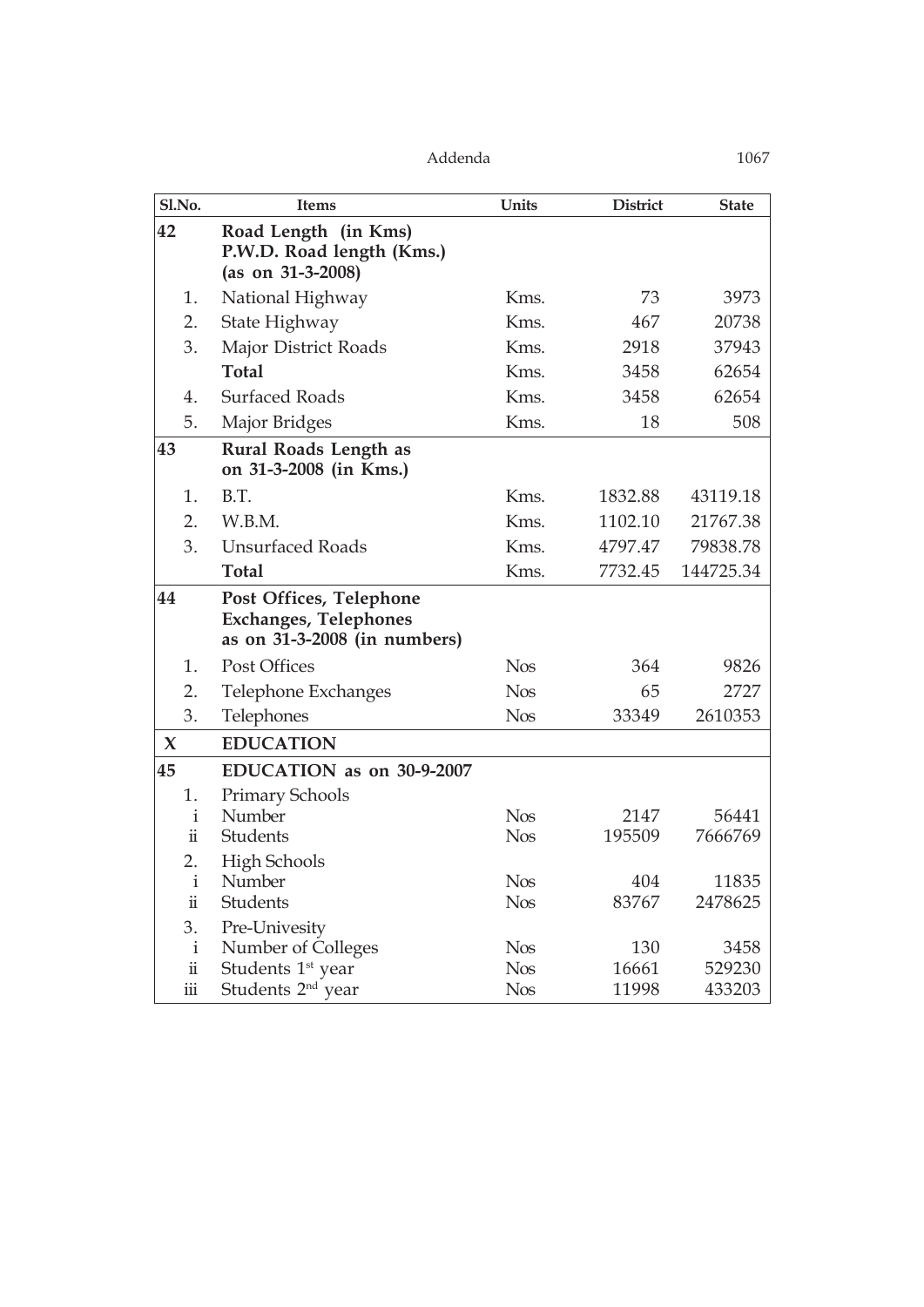| Sl.No.              | <b>Items</b>                          | Units      | <b>District</b>  | <b>State</b> |
|---------------------|---------------------------------------|------------|------------------|--------------|
| 4.                  | Polytechnic                           |            |                  |              |
| i                   | Number                                | <b>Nos</b> | 05               | 199          |
| $\ddot{\mathbf{u}}$ | <b>Students</b>                       | <b>Nos</b> | 390              | 38069        |
| 5.                  | Engineering                           |            |                  |              |
| $\mathbf{i}$        | Number of Colleges                    | <b>Nos</b> | 03               | 139          |
| $\ddot{\mathbf{u}}$ | <b>Students</b>                       | <b>Nos</b> | 1482             | 48098        |
| 6.                  | Medical (Allopathy)                   |            |                  |              |
| $\mathbf{i}$        | Number of Colleges                    | <b>Nos</b> | 02               | 39           |
| $\ddot{\mathbf{u}}$ | Students (Intake)                     | <b>Nos</b> | 200              | 4655         |
| 7.                  | Indian System of Medicine             |            |                  |              |
| $\mathbf{i}$        | Number of Colleges                    | <b>Nos</b> | 01               | 77           |
| $\ddot{\rm n}$      | Students (Intake)                     | <b>Nos</b> | 485              | 13668        |
| 8.                  | <b>Dental Medical Colleges</b>        |            |                  |              |
| $\mathbf{i}$        | Number                                | <b>Nos</b> | $\theta$         | 43           |
| $\ddot{\mathbf{u}}$ | Students                              | <b>Nos</b> | $\theta$         | 2900         |
| 9.                  | Universities (Nos)                    | <b>Nos</b> | 02               | 18           |
| 46                  | <b>Student Strength in Government</b> |            |                  |              |
|                     | and Private Aided Degree              |            |                  |              |
|                     | Colleges-2007-08 (in numbers)         |            |                  |              |
| 1.                  | Government                            |            |                  |              |
| $\mathbf{i}$        | Male                                  | <b>Nos</b> | 1728             | 64005        |
| $\ddot{\mathbf{u}}$ | Female                                | <b>Nos</b> | 2694             | 55291        |
|                     | <b>Total</b>                          | <b>Nos</b> | 4422             | 118977       |
| 2.                  | Private Aided                         |            |                  |              |
| $\mathbf{i}$        | Male                                  | <b>Nos</b> | 2892             | 104724       |
| $\ddot{\mathbf{u}}$ | Female                                | <b>Nos</b> | 2114             | 96283        |
|                     | <b>Total</b>                          | <b>Nos</b> | 5006             | 201007       |
|                     | <b>Grand Total</b>                    | <b>Nos</b> | 9428             | 319984       |
| 47                  | <b>No.of Degree Colleges for</b>      |            |                  |              |
|                     | the year 2007-08                      |            |                  |              |
| 1.                  | Govt. Colleges                        |            |                  |              |
| $\rm i$             | General                               | <b>Nos</b> | 15               | 344          |
| $\ddot{\rm n}$      | Law                                   | <b>Nos</b> | $\boldsymbol{0}$ | 05           |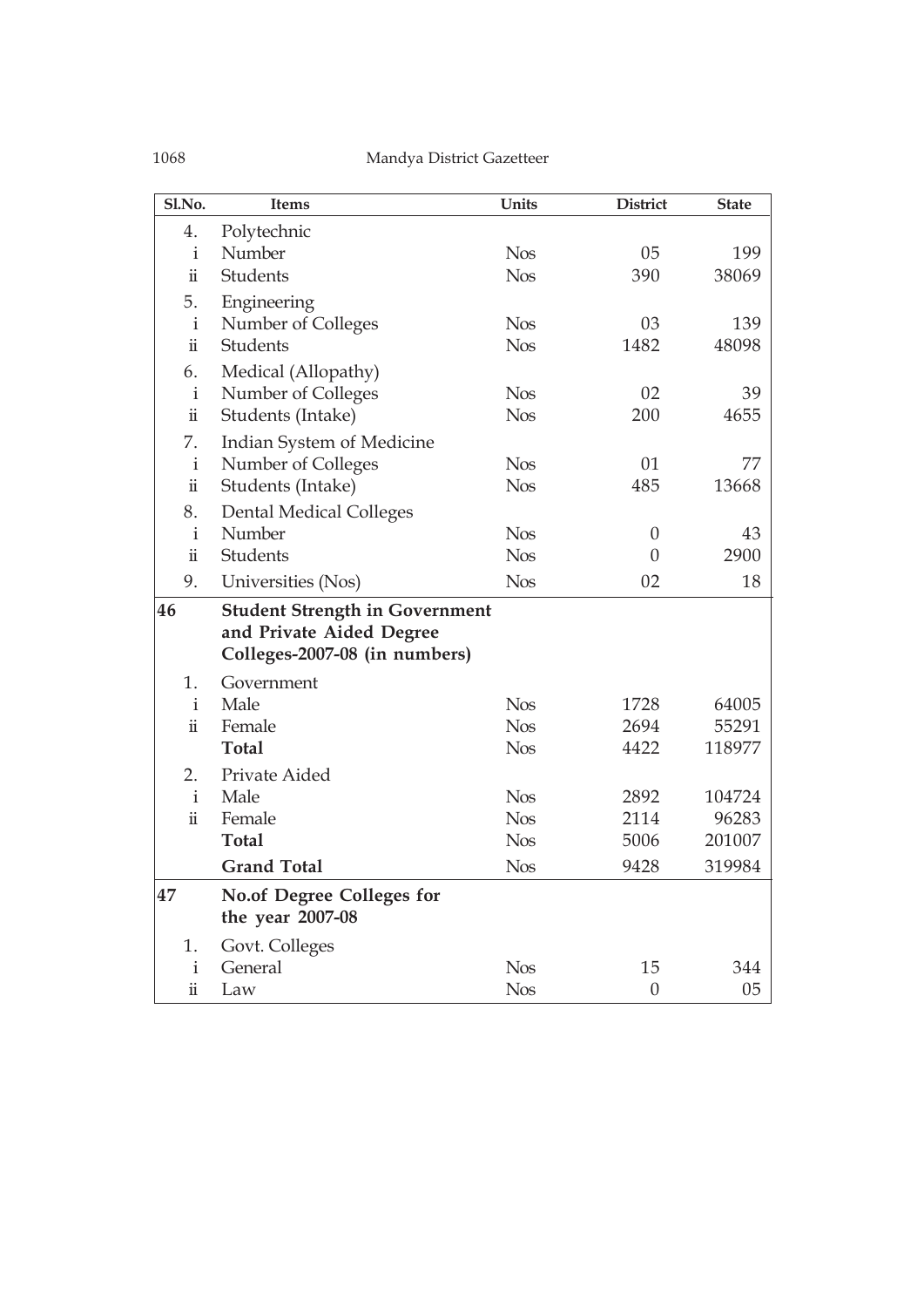| Sl.No.              | <b>Items</b>                             | <b>Units</b> | <b>District</b> | <b>State</b> |
|---------------------|------------------------------------------|--------------|-----------------|--------------|
| 2.                  | Private Colleges Aided                   |              |                 |              |
| $\mathbf{i}$        | General                                  | <b>Nos</b>   | 07              | 291          |
| $\ddot{\rm n}$      | Law                                      | <b>Nos</b>   | $\theta$        | 08           |
| 3.                  | <b>Total Govt. Colleges</b>              | <b>Nos</b>   | 15              | 349          |
| 4.                  | <b>Total Pvt. Aided Colleges</b>         | <b>Nos</b>   | 07              | 299          |
| 5.                  | Total No. of Colleges<br>(Govt.+Private) | <b>Nos</b>   | 22              | 648          |
| 48                  | Libraries 2007-08 (in numbers)           |              |                 |              |
| 1.                  | <b>District Libraries</b>                | <b>Nos</b>   | 244             | 5642         |
| 2.                  | <b>Urban Libraries</b>                   | <b>Nos</b>   | 11              | 334          |
|                     | <b>Total Libraries</b>                   | <b>Nos</b>   | 255             | 5976         |
| XI                  | <b>HEALTH</b>                            |              |                 |              |
| 49                  | HEALTH 2007-08 (in numbers)              |              |                 |              |
| 1.                  | District Hospitals                       |              |                 |              |
| $\mathbf{i}$        | <b>Nos</b>                               | <b>Nos</b>   | 01              | 26           |
| $\ddot{\rm n}$      | <b>Beds</b>                              | <b>Nos</b>   | 400             | 10045        |
| 2.                  | Other Hospitals                          |              |                 |              |
| $\mathbf{i}$        | <b>Nos</b>                               | <b>Nos</b>   | 01              | 42           |
| $\ddot{\rm n}$      | <b>Beds</b>                              | <b>Nos</b>   | 148             | 10461        |
| 3.                  | <b>Community Health Centres</b>          |              |                 |              |
| a.                  | Taluka Hq Hospitals                      |              |                 |              |
| $\mathbf{i}$        | <b>Nos</b>                               | <b>Nos</b>   | 06              | 147          |
| $\ddot{\rm n}$      | <b>Beds</b>                              | <b>Nos</b>   | 600             | 15220        |
| b.                  | Others                                   |              |                 |              |
| $\mathbf{i}$        | <b>Nos</b>                               | <b>Nos</b>   | 05              | 178          |
| $\ddot{\rm n}$      | <b>Beds</b>                              | <b>Nos</b>   | 150             | 5340         |
| C.                  | Total                                    |              |                 |              |
| $\mathbf{i}$        | Nos.                                     | <b>Nos</b>   | 11              | 325          |
| $\ddot{\rm n}$      | <b>Beds</b>                              | <b>Nos</b>   | 750             | 20560        |
| 4.                  | <b>Primary Health Centres</b>            |              |                 |              |
| $\mathbf{i}$        | Nos.                                     | <b>Nos</b>   | 106             | 2193         |
| $\ddot{\mathbf{u}}$ | <b>Beds</b>                              | <b>Nos</b>   | 620             | 10639        |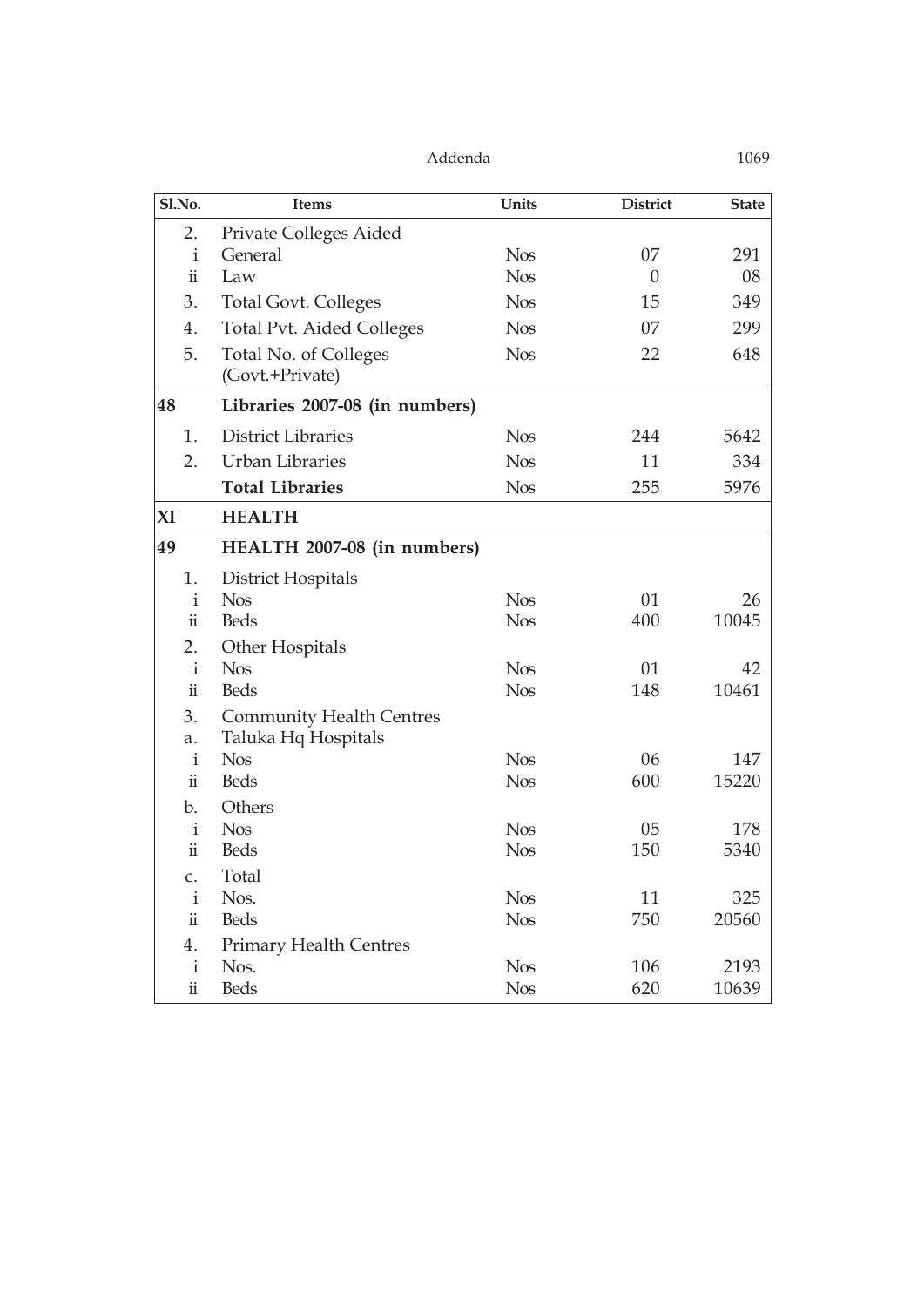| Sl.No.                    | <b>Items</b>                                             | Units      | <b>District</b> | <b>State</b> |
|---------------------------|----------------------------------------------------------|------------|-----------------|--------------|
| 5.                        | <b>Urban Primary Health Centres</b>                      |            |                 |              |
| i                         | <b>Nos</b>                                               | <b>Nos</b> | 02              | 17           |
| $\ddot{\rm n}$            | <b>Beds</b>                                              | <b>Nos</b> | 12              | 102          |
| 6.                        | Sub-centres                                              | <b>Nos</b> | 375             | 8143         |
| 7.                        | <b>Total Beds</b>                                        | <b>Nos</b> | 1930            | 51807        |
| 8.                        | Sterilisation                                            | <b>Nos</b> | 10546           | 384829       |
| 9.                        | Immunisation                                             |            |                 |              |
| $\mathbf{i}$              | D.P.T.                                                   | <b>Nos</b> | 26420           | 1220037      |
| $\ddot{\mathbf{u}}$       | Polio                                                    | <b>Nos</b> | 26520           | 1219377      |
| $\ddot{\text{iii}}$       | B.C.G.                                                   | <b>Nos</b> | 26894           | 1230702      |
| iv                        | <b>Measles</b>                                           | <b>Nos</b> | 25997           | 1171368      |
| $\boldsymbol{\mathrm{V}}$ | T.T.                                                     | <b>Nos</b> | 28467           | 1295460      |
| 10                        | Indian System of Medicine<br>Hosiptals                   |            |                 |              |
| $\mathbf{i}$              | Number                                                   | <b>Nos</b> | 04              | 105          |
| $\ddot{\mathbf{u}}$       | <b>Beds</b>                                              | <b>Nos</b> | 43              | 1565         |
| 11                        | Dispensaries (Coming under<br>Indian System of Medicine) | <b>Nos</b> | 12              | 659          |
| 12                        | Drug Shops                                               |            |                 |              |
| $\mathbf{i}$              | <b>Retail Shops</b>                                      | <b>Nos</b> | 415             | 16455        |
| $\ddot{\mathbf{u}}$       | <b>Restricted Shops</b>                                  | <b>Nos</b> | 08              | 485          |
| 13                        | <b>Blood Banks</b>                                       | <b>Nos</b> | 03              | 169          |
| 50                        | <b>MISCELLANEOUS 2007-08</b>                             |            |                 |              |
| $\mathbf{1}$              | Number of Beneficiaries<br>under S.G.S.Y (Groups)        | Nos.       | $\theta$        | 7226         |
| $\overline{2}$            | S.G.R.Y./N.R.E.G.S Mandays<br>Generated (in Lakhs)       | Lakhs      | 7.66            | 216.75       |
| 3                         | Ashraya (Rural and Urban)<br><b>Houses Construted</b>    | <b>Nos</b> | 7556            | 229310       |
| $\overline{4}$            | Dr. Ambedkar (Rural)-<br><b>Houses Constructed</b>       | <b>Nos</b> | 142             | 11628        |
| 5                         | Houses Constructed Under<br>Indira Avas Yojana           | <b>Nos</b> | 1566            | 39656        |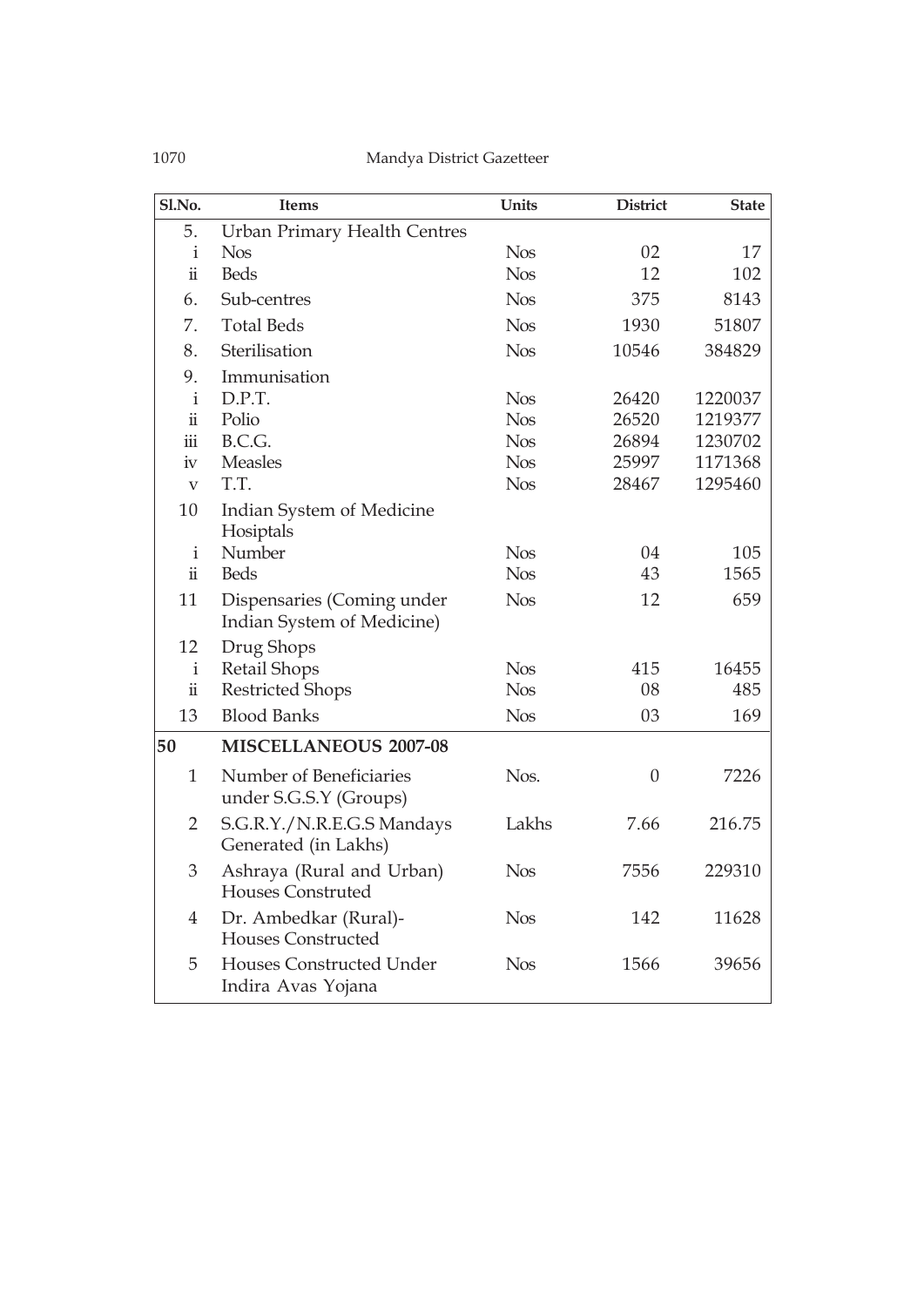| Sl.No.              | <b>Items</b>                                                                 | <b>Units</b> | <b>District</b> | <b>State</b> |
|---------------------|------------------------------------------------------------------------------|--------------|-----------------|--------------|
| 6                   | Slum Development Programme                                                   |              |                 |              |
| i                   | <b>Population Covered</b>                                                    | <b>Nos</b>   |                 | 250137       |
| ü                   | <b>Houses Constructed</b>                                                    | <b>Nos</b>   |                 | 2027         |
| 7                   | Saplings Planted (in Lakhs)                                                  | Lakhs        | 16.780          | 646.483      |
| 8                   | Bio gas Plants Set up (No.)                                                  | <b>Nos</b>   | 120             | 3573         |
| 9                   | Anganwadi Centres (No.)                                                      | <b>Nos</b>   | 2017            | 54260        |
| 10                  | Yuvathi Mandals                                                              | <b>Nos</b>   | 156             | 4443         |
| 11                  | <b>Yuvak Mandals</b>                                                         | <b>Nos</b>   | 731             | 23987        |
| 12                  | Old Age Pensioners                                                           | <b>Nos</b>   | 47385           | 686666       |
| 13                  | <b>Disabled Pensioners</b>                                                   | <b>Nos</b>   | 25864           | 464731       |
| 14                  | <b>Widow Pensioners</b>                                                      | <b>Nos</b>   | 59783           | 771165       |
| 15                  | <b>Government Pensioners</b>                                                 | <b>Nos</b>   | 12390           | 441536       |
| 51                  | <b>Scheduled Caste Student</b><br>Hostels 2007-08 (in numbers)<br>Government |              |                 |              |
| 1                   | Pre-Matric                                                                   |              |                 |              |
| $\mathbf{i}$        | Number                                                                       | Nos.         | 49              | 1263         |
| $\ddot{\mathbf{u}}$ | Students (No.)                                                               | Nos.         | 3677            | 87370        |
| $\overline{2}$      | Post-Matric                                                                  |              |                 |              |
| $\mathbf{i}$        | Number                                                                       | Nos.         | 14              | 305          |
| $\ddot{\rm n}$      | Students (No.)                                                               | Nos.         | 1105            | 26648        |
|                     | Aided                                                                        |              |                 |              |
| 1                   | Pre-Matric                                                                   |              |                 |              |
| $\mathbf{i}$        | Number                                                                       | Nos.         | 07              | 249          |
| ü                   | Students (No.)                                                               | Nos.         | 508             | 14429        |
| 2                   | Post-Matric                                                                  |              |                 |              |
| $\mathbf{i}$        | Number                                                                       | Nos.         | 03              | 90           |
| ii                  | Students (No.)                                                               | Nos.         | 175             | 7460         |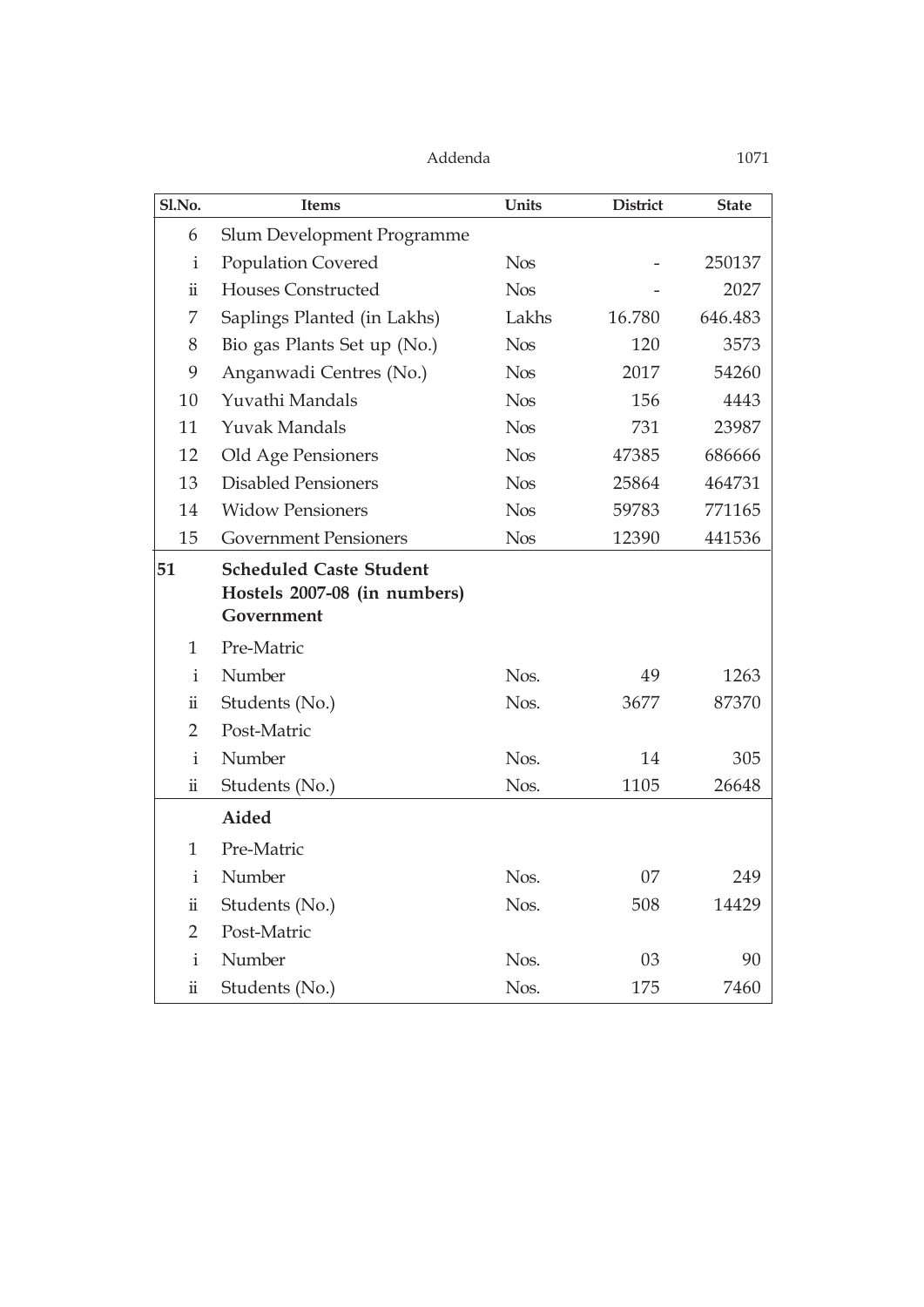| Sl.No.              | <b>Items</b>                                                                 | <b>Units</b> | <b>District</b>  | <b>State</b> |
|---------------------|------------------------------------------------------------------------------|--------------|------------------|--------------|
| 52                  | <b>Scheduled Tribe Student</b><br>Hostels 2007-08 (in numbers)<br>Government |              |                  |              |
| 1                   | Pre-Matric                                                                   |              |                  |              |
| $\mathbf{i}$        | Number                                                                       | Nos.         | 01               | 129          |
| $\ddot{\mathbf{u}}$ | Students (No.)                                                               | Nos.         | 50               | 7295         |
| 2                   | Post-Matric                                                                  |              |                  |              |
| $\mathbf{i}$        | Number                                                                       | Nos.         | $\theta$         | 28           |
| $\ddot{\mathbf{u}}$ | Students (No.)                                                               | Nos.         | $\boldsymbol{0}$ | 1700         |
|                     | Aided                                                                        |              |                  |              |
| 1                   | Pre-Matric                                                                   |              |                  |              |
| $\mathbf{i}$        | Number                                                                       | Nos.         | $\overline{0}$   | 30           |
| $\ddot{\mathbf{u}}$ | Students (No.)                                                               | Nos.         | $\Omega$         | 1496         |
| $\overline{2}$      | Post-Matric                                                                  |              |                  |              |
| $\mathbf{i}$        | Number                                                                       | Nos.         | $\theta$         | 05           |
| $\ddot{\mathbf{u}}$ | Students (No.)                                                               | Nos.         | $\boldsymbol{0}$ | 250          |
| 53                  | <b>Backward Class Student</b><br>Hostels 2007-08 (in numbers)<br>Government  |              |                  |              |
| 1                   | Pre-Matric                                                                   |              |                  |              |
| $\mathbf{i}$        | Number                                                                       | Nos.         | 61               | 1266         |
| ü                   | Students (No.)                                                               | Nos.         | 3345             | 70648        |
| $\overline{2}$      | Post-Matric                                                                  |              |                  |              |
| $\mathbf{i}$        | Number                                                                       | Nos.         | 18               | 300          |
| ü                   | Students (No.)                                                               | Nos.         | 1525             | 23685        |
|                     | Aided                                                                        |              |                  |              |
| 1                   | Pre-Matric                                                                   |              |                  |              |
| i                   | Number                                                                       | Nos.         | 10               | 231          |
| $\ddot{\mathbf{u}}$ | Students (No.)                                                               | Nos.         | 800              | 12283        |
| $\overline{2}$      | Post-Matric                                                                  |              |                  |              |
| i                   | Number                                                                       | Nos.         | 03               | 16           |
| $\ddot{\rm n}$      | Students (No.)                                                               | Nos.         | 100              | 579          |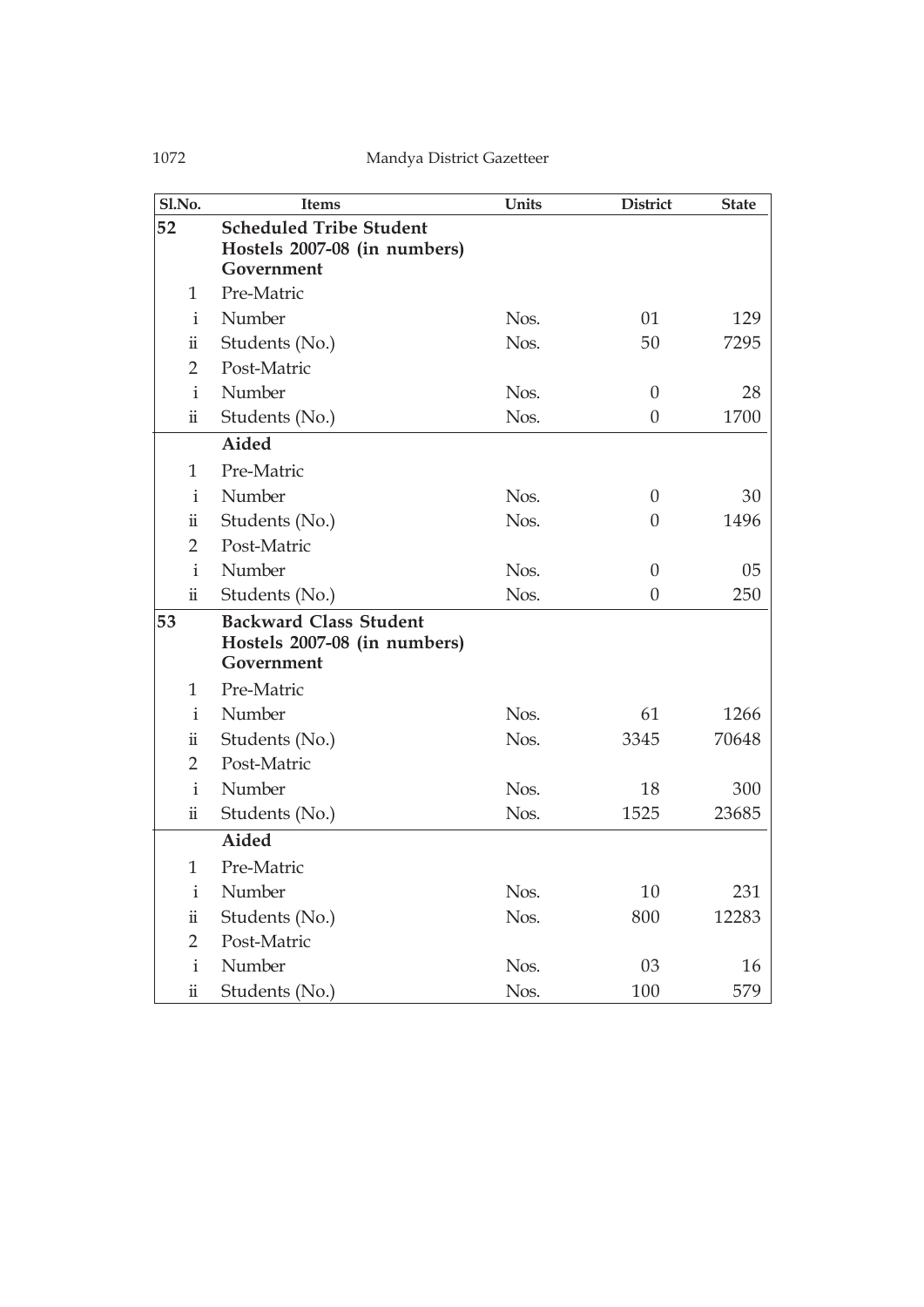| Sl.No.                  | <b>Items</b>                        | Units          | <b>District</b> | <b>State</b>          |
|-------------------------|-------------------------------------|----------------|-----------------|-----------------------|
| 3                       | <b>National Savings Scheme</b>      |                |                 |                       |
|                         | (Rs. In crores)                     |                |                 |                       |
| $\mathbf{i}$            | Total                               | Crores         | 101.49          | 3754.78               |
| $\ddot{\mathbf{u}}$     | Net                                 | Crores         | $-1.66$         | $-258.76$             |
| 54                      | Excise 2007-08 (in numbers)         |                |                 |                       |
| 1                       | <b>Arrack Shops</b>                 | Nos.           | 602             | 15248                 |
| 2                       | Retail Shops                        | Nos.           | 90              | 3698                  |
| 3                       | Clubs                               | Nos.           | 02              | 183                   |
| $\overline{4}$          | Hotels and Boarding Houses          | Nos.           | 07              | 370                   |
| 5                       | <b>Bars</b>                         | Nos.           | 69              | 3378                  |
| 6                       | Defence Canteen                     | Nos.           | $\theta$        | 62                    |
| 7                       | Others                              | Nos.           | 03              | 121                   |
| 8                       | Consumption ('000 BL litres)        |                |                 |                       |
| $\mathbf{i}$            | Arrack                              | '000 BL litres | 1946            | 43959                 |
| $\ddot{\rm n}$          | Liquor                              | '000 BL litres | 8144            | 280387                |
| $\dddot{\mathbf{m}}$    | Beer                                | '000 BL litres | 1998            | 111443                |
| 9                       | Income from Excise (Rs. Crores)     | Crores         | 53.33           | 4811.93               |
| 55                      | <b>District Sector Plan</b>         |                |                 |                       |
|                         | Outlay (Rs. In Lakhs)               |                |                 |                       |
| 1.                      | District Sector Plan Outlay 2007-08 |                |                 |                       |
| $\mathbf{i}$            | <b>State Schemes</b>                | Lakhs          |                 | 6,791.18 224,059.57   |
| $\ddot{\mathbf{i}}$     | <b>Central Schemes</b>              | Lakhs          |                 | 3,440.45 133024.83    |
|                         | <b>Total</b>                        | Lakhs          |                 | 10,231.63 357084.40   |
| 2.                      | District Sector Plan Outlay 2008-09 |                |                 |                       |
| $\mathbf{i}$            | <b>State Schemes</b>                | Lakhs          |                 | 7,770.52 263,602.94   |
| $\ddot{\rm n}$          | <b>Central Schemes</b>              | Lakhs          |                 | 3, 161.94 178, 458.53 |
|                         | <b>Total</b>                        | Lakhs          |                 | 10,932.46 442,061.47  |
| 56                      | PERCENTAGE OF CENSUS BY             |                |                 |                       |
|                         | <b>CONDITION OF HOUSES</b>          |                |                 |                       |
| 1.                      | Good                                |                |                 |                       |
| $\mathbf{i}$            | Total                               | Percentage     | 36.55           | 43.89                 |
| $\ddot{\rm n}$          | Rural                               | Percentage     | 34.07           | 36.15                 |
| $\overline{\text{iii}}$ | Urban                               | Percentage     | 49.62           | 58.43                 |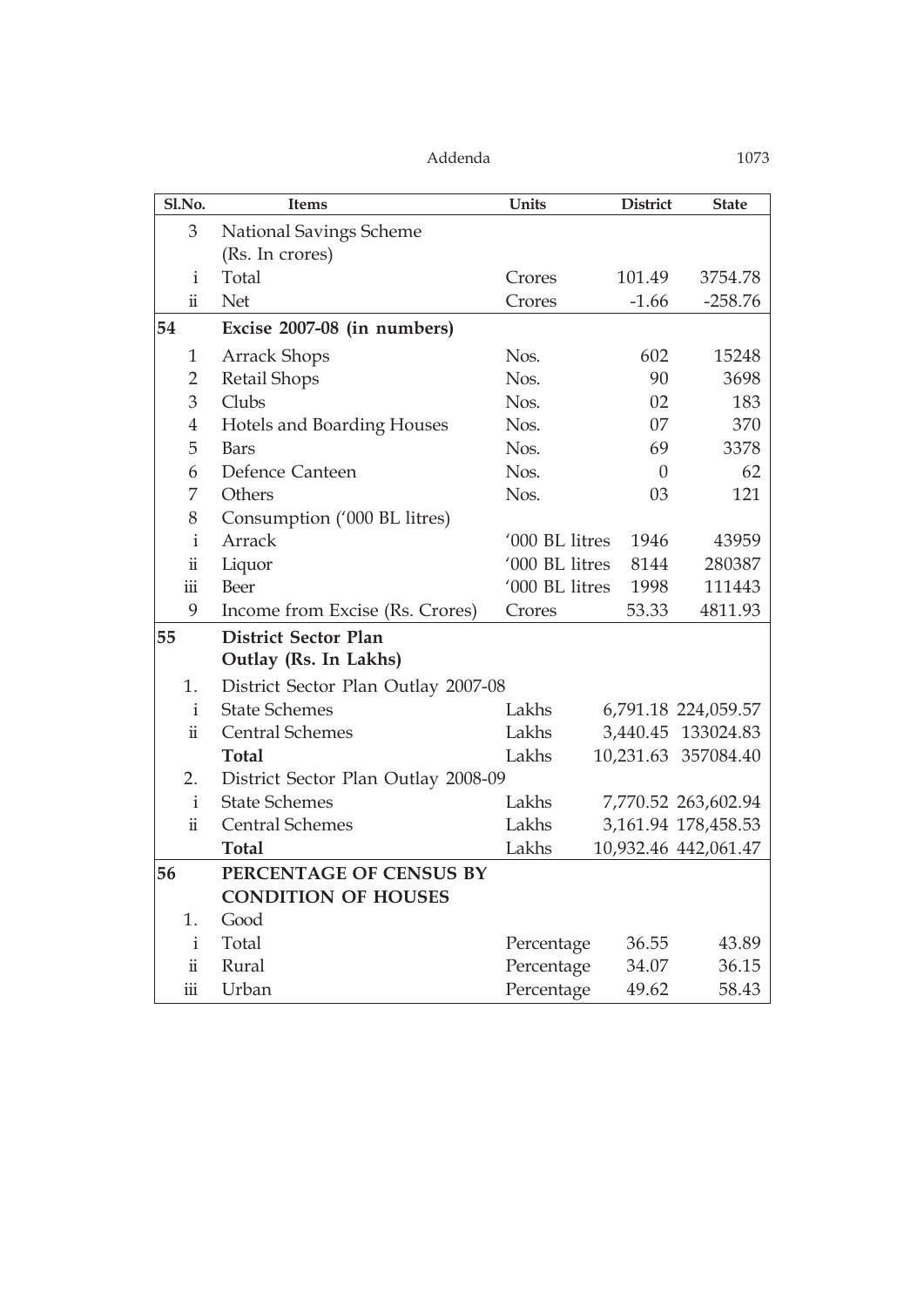| Sl.No.               | <b>Items</b>                                                                                                          | Units      | <b>District</b> | <b>State</b> |
|----------------------|-----------------------------------------------------------------------------------------------------------------------|------------|-----------------|--------------|
| $\overline{2}$       | Livable                                                                                                               |            |                 |              |
| $\mathbf{i}$         | Total                                                                                                                 | Percentage | 57.91           | 51.15        |
| $\ddot{\mathbf{u}}$  | Rural                                                                                                                 | Percentage | 60.28           | 58.03        |
| iii                  | Urban                                                                                                                 | Percentage | 45.45           | 38.22        |
| 3                    | Dilapidated                                                                                                           |            |                 |              |
| $\mathbf{i}$         | Total                                                                                                                 | Percentage | 5.54            | 4.96         |
| $\ddot{\mathbf{u}}$  | Rural                                                                                                                 | Percentage | 5.66            | 5.82         |
| iii                  | Urban                                                                                                                 | Percentage | 4.93            | 3.34         |
| 57                   | PERCENTAGE OF<br><b>HOUSEHOLDS HAVING</b><br><b>INDEPENDENT SLEEPING</b><br><b>ROOM FOR MARRIED</b><br><b>COUPLES</b> |            |                 |              |
|                      | <b>Married Couples Having</b>                                                                                         |            |                 |              |
|                      | <b>Independent Sleeping Room</b>                                                                                      |            |                 |              |
| $\mathbf{i}$         | Total                                                                                                                 | Percentage | 64.23           | 57.62        |
| $\ddot{\mathbf{u}}$  | Rural                                                                                                                 | Percentage | 62.32           | 51.62        |
| $\dddot{\mathbf{m}}$ | Urban                                                                                                                 | Percentage | 75.14           | 69.80        |
| 58                   | PERCENTAGE OF<br><b>HOUSEHOLDS OWNED</b><br><b>RENTED.</b>                                                            |            |                 |              |
|                      | <b>Tensure Status</b>                                                                                                 |            |                 |              |
| 1.                   | Owned                                                                                                                 |            |                 |              |
| $\mathbf{i}$         | Total                                                                                                                 | Percentage | 87.49           | 78.46        |
| $\ddot{\rm n}$       | Rural                                                                                                                 | Percentage | 93.05           | 91.16        |
| iii                  | Urban                                                                                                                 | Percentage | 58.01           | 54.62        |
| 2.                   | Rented                                                                                                                |            |                 |              |
| $\mathbf{i}$         | Total                                                                                                                 | Percentage | 10.53           | 18.66        |
| $\ddot{\mathbf{u}}$  | Rural                                                                                                                 | Percentage | 5.12            | 6.23         |
| iii                  | Urban                                                                                                                 | Percentage | 39.18           | 41.98        |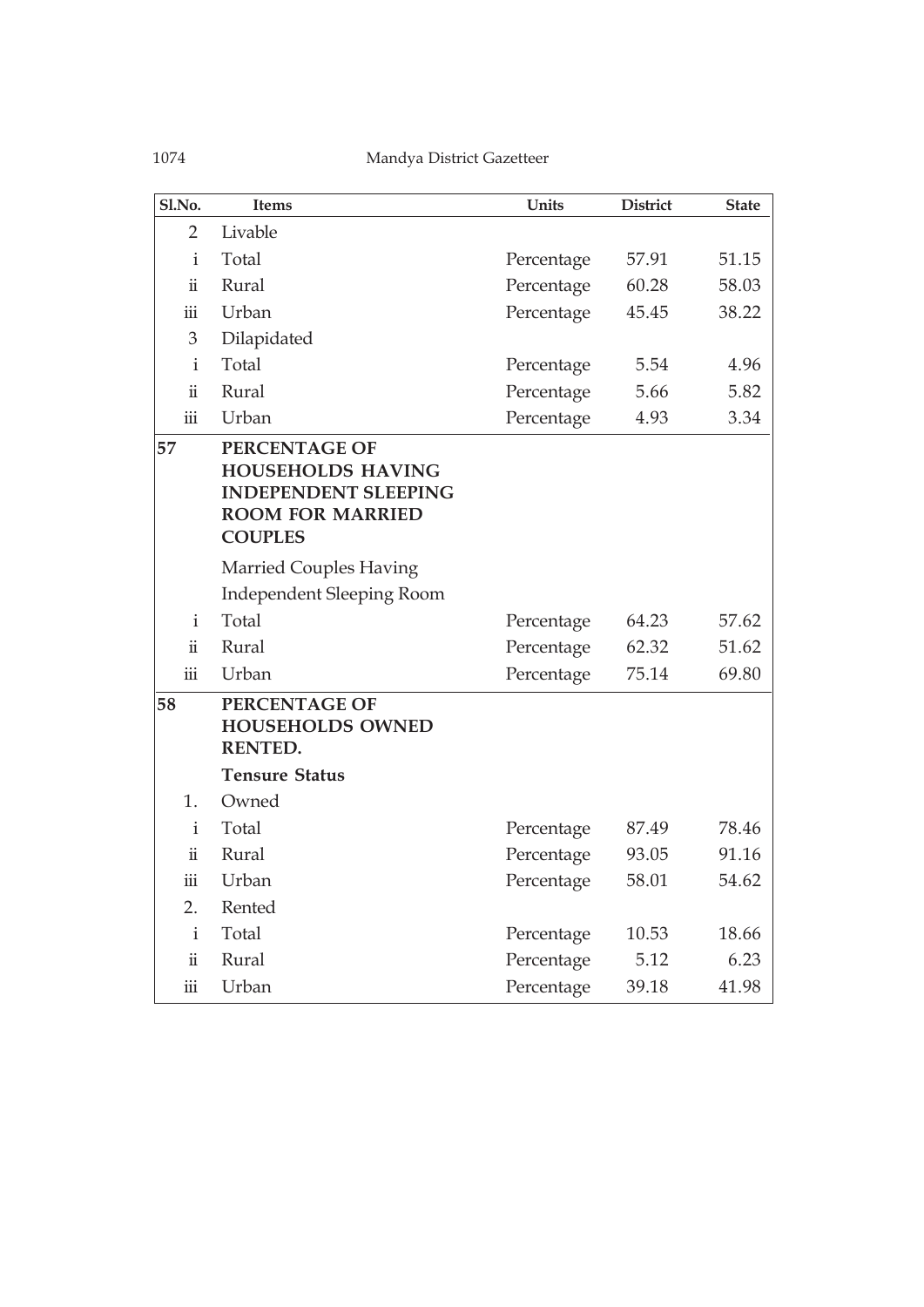| Sl.No.                  | <b>Items</b>                                                                                                   | Units                        | <b>District</b> | <b>State</b> |  |  |  |  |
|-------------------------|----------------------------------------------------------------------------------------------------------------|------------------------------|-----------------|--------------|--|--|--|--|
| 59                      | PERCENTAGE HAVING<br><b>CENSUS HOUSESHOLDS WITH</b><br>ONE ROOM, TWO ROOMS,<br><b>NUMBER OF EXCLUSIVE ROOM</b> |                              |                 |              |  |  |  |  |
|                         | Number of Dwelling Rooms                                                                                       |                              |                 |              |  |  |  |  |
| 1.                      | One Room                                                                                                       |                              |                 |              |  |  |  |  |
| $\mathbf{i}$            | Total                                                                                                          | Percentage                   | 40.37           | 35.84        |  |  |  |  |
| $\ddot{\mathbf{i}}$     | Rural                                                                                                          | Percentage                   | 40.60           | 38.72        |  |  |  |  |
| iii                     | Urban                                                                                                          | Percentage                   | 39.19           | 30.44        |  |  |  |  |
| 2.                      | <b>Two Rooms</b>                                                                                               |                              |                 |              |  |  |  |  |
| $\mathbf{i}$            | Total                                                                                                          | Percentage                   | 21.81           | 28.15        |  |  |  |  |
| $\ddot{\mathbf{u}}$     | Rural                                                                                                          | Percentage                   | 20.88           | 27.38        |  |  |  |  |
| iii                     | Urban                                                                                                          | Percentage<br>26.77<br>29.59 |                 |              |  |  |  |  |
| 3.                      | No. of Exclusive Room                                                                                          |                              |                 |              |  |  |  |  |
| $\mathbf{i}$            | Total                                                                                                          | Percentage                   | 21.72           | 8.90         |  |  |  |  |
| $\ddot{\mathbf{u}}$     | Rural                                                                                                          | Percentage                   | 23.54           | 11.06        |  |  |  |  |
| $\overline{\text{iii}}$ | Urban                                                                                                          | Percentage                   | 12.05           | 4.85         |  |  |  |  |
| 60                      | PERCENTAGE OF<br>HOUSESHOLDS HAVING<br><b>SEPARATE KITCHEN AND</b><br><b>BATHROOM FACILITIES</b>               |                              |                 |              |  |  |  |  |
| 1.                      | Availability of Kitchen                                                                                        |                              |                 |              |  |  |  |  |
| $\mathbf{i}$            | Total                                                                                                          | Percentage                   | 89.63           | 82.39        |  |  |  |  |
| $\ddot{\rm n}$          | Rural                                                                                                          | Percentage                   | 89.64           | 79.03        |  |  |  |  |
| iii                     | Urban                                                                                                          | Percentage                   | 89.62           | 88.67        |  |  |  |  |
| 2.                      | Availability of Bathroom                                                                                       |                              |                 |              |  |  |  |  |
| $\mathbf{i}$            | Total                                                                                                          | Percentage                   | 75.15           | 58.87        |  |  |  |  |
| $\ddot{\rm n}$          | Rural                                                                                                          | Percentage                   | 73.14           | 48.07        |  |  |  |  |
| $\rm iii$               | Urban                                                                                                          | Percentage                   | 85.80           | 79.15        |  |  |  |  |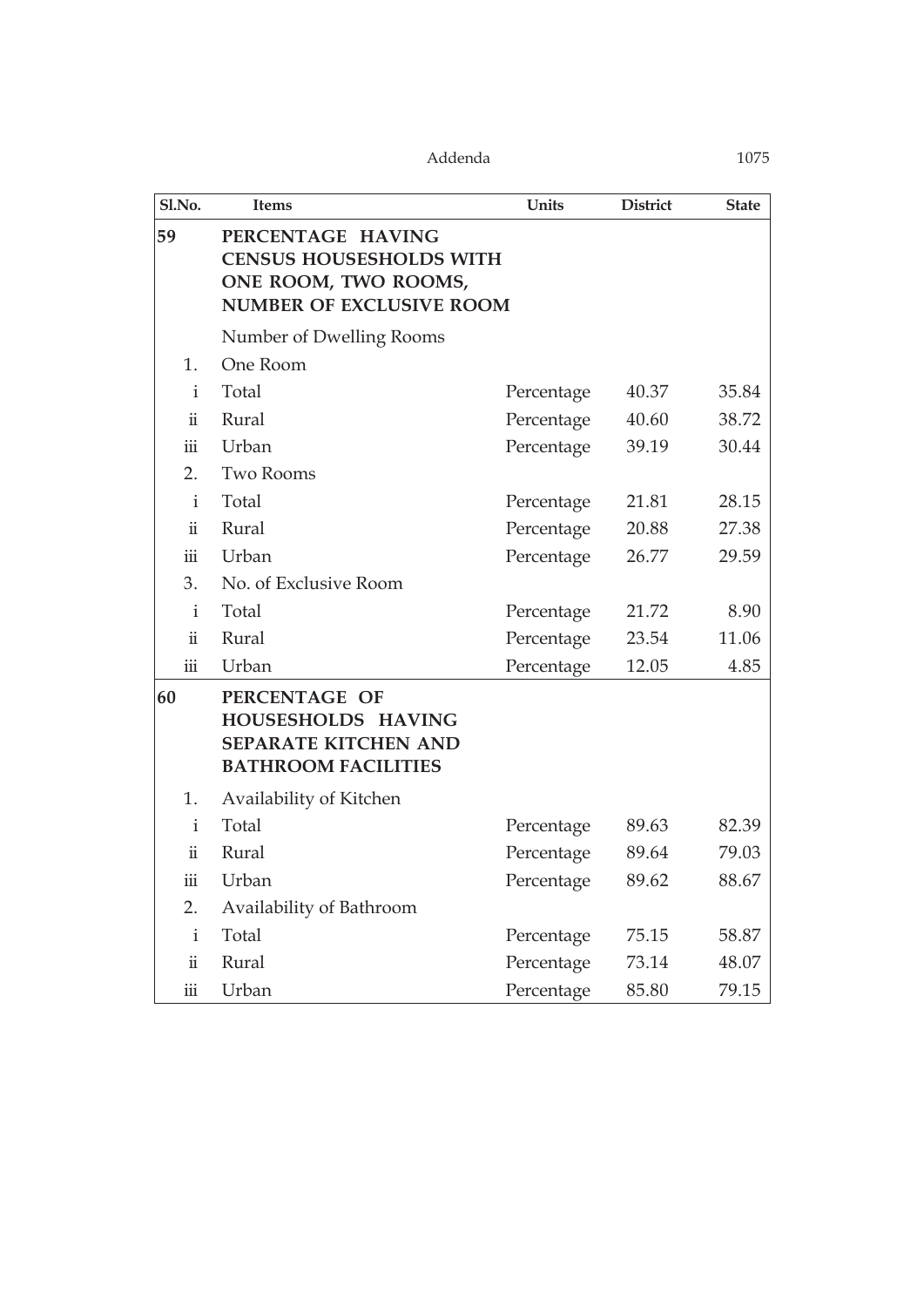| Sl.No.                  | <b>Items</b>                                                                                                                               | <b>Units</b> | <b>District</b> | <b>State</b> |
|-------------------------|--------------------------------------------------------------------------------------------------------------------------------------------|--------------|-----------------|--------------|
| 61                      | PERCENTAGE OF<br>HOUSESHOLDS HAVING<br><b>DIFEERENT SOURCES OF</b><br><b>MODERN AMENITIES</b>                                              |              |                 |              |
|                         | Households assets                                                                                                                          |              |                 |              |
| 1.                      | Radio and Transistor                                                                                                                       |              |                 |              |
| $\mathbf{i}$            | Total                                                                                                                                      | Percentage   | 44.03           | 46.22        |
| $\ddot{\mathbf{u}}$     | Rural                                                                                                                                      | Percentage   | 43.22           | 42.15        |
| $\overline{\text{iii}}$ | Urban                                                                                                                                      | Percentage   | 48.34           | 53.83        |
| 2.                      | Television                                                                                                                                 |              |                 |              |
| $\mathbf{i}$            | Total                                                                                                                                      | Percentage   | 26.87           | 36.98        |
| $\ddot{\mathbf{u}}$     | Rural                                                                                                                                      | Percentage   | 21.31           | 21.23        |
| $\overline{\text{iii}}$ | Urban                                                                                                                                      | Percentage   | 56.36           | 66.53        |
| 3.                      | Telephone                                                                                                                                  |              |                 |              |
| $\mathbf{i}$            | Total                                                                                                                                      | Percentage   | 6.44            | 12.77        |
| $\ddot{\rm n}$          | Rural                                                                                                                                      | Percentage   | 3.90            | 5.69         |
| $\overline{\text{iii}}$ | Urban                                                                                                                                      | Percentage   | 19.91           | 26.06        |
| 62                      | PERCENTAGE OF<br>HOUSESHOLDS HAVING<br><b>BICYCLE, SCOOTER,</b><br>MOTORCYCLE AND MOPED,<br>CAR, JEEP AND VAN<br><b>Households Assests</b> |              |                 |              |
| 1.                      | Bicycle                                                                                                                                    |              |                 |              |
| $\mathbf{i}$            | Total                                                                                                                                      | Percentage   | 40.10           | 30.14        |
| $\ddot{\mathbf{u}}$     | Rural                                                                                                                                      | Percentage   | 40.20           | 27.85        |
| $\overline{\text{iii}}$ | Urban                                                                                                                                      | Percentage   | 39.54           | 34.45        |
| 2.                      | Scooter, Motorcycle and Moped                                                                                                              |              |                 |              |
| $\rm i$                 | Total                                                                                                                                      | Percentage   | 10.90           | 14.44        |
| $\ddot{\mathbf{u}}$     | Rural                                                                                                                                      | Percentage   | 8.65            | 7.29         |
| iii                     | Urban                                                                                                                                      | Percentage   | 22.80           | 27.88        |
| 3.                      | Car, Jeep and Van                                                                                                                          |              |                 |              |
| $\mathbf{i}$            | Total                                                                                                                                      | Percentage   | 1.00            | 3.07         |
| $\ddot{\mathbf{u}}$     | Rural                                                                                                                                      | Percentage   | 0.72            | 1.36         |
| iii                     | Urban                                                                                                                                      | Percentage   | 2.49            | 6.27         |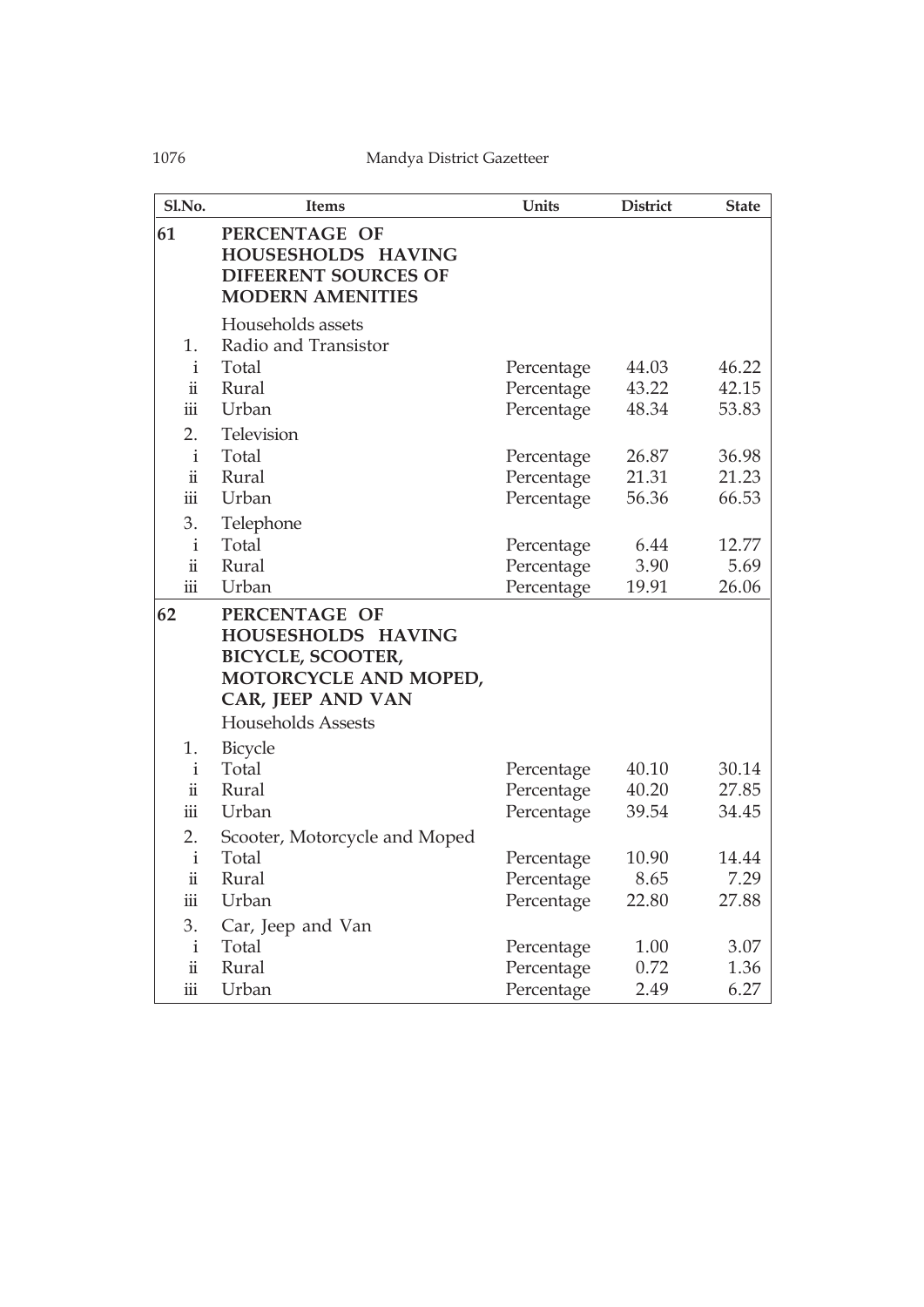| Sl.No.                  | <b>Items</b>                                                          | Units      | <b>District</b> | <b>State</b> |
|-------------------------|-----------------------------------------------------------------------|------------|-----------------|--------------|
| 63                      | <b>DISABLED POPULATION</b><br>AS PER 2001 POPULATION<br><b>CENSUS</b> |            |                 |              |
|                         | Disabled Population in Percentage                                     |            |                 |              |
| 1.                      | Total                                                                 |            |                 |              |
| $\mathbf{i}$            | Persons                                                               | Percentage | 2.37            | 1.78         |
| $\ddot{\mathbf{u}}$     | Male                                                                  | Percentage | 2.75            | 2.00         |
| $\overline{\text{iii}}$ | Female                                                                | Percentage | 1.99            | 1.55         |
| 2.                      | Rural                                                                 |            |                 |              |
| $\mathbf{i}$            | Persons                                                               | Percentage | 2.41            | 1.89         |
| $\ddot{\mathbf{u}}$     | Male                                                                  | Percentage | 2.79            | 2.13         |
| $\overline{\text{iii}}$ | Female                                                                | Percentage | 2.03            | 1.66         |
| 3.                      | Urban                                                                 |            |                 |              |
| $\mathbf{i}$            | Persons                                                               | Percentage | 2.17            | 1.56         |
| $\ddot{\mathbf{u}}$     | Male                                                                  | Percentage | 2.56            | 1.75         |
| iii                     | Female                                                                | Percentage | 1.78            | 1.35         |
| 64                      | <b>TYPE OF HOUSES</b><br><b>ACCORDING TO</b><br><b>CENSUS-2001</b>    |            |                 |              |
| 1.                      | Total No. of census houses                                            | <b>Nos</b> | 364583          | 10062977     |
| 2.                      | Distribution of census used<br>as residence and residence cum         |            |                 |              |
|                         | other use by their typeof structure Percentage                        |            |                 |              |
| $\mathbf{i}$            | Permanent $(\%)$                                                      | Percentage | 56.93           | 54.94        |
| $\ddot{\rm n}$          | Semi Permanent (%)                                                    | Percentage | 34.18           | 35.52        |
| $\overline{\text{iii}}$ | Serviceable (%)                                                       | Percentage | 7.27            | 5.71         |
| iv                      | Non-Serviceable (%)                                                   | Percentage | 1.61            | 3.81         |
| V                       | Unclassifiable (%)                                                    | Percentage | 0.01            | 0.02         |
| 65                      | <b>CENSUS HOUSES AND THEIR</b><br>USED TO WHICH THEY PUT              |            |                 |              |
|                         | Census houses and the uses<br>to which they are                       |            |                 |              |
| 1.                      | Total no. of census houses                                            | Nos.       | 481641          | 13830096     |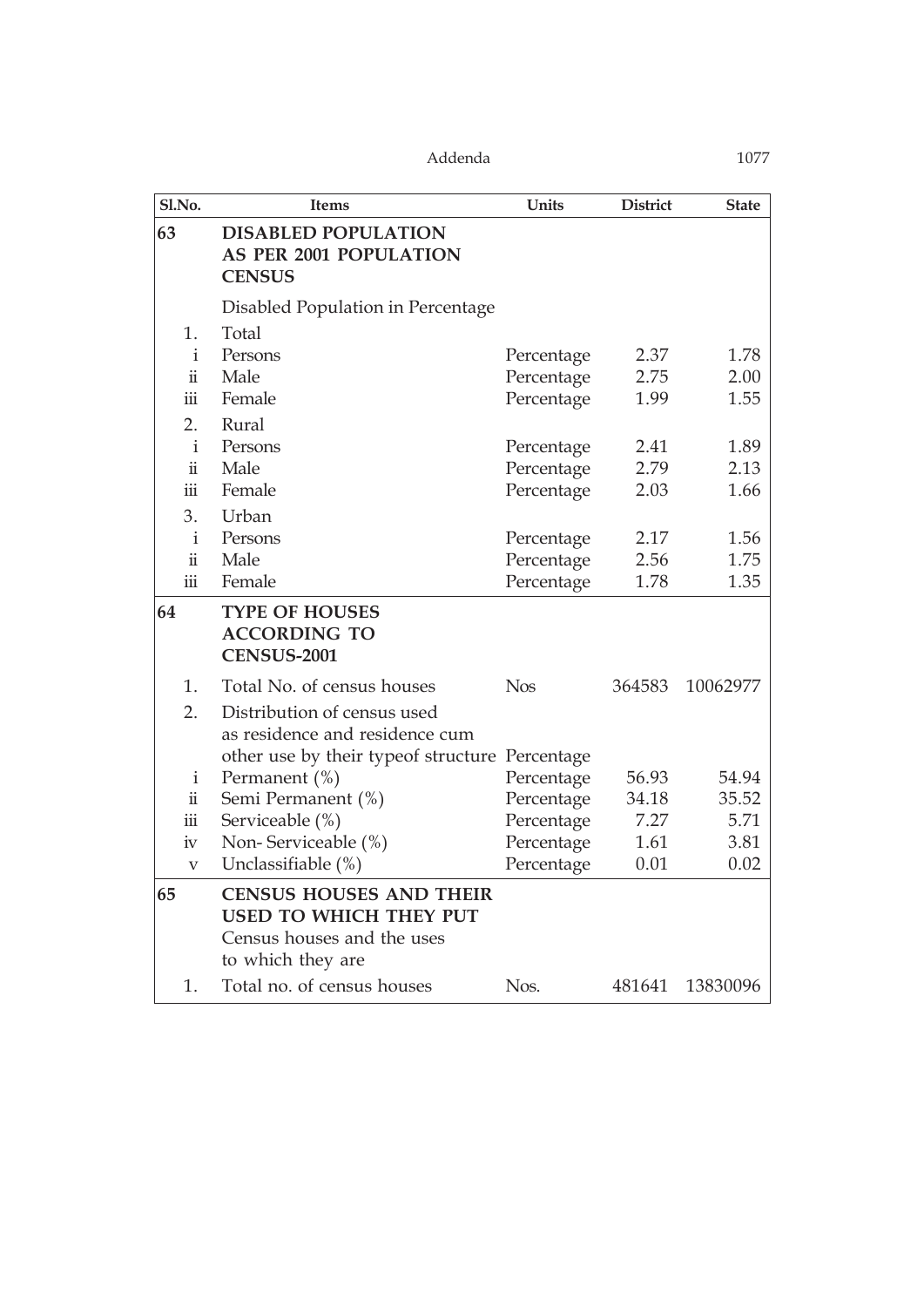| Sl.No.              | <b>Items</b>                                                                                                        | Units         | <b>District</b> | <b>State</b> |
|---------------------|---------------------------------------------------------------------------------------------------------------------|---------------|-----------------|--------------|
| 2.                  | No. of vacant houses $(\%)$                                                                                         | $\%$          | 7.49            | 8.48         |
| 3.                  | No. of Occupied houses (%)                                                                                          | $\%$          | 92.51           | 91.52        |
| 4.                  | Occupied houses used as                                                                                             |               |                 |              |
| $\mathbf{i}$        | Residence (%)                                                                                                       | $\%$          | 65.74           | 69.06        |
| $\ddot{\rm n}$      | Residence cum other use $(\%)$                                                                                      | $\%$          | 9.98            | 3.75         |
| $\ddot{\text{iii}}$ | Shop Office $(\%)$                                                                                                  | $\%$          | 4.47            | 5.63         |
| iv                  | School College (%)                                                                                                  | $\%$          | 0.96            | 0.84         |
| 5.                  | Hotel, lodge, Guest houses (%)                                                                                      | $\%$          | 0.49            | 0.45         |
| 6.                  | Hospital Dispensaries (%)                                                                                           | $\%$          | 0.22            | 0.28         |
| 7.                  | Factory, Workshop/                                                                                                  | $\%$          | 1.08            | 1.31         |
|                     | Workshed etc (%)                                                                                                    |               |                 |              |
| 8.                  | Place of worship $(\%)$                                                                                             | $\frac{0}{0}$ | 1.68            | 1.50         |
| 9.                  | Other Non Residential use (%)                                                                                       | $\%$          | 7.90            | 8.70         |
| 66                  | <b>DISTRIBUTION OF HOUSE</b><br><b>HOLDS BY SOURCE OF</b><br><b>LIGHTING 2001 CENSUS</b>                            |               |                 |              |
| 1.                  | Total No. of households                                                                                             | Nos.          | 368794          | 10232133     |
| 2.                  | Electricity $(\%)$                                                                                                  | $\frac{0}{0}$ | 78.69           | 78.55        |
| 3.                  | Kerosene (%)                                                                                                        | $\%$          | 20.92           | 20.78        |
| 4.                  | Solar Energy (%)                                                                                                    | $\%$          | 0.12            | 0.21         |
| 5.                  | Any other $(\%)$                                                                                                    | $\%$          | 0.12            | 0.12         |
| 6.                  | No. Lighting (%)                                                                                                    | $\%$          | 0.15            | 0.34         |
|                     | <b>DISTRIBUTION OF HOUSE</b><br><b>HOLDS BY SOURCE OF</b><br><b>LIGHTING 2001 CENSUS-</b><br><b>SCHEDULED CASTE</b> |               |                 |              |
| 1.                  | Total No. of households                                                                                             | Nos.          | 51803           | 1721458      |
| 2.                  | Electricity $(\%)$                                                                                                  | $\%$          | 68.60           | 68.51        |
| 3.                  | Kerosene (%)                                                                                                        | $\%$          | 30.88           | 30.56        |
| 4.                  | Solar Energy (%)                                                                                                    | $\%$          | 0.14            | 0.23         |
| 5.                  | Any other $(\%)$                                                                                                    | $\%$          | 0.27            | 0.17         |
| 6.                  | No. Lighting (%)                                                                                                    | $\%$          | 0.11            | 0.54         |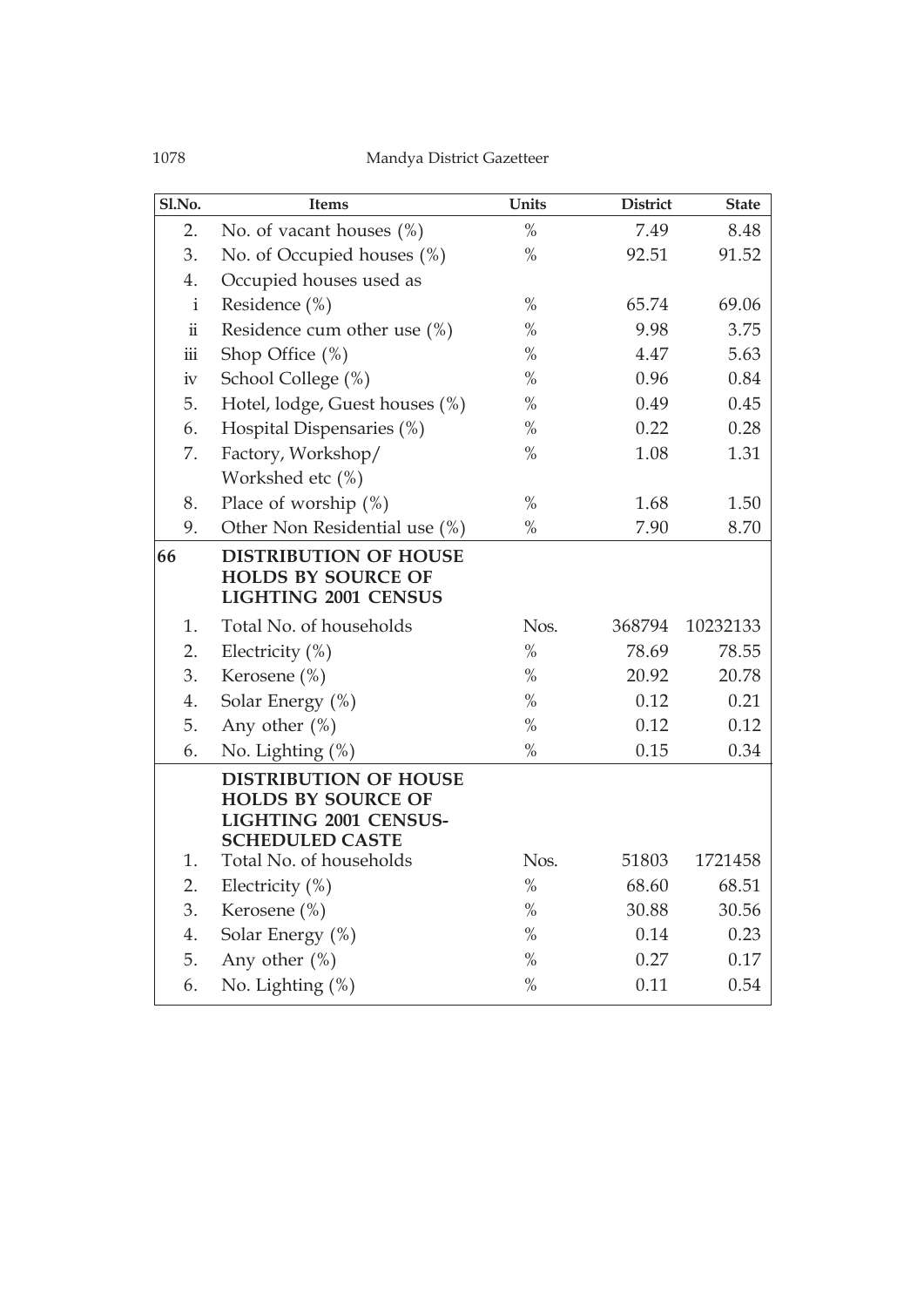| Sl.No.               | Items                                                                                                                         | Units         | <b>District</b> | <b>State</b> |
|----------------------|-------------------------------------------------------------------------------------------------------------------------------|---------------|-----------------|--------------|
|                      | <b>DISTRIBUTION OF HOUSE</b><br><b>HOLDS BY SOURCE OF</b><br><b>LIGHTING 2001 CENSUS-</b><br><b>SCHEDULED TRIBE</b>           |               |                 |              |
| 1.                   | Total No. of households                                                                                                       | Nos.          | 7372            | 739198       |
| 2.                   | Electricity $(\%)$                                                                                                            | $\frac{0}{0}$ | 60.80           | 64.69        |
| 3.                   | Kerosene (%)                                                                                                                  | $\frac{0}{0}$ | 63.12           | 34.37        |
| 4.                   | Solar Energy (%)                                                                                                              | $\frac{0}{0}$ | 0.22            | 0.28         |
| 5.                   | Any other $(\%)$                                                                                                              | $\frac{0}{0}$ | 0.27            | 0.11         |
| 6.                   | No. Lighting $(\%)$                                                                                                           | $\%$          | 0.34            | 0.55         |
| 67                   | <b>DISTRIBUTION OF HOUSE</b><br><b>HOLDS BY SOURCE OF</b><br><b>DRINKING WATER-2001</b><br><b>CENSUS</b>                      |               |                 |              |
| 1.                   | Total No. of households                                                                                                       | Nos.          | 368794          | 10232133     |
| 2.                   | Source of Drinking Water                                                                                                      |               |                 |              |
| $\mathbf i$          | Top $(\%)$                                                                                                                    | $\frac{0}{0}$ | 66.08           | 58.89        |
| $\ddot{\rm n}$       | Handpump $(\%)$                                                                                                               | $\frac{0}{0}$ | 21.56           | 17.11        |
| $\dddot{\mathbf{m}}$ | Tubewell (%)                                                                                                                  | $\frac{0}{0}$ | 5.56            | 8.56         |
| 1V                   | Well $(\%)$                                                                                                                   | $\frac{0}{0}$ | 6.05            | 12.40        |
| 3.                   | Tank, Pond, Lake                                                                                                              | $\frac{0}{0}$ | 0.10            | 1.08         |
| 4.                   | River, Canal (%)                                                                                                              | $\frac{0}{0}$ | 0.50            | 1.09         |
| 5.                   | Spring $(\%)$                                                                                                                 | $\frac{0}{0}$ | 0.05            | 0.30         |
| 6.                   | Any other $(\%)$                                                                                                              | $\frac{0}{0}$ | 0.09            | 0.57         |
| 68                   | <b>DISTRIBUTION OF</b><br><b>HOUSEHOLDS BY SOURCE</b><br>OF DRINKING WATER-<br><b>SCHEDULED CASTE</b><br><b>(2001 CENSUS)</b> |               |                 |              |
| 1.                   | Total No. of households                                                                                                       | Nos.          | 51803           | 1721458      |
| 2.                   | Top $(\%)$                                                                                                                    | $\%$          | 60.57           | 54.68        |
| 3.                   | Handpump $(\%)$                                                                                                               | $\frac{0}{0}$ | 29.77           | 25.77        |
| 4.                   | Tubewell (%)                                                                                                                  | $\%$          | 6.45            | 9.54         |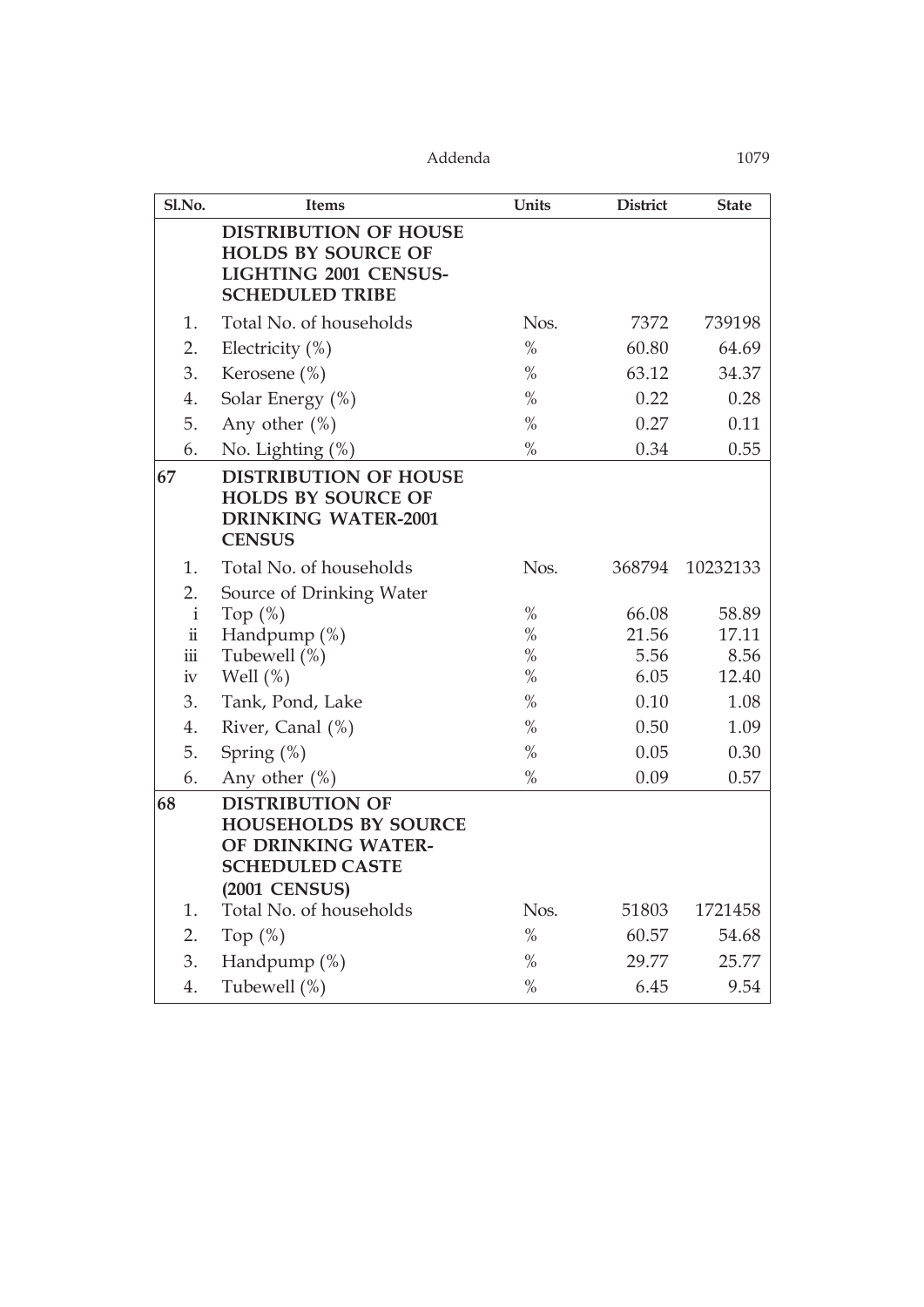| Sl.No. | Items                                                                                                                                                     | Units         | <b>District</b> | <b>State</b> |  |  |  |
|--------|-----------------------------------------------------------------------------------------------------------------------------------------------------------|---------------|-----------------|--------------|--|--|--|
| 5.     | Well $(\%)$                                                                                                                                               | $\frac{0}{0}$ | 2.42            | 7.25         |  |  |  |
| 6.     | Tank, Pond, Lake                                                                                                                                          | $\frac{0}{0}$ | 0.18            | 0.86         |  |  |  |
| 7.     | River, Canal (%)                                                                                                                                          | $\frac{0}{0}$ | 0.35            | 1.07         |  |  |  |
| 8.     | Spring $(\%)$                                                                                                                                             | $\%$          | 0.06            | 0.27         |  |  |  |
| 9.     | Any other $(\%)$                                                                                                                                          | $\%$          | 0.20            | 0.57         |  |  |  |
| 69     | <b>DISTRIBUTION OF</b><br><b>HOUSEHOLDS BY SOURCE</b><br>OF DRINKING WATER-<br><b>SCHEDULED TRIBE</b><br><b>(2001 CENSUS)</b>                             |               |                 |              |  |  |  |
| 1.     | Total No. of households                                                                                                                                   | Nos.          | 7372            | 739198       |  |  |  |
| 2.     | Top $(\%)$                                                                                                                                                | $\%$          | 57.37           | 53.69        |  |  |  |
| 3.     | Handpump $(\%)$                                                                                                                                           | $\frac{0}{0}$ | 27.28           | 22.31        |  |  |  |
| 4.     | Tubewell (%)                                                                                                                                              | $\frac{0}{0}$ | 7.69            | 9.35         |  |  |  |
| 5.     | Well $(\%)$                                                                                                                                               | $\%$          | 4.42            | 10.07        |  |  |  |
| 6.     | Tank, Pond, Lake                                                                                                                                          | $\%$          | 0.33            | 1.57         |  |  |  |
| 7.     | River, Canal (%)                                                                                                                                          | $\frac{0}{0}$ | 2.65            | 1.75         |  |  |  |
| 8.     | Spring $(\%)$                                                                                                                                             | $\%$          | 0.08            | 0.65         |  |  |  |
| 9.     | Any other $(\%)$                                                                                                                                          | $\frac{0}{0}$ | 0.19            | 0.61         |  |  |  |
| 70     | <b>DISTRUBUTION OF</b><br><b>HOUSEHOLDS BY</b><br><b>AVAILABILITY OF</b><br><b>SEPARATE KITCHEN AND</b><br><b>TYPE OF FUEL USED</b><br><b>FOR COOKING</b> |               |                 |              |  |  |  |
| 1.     | Total No. of households                                                                                                                                   | Nos.          | 368794          | 10232133     |  |  |  |
|        | Firewood $(\%)$                                                                                                                                           | $\%$          | 81.77           | 64.89        |  |  |  |
|        | Kerosene (%)                                                                                                                                              | $\%$          | 4.97            | 9.17         |  |  |  |
|        | LPG(%)                                                                                                                                                    | $\%$          | 8.33            | 18.32        |  |  |  |
|        | Electricity $(\%)$                                                                                                                                        | $\%$          | 0.37            | 0.43         |  |  |  |
|        | Bio-gas $(\%)$                                                                                                                                            | $\%$          | 0.73            | 1.22         |  |  |  |
|        | Any Other $(\%)$                                                                                                                                          | $\frac{0}{0}$ | 3.64            | 5.64         |  |  |  |
|        | No. Cooking (%)                                                                                                                                           | $\frac{0}{0}$ | 0.20            | 0.32         |  |  |  |
|        | Source: Karnataka At a Glance - 2007-08, Directorate of Economics and                                                                                     |               |                 |              |  |  |  |
|        | Statistics Bangalore.                                                                                                                                     |               |                 |              |  |  |  |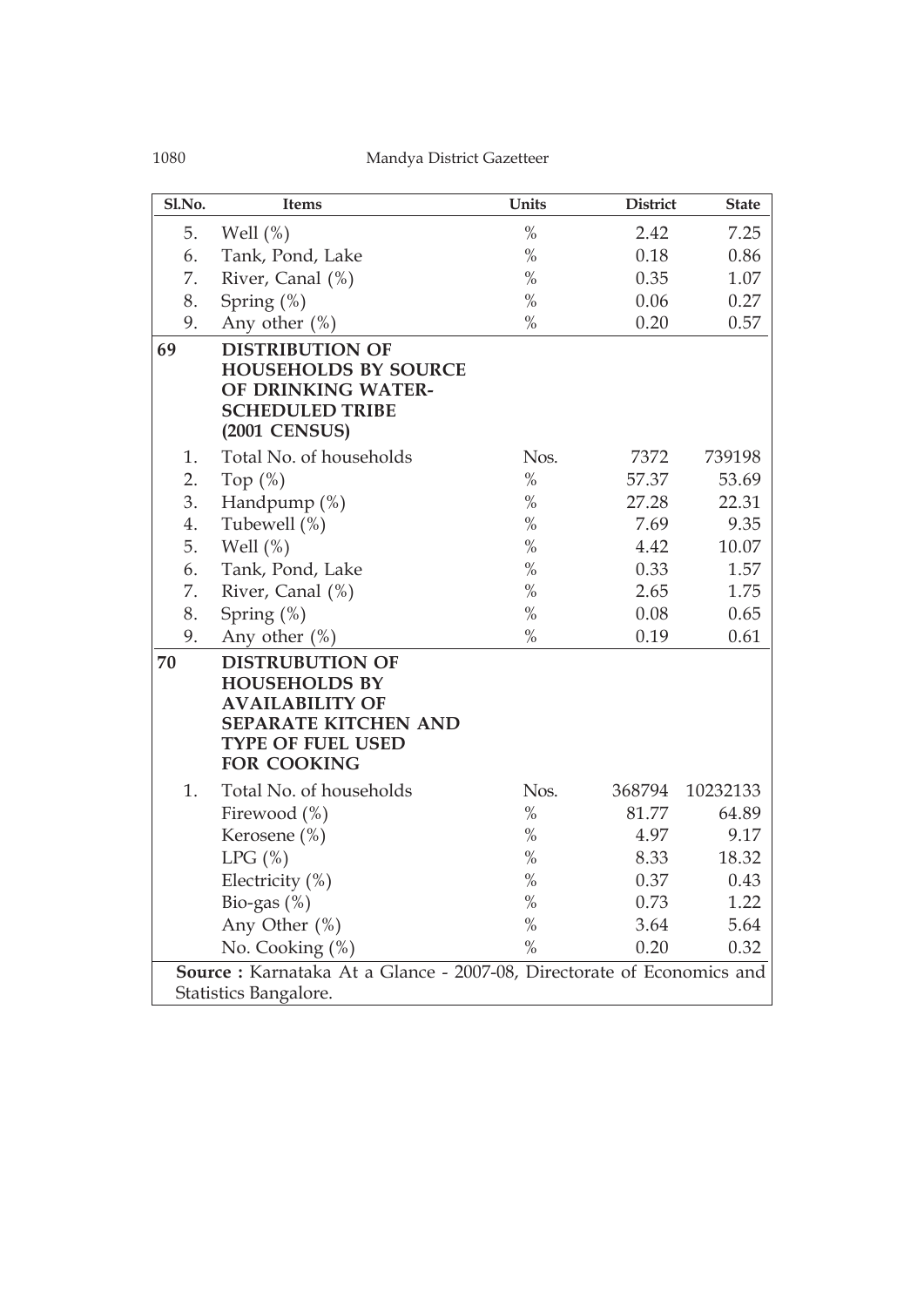| Particulars                                                     |                          | 1971  | 1981                     |       | 1991                     |      | 2001                    |  |
|-----------------------------------------------------------------|--------------------------|-------|--------------------------|-------|--------------------------|------|-------------------------|--|
| Population Growth Rates<br>(Percentage)                         | 28.38<br>$(1961 - 1971)$ |       | 22.85<br>$(1971 - 1981)$ |       | 15.96<br>$(1981 - 1991)$ |      | 7.00<br>$(1991 - 2001)$ |  |
| Population Growth Rates<br>Rural / Urban (Percentage)           |                          | 24.58 | 20.34                    | 14.98 |                          | 7.40 |                         |  |
| Population Growth Rates<br>Urban (Percentage)                   | 58.67                    |       | 38.57                    | 21.26 |                          |      | 5.76                    |  |
|                                                                 |                          | 1961  | 1971                     | 1981  |                          | 1991 | 2001                    |  |
| Density of Population<br>(Persons per sq.km.,)                  |                          | 181   | 233                      | 286   |                          | 331  | 355                     |  |
| Density of Population Rural<br>(Persons per sq.km.,)            |                          | 167   | 204                      | 245   |                          | 281  |                         |  |
| Density of Population Urban<br>(Persons per sq.km.,)            |                          | 1591  | 2331                     | 3610  | 4507                     |      |                         |  |
| Percentage of rural Population<br>to total population           |                          | 75.2  | 74.5                     | 72.6  |                          | 70.3 | 62.8                    |  |
| Percentage of urban population<br>to total population           |                          | 11.1  | 13.8                     | 15.5  |                          | 16.2 | 16.0                    |  |
| Percentage of Scheduled Caste<br>Population to total population |                          | 12.92 | 12.25                    | 12.89 | 13.78                    |      | 14.02                   |  |
| Percentage of Scheduled Tribe<br>Population to total population |                          | 0.06  | 0.24                     | 0.82  |                          | 0.73 | 0.97                    |  |
| Percentage of SCs and<br>STs to Rural Population                |                          | 13.11 | 12.57                    | 13.80 | 14.52                    |      | 14.93                   |  |
| Percentage of SCs and<br>STs to Urban Population                |                          | 11.93 | 12.01                    | 13.22 | 14.44                    |      | 15.32                   |  |
| Percentage of workers<br>to total population                    |                          | 47.45 | 32.36                    | 36.82 | 44.50                    |      | 47.65                   |  |
| Percentage of rural workers<br>to total Population              |                          | 49.15 | 33.12                    | 38.19 | 46.77                    |      | 49.94                   |  |

# **Annexure - 2 : Socio-Economic Indicators 2005 - Mandya District**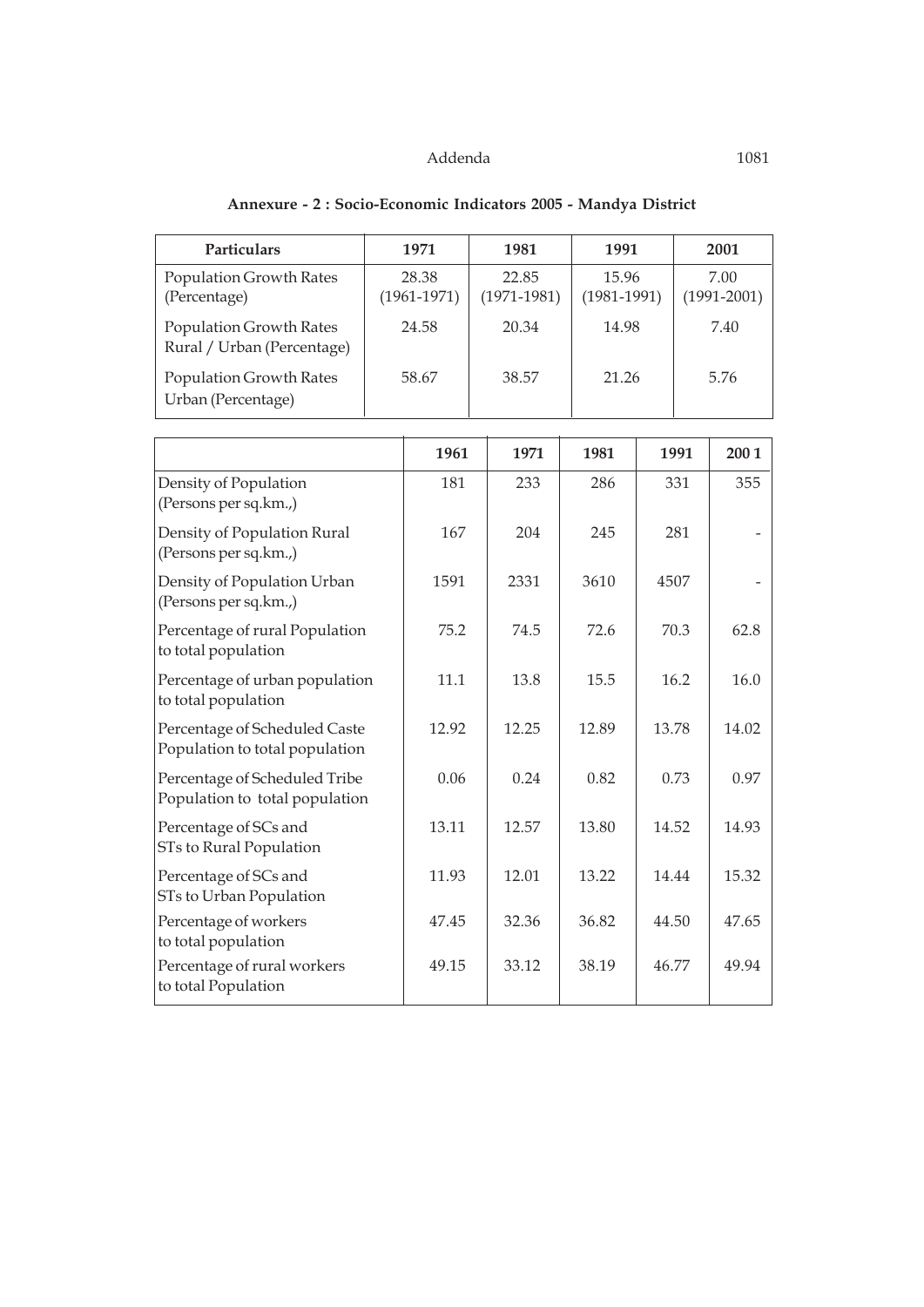| Percentage of urban workers<br>to total Population     | 33.92 | 29.01 | 29.32 | 32.96 | 35.66 |
|--------------------------------------------------------|-------|-------|-------|-------|-------|
| Percentage of Agricultural<br>workers to total workers | 83.87 | 81.11 | 80.60 | 78.18 | 73.46 |
| Sex Ratio (Females<br>per 1000 males)                  | 967   | 960   | 960   | 963   | 985   |
| Literacy-Total                                         | 17.31 | 22.51 | 30.40 | 48.15 | 61.21 |
| Literacy-Male                                          | 26.45 | 31.59 | 40.48 | 59.18 | 70.71 |
| Literacy-Female                                        | 7.86  | 13.06 | 19.91 | 36.70 | 51.62 |
| Literacy-Rural                                         | 14.39 | 19.39 | 26.95 | 44.19 | 65.23 |
| Literacy-Rural-Males                                   | 23.31 | 28.47 | 37.40 | 55.89 | 67.82 |
| Literacy-Rural-Females                                 | 5.25  | 9.99  | 16.14 | 32.12 | 47.65 |
| Literacy-Urban                                         | 40.60 | 42.11 | 49.19 | 68.46 | 78.39 |
| Literacy-Urban-Males                                   | 50.65 | 50.59 | 56.85 | 75.75 | 84.31 |
| Literacy-Urban-Females                                 | 29.10 | 32.83 | 40.40 | 60.66 | 72.26 |

\* Excluding (0-6) age group 1991 and 2001 population

#### **AGRICULTURE**

|                                                                                                 | 1995-96 | 1999-00 | 2000-01 | 2001-02 | 2002-03 | 2003-04 |
|-------------------------------------------------------------------------------------------------|---------|---------|---------|---------|---------|---------|
| Percentage of Forest area to<br>the total geographical area                                     | 4.77    | 4.97    | 4.97    | 4.97    | 4.97    | 4.97    |
| Percentage of Land put to<br>non-agricultural use to the<br>total geographical area             | 12.18   | 12.20   | 12.20   | 12.20   | 12.21   | 12.21   |
| Percentage of Barren and<br>uncultivable land to the<br>total geographical area                 | 4.34    | 4.33    | 4.32    | 4.33    | 4.33    | 4.32    |
| Percentage of Permanent<br>Pastures and other grazing<br>land to the total geographical<br>area | 7.63    | 7.67    | 7.66    | 7.67    | 7.67    | 7.66    |
| Percentage of Land under<br>misc., tress and groves etc.<br>to the total geographical area      | 0.63    | 0.64    | 0.64    | 0.64    | 0.64    | 0.64    |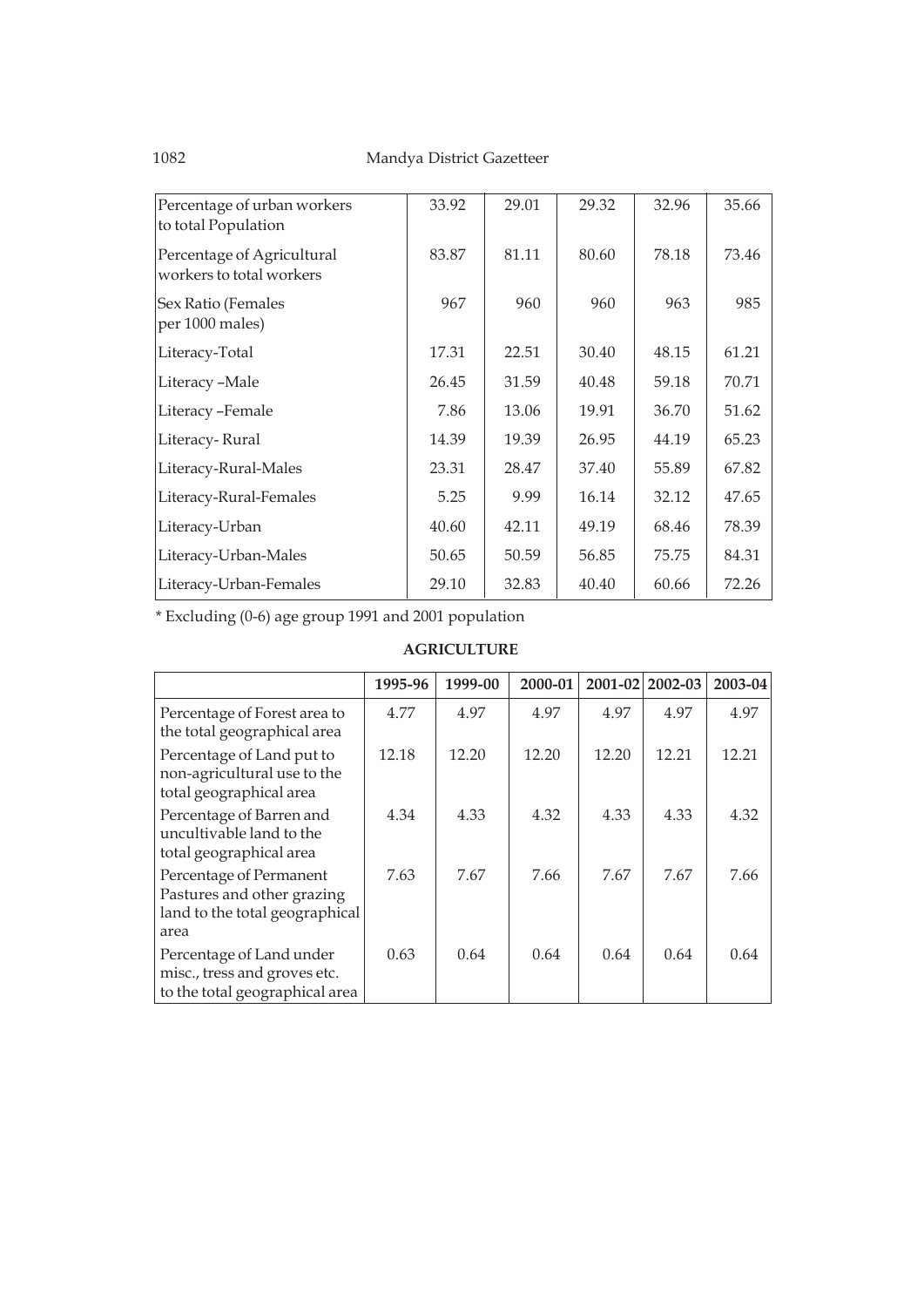| Percentage of cultivable waste<br>land to the total geographical                                                                | 7.84   | 8.42   | 8.42   | 8.42   | 8.42   | 8.42   |
|---------------------------------------------------------------------------------------------------------------------------------|--------|--------|--------|--------|--------|--------|
| area                                                                                                                            |        |        |        |        |        |        |
| Percentage of other fallow<br>land to the total geographical<br>area                                                            | 3.96   | 4.24   | 4.25   | 4.62   | 4.58   | 4.24   |
| Percentage of current fallow<br>land to the total geographical<br>area                                                          | 7.89   | 8.02   | 7.88   | 7.57   | 20.79  | 15.38  |
| Percentage of net area sown<br>to the total geographical area                                                                   | 50.76  | 49.51  | 49.64  | 49.59  | 36.41  | 42.15  |
| Percentage of net area sown<br>to the total cultivable area                                                                     | 72.06  | 70.53  | 70.72  | 70.64  | 51.87  | 60.05  |
| Percentage of total cropped<br>area to the net area sown<br>(Crop intensity)                                                    | 123.06 | 115.70 | 115.05 | 115.80 | 118.96 | 117.68 |
| Percentage of area sown more<br>than once to the net area sown                                                                  | 23.06  | 15.70  | 15.05  | 15.89  | 18.96  | 17.68  |
| Percentage of net area irrig<br>ated to the net area sown                                                                       | 44.43  | 43.79  | 43.42  | 44.98  | 49.45  | 46.06  |
| Percentage of gross irrigated<br>area to the gross cropped area                                                                 | 44.21  | 49.42  | 47.96  | 47.49  | 49.32  | 39.14  |
| Percentage of net area irrig<br>ated by canals to the net<br>area irrigated by all sources                                      | 82.73  | 79.94  | 79.01  | 79.40  | 74.51  | 70.39  |
| Percentage of net area<br>irrigated by Tanks to the<br>net area irrigated by all sources                                        | 7.39   | 7.55   | 6.46   | 6.83   | 8.77   | 9.33   |
| Percentage of net area.<br>irrigated by all type of wells to<br>the net area irrigated by<br>all sources                        | 8.77   | 11.63  | 13.25  | 12.49  | 15.22  | 18.60  |
| Percentage of net area irrigated<br>by other sources (including<br>lift Irrigation) to the net area<br>irrigated by all sources | 1.11   | 0.88   | 1.28   | 0.86   | 1.01   | 1.68   |
| Percentage of area under Pad<br>dy to the total cropped area                                                                    | 23.14  | 27.65  | 27.68  | 25.14  | 19.99  | 22.08  |
| Percentage of area Under<br>Ragi to the total cropped area                                                                      | 31.66  | 23.74  | 27.53  | 26.89  | 24.47  | 26.54  |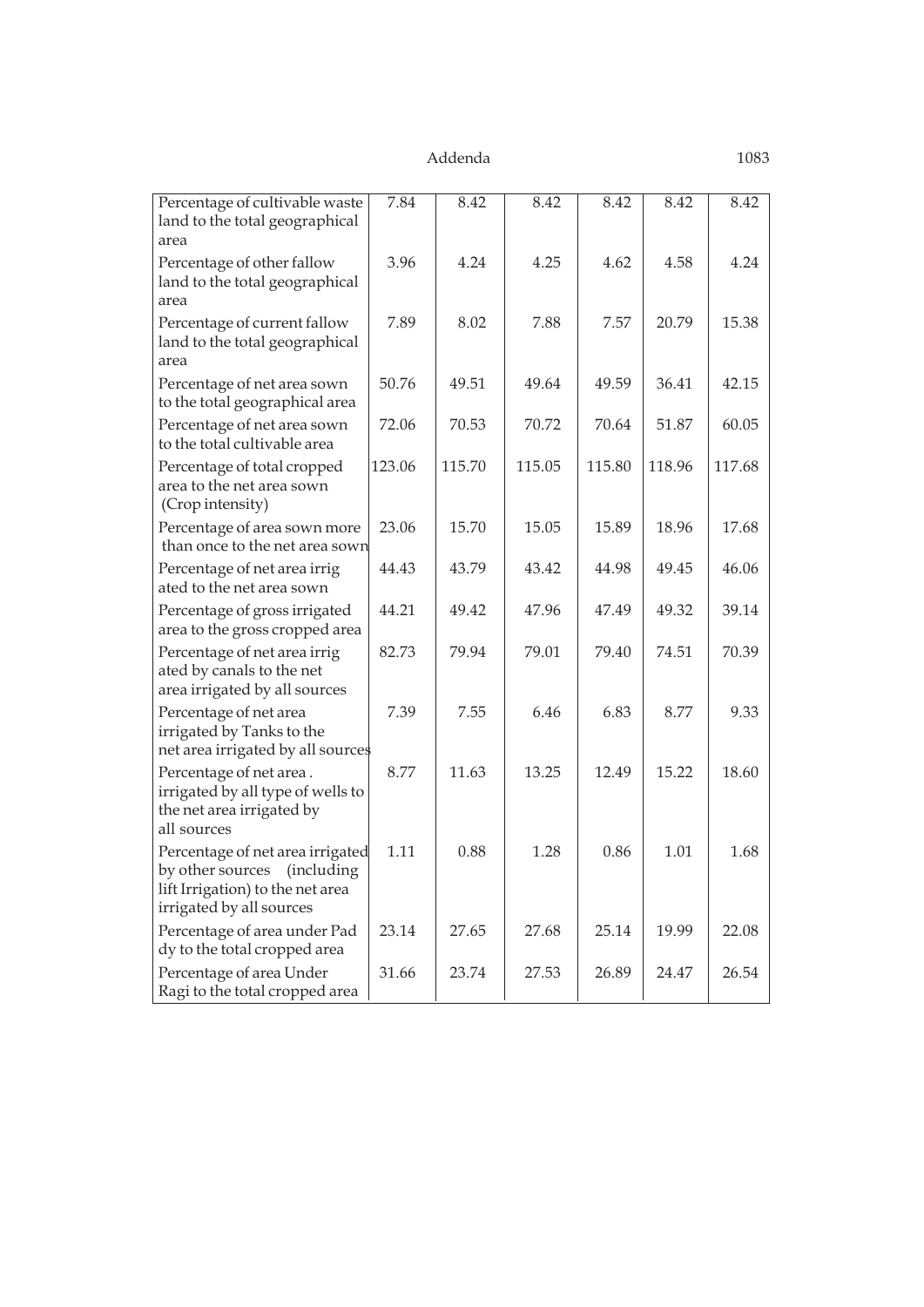| Percentage of area under                                                            | 1.91  | 1.02  | 1.38  | 0.63           | 0.53  | 0.28  |
|-------------------------------------------------------------------------------------|-------|-------|-------|----------------|-------|-------|
| Jowar to the total cropped                                                          |       |       |       |                |       |       |
| area                                                                                |       |       |       |                |       |       |
| Percentage of area under<br>other Cereals to the total                              | 0.08  | 0.02  | 0.11  | 0.01           |       | 1.42  |
| cropped area                                                                        |       |       |       |                |       |       |
| Percentage of area under<br>cereals and small millets<br>to the total cropped area  | 56.79 | 52.25 | 56.70 | 52.66          | 40.15 | 50.30 |
| Percentage of area under<br>pulses to the total cropped<br>area                     | 13.87 | 17.48 | 13.50 | 16.50          | 18.56 | 18.33 |
| Percentage of area under<br>cotton to the total cropped area                        |       | 0.04  | 0.07  | Neg            |       | 0.01  |
| Percentage of area under<br>sugarcane to the total<br>cropped area                  | 10.85 | 10.99 | 9.74  | 12.25          | 13.75 | 5.28  |
| Percentage of area under<br>Oilseeds to the total cropped<br>area (Excluding Cocon) | 7.55  | 4.88  | 5.53  | 3.98           | 2.29  | 3.45  |
| Average yield of Rice<br>(Kgs/hect.)                                                | 3360  | 3286  | 3120  | 3121           | 2987  | 3412  |
| Average yield of Jowar<br>(Kgs/hect.)                                               | 675   | 1039  | 999   | 710            | 587   | 471   |
| Average yield of Maize<br>(Kgs/hect.)                                               | 3193  | 2971  | 3505  |                | 1949  | 2307  |
| Average yield of Ragi<br>(Kgs/hect.)                                                | 1916  | 1732  | 2127  | 1895           | 1161  | 1184  |
| Average yield of Bajra<br>(Kgs/hect.)                                               |       |       |       |                |       |       |
| Average yield of Wheat<br>(Kgs/hect.)                                               |       |       |       | $\overline{a}$ |       |       |
| Average yield of Gram<br>(Bengal Gram) (Kgs/hect.)                                  | 506   | 578   |       | $\overline{a}$ | 538   | 341   |
| Average yield of Tur<br>(Red Gram) (Kgs/hect.)                                      | 283   | 600   | 476   | 322            | 493   | 395   |
| Average yield of Sunflower<br>(Kgs/hect.)                                           | 444   | 623   | 641   | 670            | 632   | 614   |
| Average yield of Cotton<br>(Kgs/hect.)                                              |       | 199   | 273   | 370            | 375   | 408   |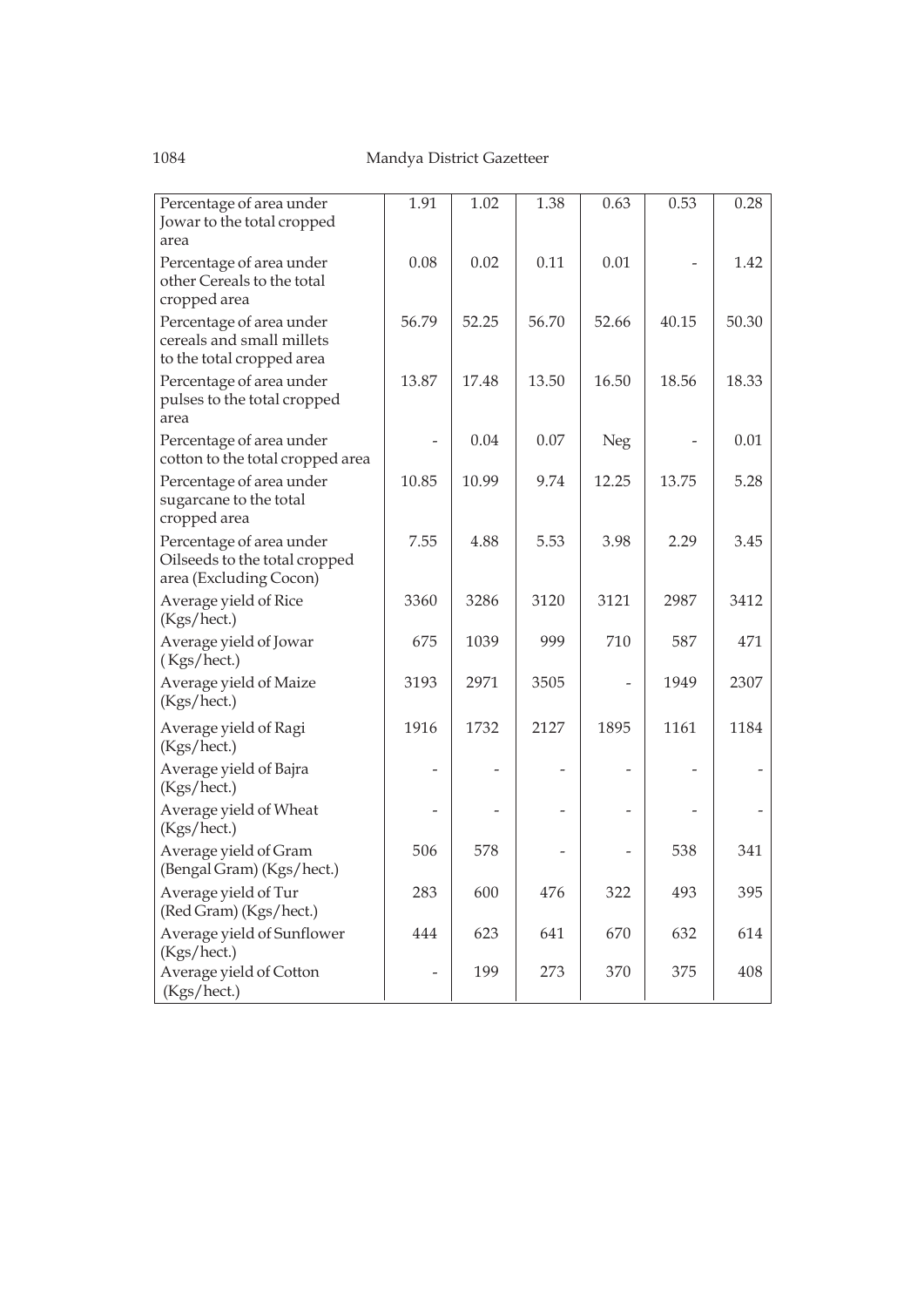| Average yield of Sugarcane<br>(Tonnes/hect.)                            | 119                 | 138                 | 138                 | 128                 | 119                 | 119    |
|-------------------------------------------------------------------------|---------------------|---------------------|---------------------|---------------------|---------------------|--------|
| Average yield of Groundnut<br>(Kgs/hect.)                               | 987                 | 837                 | 805                 | 826                 | 912                 | 1230   |
| Percentage of share of district<br>in total production of<br>foodgrains | 5.00                | 3.90                | 3.81                | 4.33                | 2.94                | 4.12   |
| Percapita land available<br>for cultivation (Area in Hectares)          | 0.26<br>$(1970-71)$ | 0.22<br>$(1980-81)$ | 0.20<br>$(1990-91)$ | 0.19<br>$(1995-96)$ | 0.18<br>$(2000-01)$ |        |
| Percapita Food Grains<br>Production (In Kgs)                            | 243.19              | 218.24              | 237.36              | 213.31              | 112.54              | 153.30 |
| Per hectare consumption<br>of Fertilizers (Kgs)                         | 154                 | 210                 | 231                 | 234                 | 229                 | 150    |

|                                                                 | 1985-86 | 1990-91 | 1995-96 | 2000-01 |
|-----------------------------------------------------------------|---------|---------|---------|---------|
| Average size of operational<br>holding (Hectares)               | 1.08    | 0.83    | 0.76    | 0.66    |
| Average size of holding                                         | 0.84    | 0.74    | 0.74    | 0.58    |
| Average size of holding<br>- Scheduled Tribe (Hectares)         | 0.82    | 0.90    | 2.00    | 1.00    |
| Average size of holding<br>- other social groups (Hectares)     | 0.98    | 0.84    | 0.76    | 0.67    |
| Average size of marginal<br>holding of all castes (Hectares)    | 0.39    | 0.37    | 0.38    | 0.35    |
| Average size of small holding<br>of all castes (Hectares)       | 1.40    | 1.39    | 1.39    | 1.37    |
| Average size of semi-medium<br>holding of all castes (Hectares) | 2.69    | 2.69    | 2.67    | 2.63    |
| Average size of Medium<br>holding of all castes (Hectares)      | 5.46    | 5.43    | 5.43    | 5.31    |
| Average size of large holding<br>of all castes (Hectares)       | 17.12   | 14.83   | 18.76   | 15.82   |

|                                     | 1980-81 | 1990-91 | 1995-96 | $2000 - 01$ |
|-------------------------------------|---------|---------|---------|-------------|
| Percentage distribution of holdings |         |         |         |             |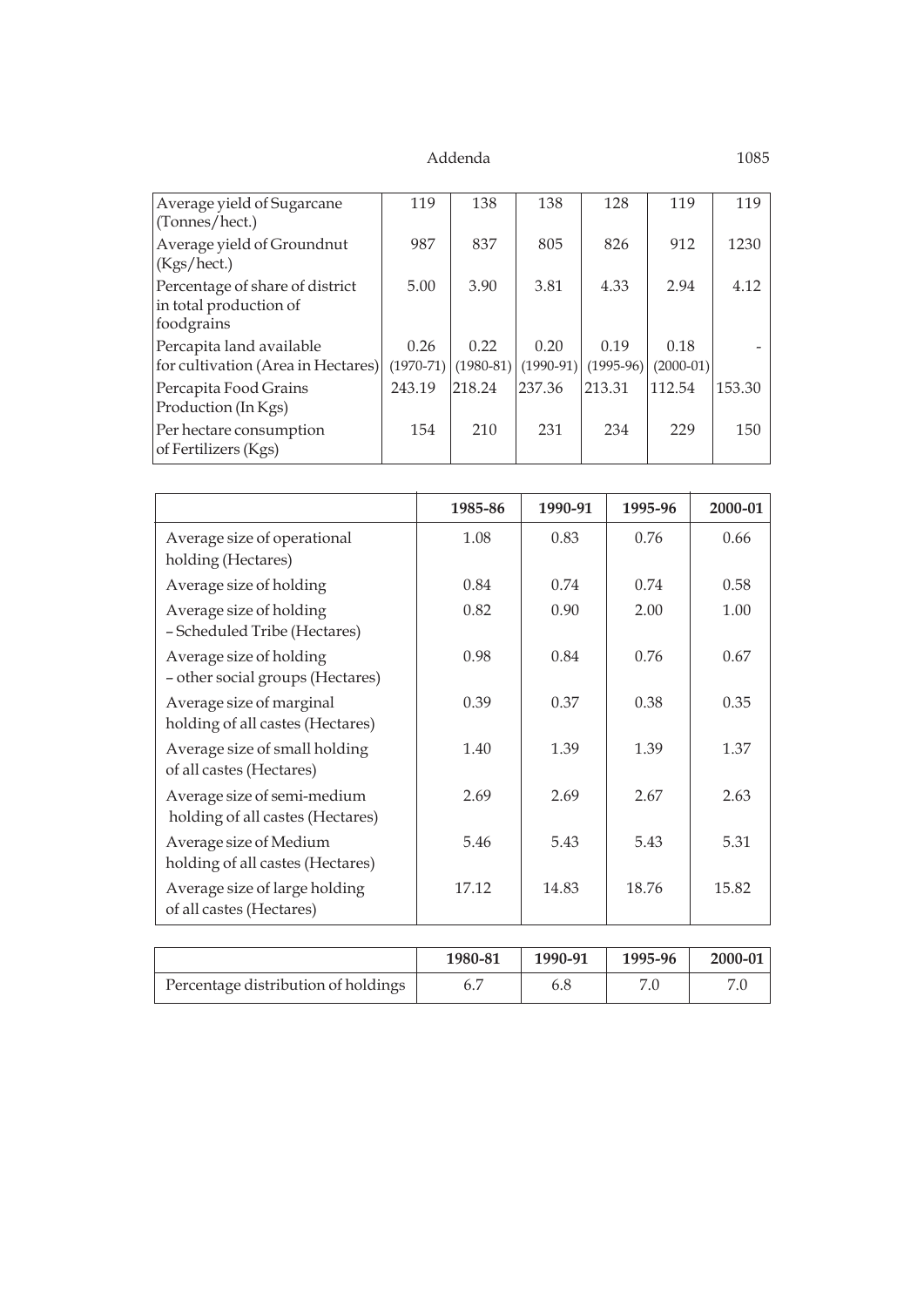| ANIMAL HUSBANDRY                                                         |                               |           |       | 1983    | 1990    | 1997    | 2003            |
|--------------------------------------------------------------------------|-------------------------------|-----------|-------|---------|---------|---------|-----------------|
| Bovine population per sq.km.                                             |                               |           | 107   | 123     | 117     | 108     | 98              |
|                                                                          | Bovine population per lakh of |           |       | 40520   | 34118   | 29579   | 27627           |
| human population                                                         |                               |           |       |         |         |         |                 |
| Number of cows in - milk per<br>lakh human population                    | 3449                          |           | 3660  | 3110    | 3432    | 3804    |                 |
| Number of she buffaloes in-milk<br>per lakh human population             | 4003                          |           | 4050  | 5140    | 4809    | 4281    |                 |
| Number of sheep per lakh<br>human population                             |                               | 27498     |       | 22550   | 20070   | 20091   | 19251           |
| Number of goats per lakh<br>human population                             |                               | 10796     |       | 14270   | 10770   | 12909   | 11617           |
| Number of pigs per lakh<br>human population                              |                               |           | 521   | 550     | 540     | 638     | 546             |
| Number of fowls per lakh<br>human population                             |                               | 51619     |       | 47070   | 36120   | 30393   | 41334           |
| Number of livestock population<br>per veterinary institution             | 23514                         |           | 22816 | 15038   | 6435    | 5728    |                 |
|                                                                          |                               |           |       |         |         |         |                 |
|                                                                          |                               | 1999-2000 |       |         |         |         |                 |
|                                                                          |                               |           |       | 2000-01 | 2001-02 | 2002-03 | 2003-04         |
| Per capita per annum<br>availability of Milk of Cow (Kgs.)               |                               | 83        |       | 68      | 49      | 46      | 60              |
| Per capita per annum availability                                        |                               | 62        |       | 30      | 48      | 65      | 31              |
| of Milk of Buffaloes (Kgs.)<br>Per capita availability of<br>Eggs (Nos.) |                               | 36        |       | 36      | 53      | 51      | 19.             |
| <b>TRANSPORT AND</b><br><b>COMMUNICATIONS</b>                            | 1995-96 1998-99 2000-01       |           |       | 2001-02 | 2002-03 |         | 2003-04 2004-05 |
| Total road length per.<br>100 sq.km. of<br>geographical area             |                               | 161       | 167   |         | 226     | 232     | 232             |
| Surfaced road length<br>per 100 Sq.km. of<br>geographical area.          | 117                           | 117       | 117   |         | 90      | 96      | 96              |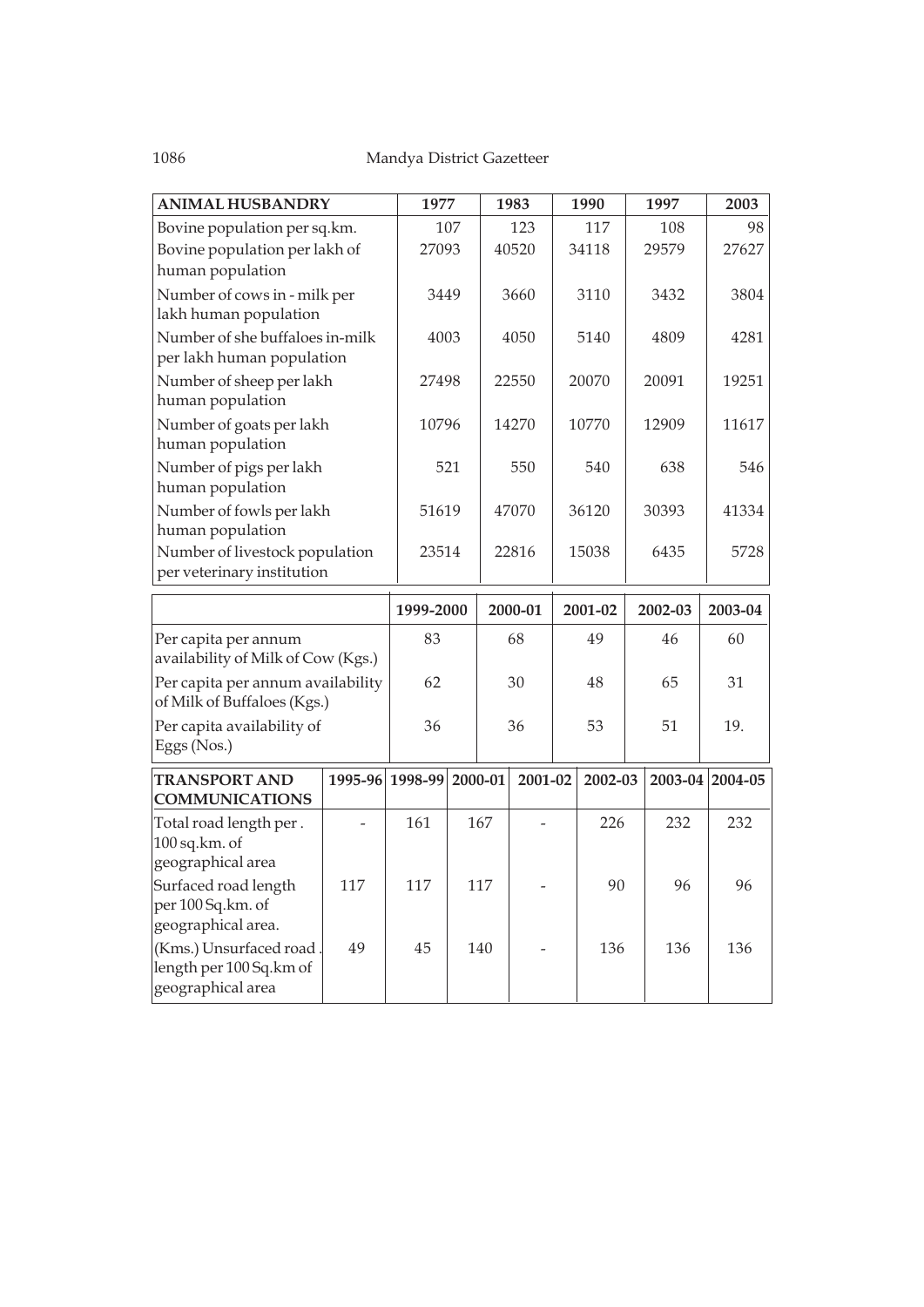| Number of registered<br>motor vehicles per                  | 1958    |      |          | 3329     |              | 3512    |           | 4040    |         | 4372    |         |         |     |  |
|-------------------------------------------------------------|---------|------|----------|----------|--------------|---------|-----------|---------|---------|---------|---------|---------|-----|--|
| lakh persons.<br>Number of stage.<br>carriages per lakh     | 11      |      |          |          | 19           |         | <b>NA</b> |         |         |         | 07      |         |     |  |
| persons<br>Number of goods.<br>vehicles per lakh<br>persons | 94      |      |          | 127      |              |         |           |         | 134     |         | 159     |         | 146 |  |
| Population<br>per post office.                              |         |      |          | 4827     |              | 4832    |           | 4832    | 4832    |         |         |         |     |  |
| Number of telephones<br>per lakh population.                | 575     |      |          | 2203     |              | 2784    |           | 2898    |         | 2983    |         |         |     |  |
| Population per telephone<br>exchange. (In lakhs)            | 0.31    |      |          |          | 0.28<br>0.28 |         |           |         |         | 0.27    |         | 0.27    |     |  |
| <b>EDUCATION</b>                                            | 1999-00 |      | 2000-01  |          | 2001-02      |         |           | 2002-03 |         |         | 2003-04 |         |     |  |
| Pupil-Teacher Ratio of<br>Primary Schools                   | 35      |      | 36<br>31 |          |              |         | 31        |         |         | 29      |         |         |     |  |
| Pupil-Teacher Ratio<br>of High Schools                      | 30      |      |          | 29<br>28 |              |         |           | 31      |         |         | 20      |         |     |  |
| <b>HEALTH</b>                                               | 1995-96 |      | 1999-00  |          | 2000-01      |         |           | 2001-02 |         | 2002-03 |         | 2003-04 |     |  |
| Population served<br>by a medical<br>institution            |         | 0.13 |          |          | 0.14         |         | 0.14      |         | 0.14    |         |         | 0.12    |     |  |
| Number of beds<br>per lakh population<br>(lakhs)            | 74      | 81   |          |          | 92           |         | 94        |         | 94      |         |         | 94.00   |     |  |
| <b>OTHERS</b>                                               | 1990-91 |      | 1995-96  |          |              | 2000-01 | 2001-02   |         | 2002-03 |         |         | 2003-04 |     |  |
| Population served by<br>a Fair price shop                   | 2808    |      | 2601     |          | 2467         |         | 2470      |         | 1638    |         |         | 2433    |     |  |
| Population served<br>by a Cinema Theatre                    | 22653   |      | 24040    |          | 25908        |         | 27995     |         |         |         |         |         |     |  |

**Source :** Karnataka Socio-Economic Indicators, 2005, Directorate of Economics and Statistics, Bangalore.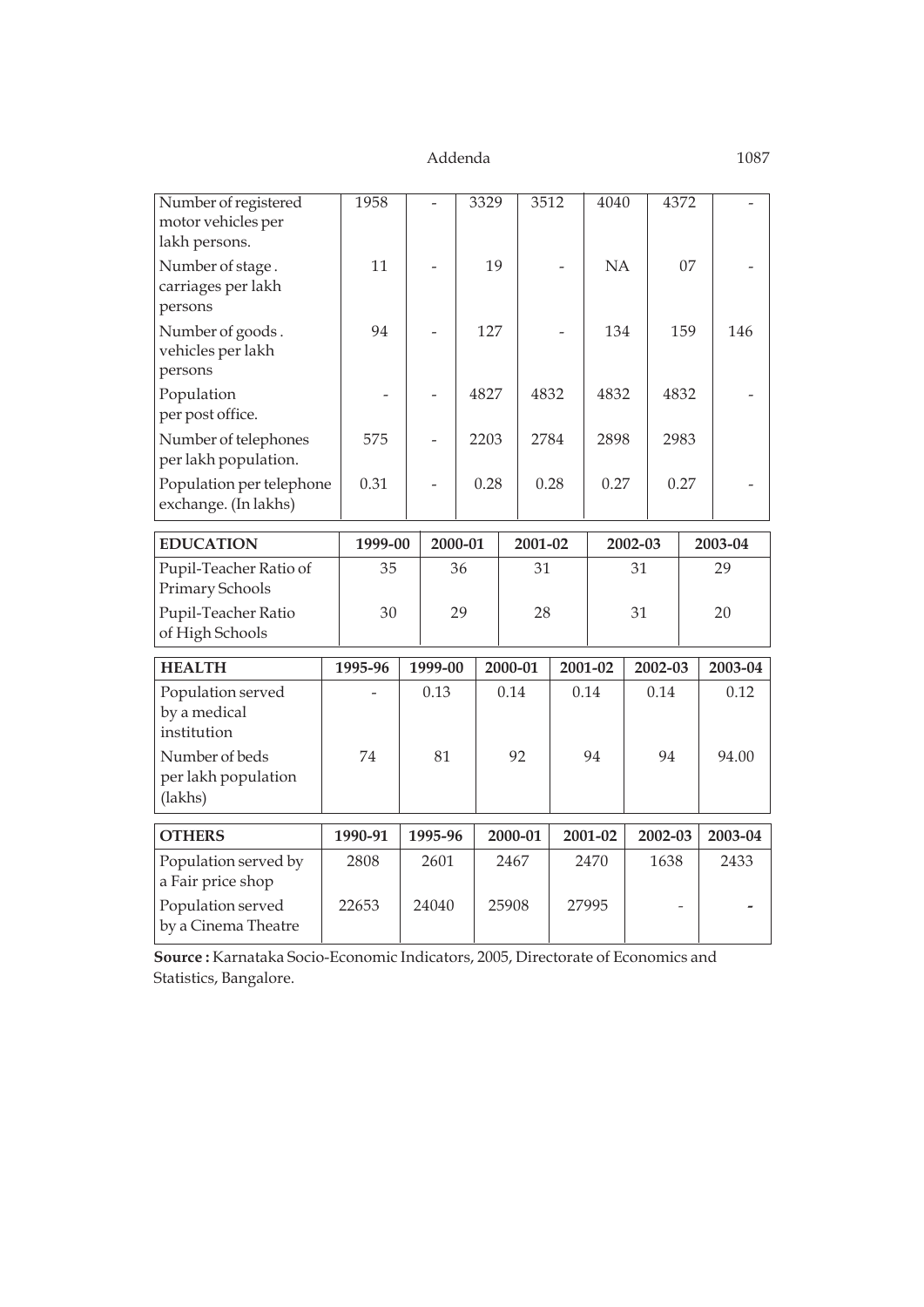#### CHAPTER-XIII

### **EDUCATION AND SPORTS Mandya Institute of Medical Sciences (MIMS)**

Of the six Medical colleges sanctioned for the state in June 2005, Mandya Institute of Medical Sciences (MIMS) was one and it started functioning from October 2006. It is located on the Mysore-Bangalore highway in the premises of the District Hospital. The Construction Works of the new college building is under Completion.

The District General Hospital is attached to the college as the Practising Hospital. The college provides the MBBS course of five and half years duration and has an intake capacity of 100 students for each academic year. By the time the first batch of doctors pass out, the institution would have its own Post-Graduate Centre providing Post Graduate Education in several branches of Medicine. Presently it has 300 students in its MBBS course with 15 professors, 30 Assistant Professors and 48 Lecturers as the teaching faculty. It also has a well equipped library which students and teaching staff throng to quench their thirst of knowledge. It has hostel facilities separately for boy and girl students and residential quarters for its staff.

\* \* \* \* \*

**Chapter VIII : Econmic Trends**

**Chapter VIII : Econmic Trends**